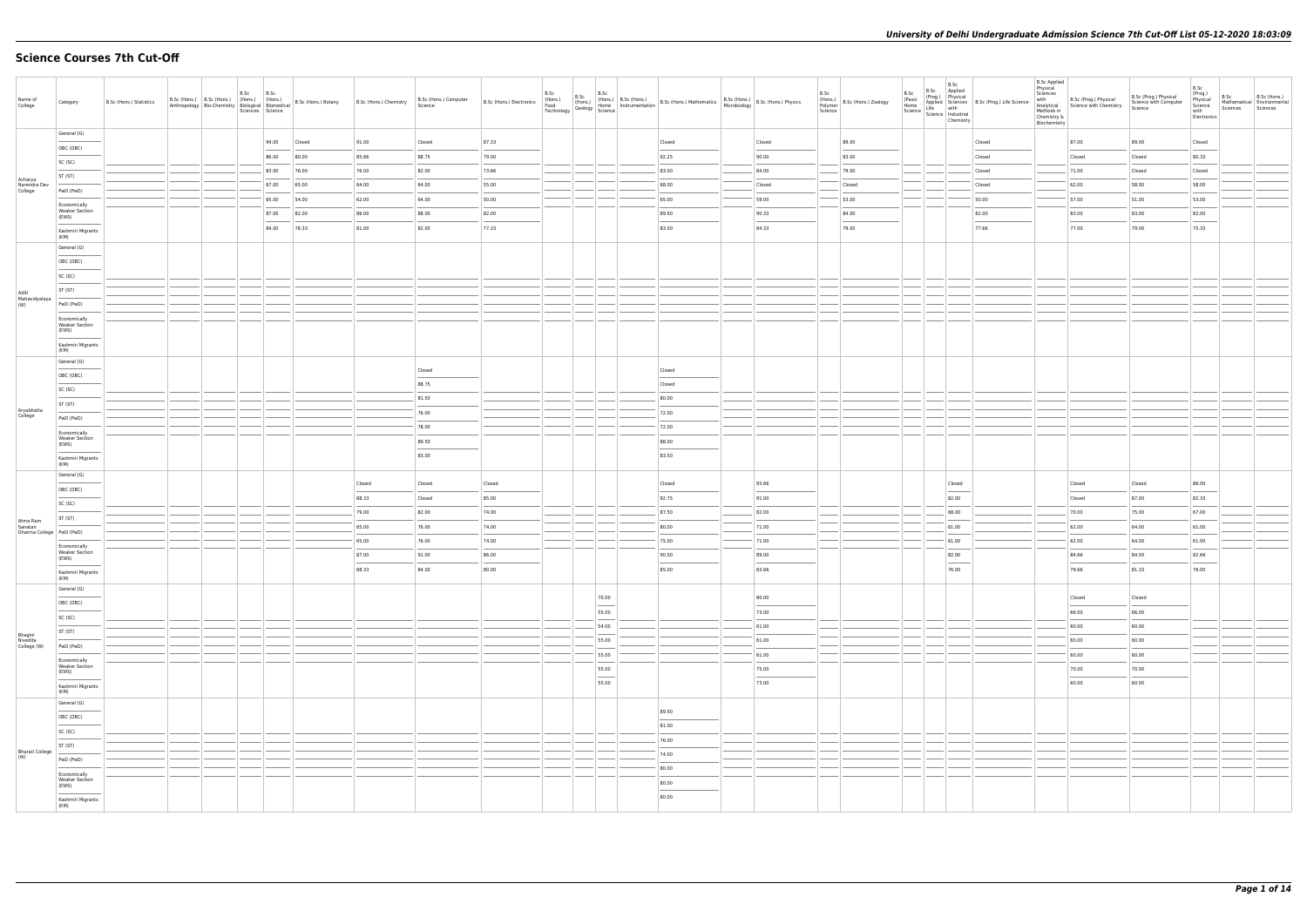| Name of<br>College                                          | Category                                               | B.Sc (Hons.) Statistics | B.Sc (Hons.) B.Sc (Hons.) (Hons.) |        | B.Sc | B.Sc<br>(Hons.)<br>Anthropology Bio-Chemistry Biological Biomedical<br>Sciences Science |        | B.Sc (Hons.) Botany B.Sc (Hons.) Chemistry | B.Sc (Hons.) Computer<br>Science | B.Sc (Hons.) Electronics |       |       | B.Sc (Hons.) B.Sc (Hons.) B.Sc (Hons.) B.Sc (Hons.) B.Sc (Hons.) B.Sc (Hons.) B.Sc (Hons.) Physics Food (Hons.) Because instrumentation B.Sc (Hons.) Analthematics B.Sc (Hons.) Physics Technology (Geology Science |        |        | B.Sc<br>(Hons.)<br>Polymer<br>Science | B.Sc (Hons.) Zoology | B.Sc<br>B.Sc Applied<br>B.Sc<br>(Pass)<br>Home<br>Home<br>Science Life with<br>Science Industrial<br>Chemistry | (Prog.) Physical<br>Applied Sciences B.Sc (Prog.) Life Science | <b>B.Sc Applied</b><br>Physical<br>Sciences<br>with<br>Analytical<br>Methods in<br>Chemistry &<br>Biochemistry | B.Sc (Prog.) Physical<br>Science with Chemistry | B.Sc (Prog.) Physical<br>Science with Computer<br>Science | B.Sc<br>(Prog.)<br>Physical<br>Science<br>with<br>Electronics | B.Sc<br>Sciences | B.Sc (Hons.)<br>Mathematical Environmental<br>Sciences |
|-------------------------------------------------------------|--------------------------------------------------------|-------------------------|-----------------------------------|--------|------|-----------------------------------------------------------------------------------------|--------|--------------------------------------------|----------------------------------|--------------------------|-------|-------|---------------------------------------------------------------------------------------------------------------------------------------------------------------------------------------------------------------------|--------|--------|---------------------------------------|----------------------|----------------------------------------------------------------------------------------------------------------|----------------------------------------------------------------|----------------------------------------------------------------------------------------------------------------|-------------------------------------------------|-----------------------------------------------------------|---------------------------------------------------------------|------------------|--------------------------------------------------------|
|                                                             | General (G)                                            |                         |                                   |        |      | 92.33                                                                                   | 85.00  | 90.00                                      | Closed                           | 85.00                    | 91.33 | 79.00 |                                                                                                                                                                                                                     | Closed | Closed |                                       | 78.66 88.00          |                                                                                                                |                                                                |                                                                                                                |                                                 |                                                           |                                                               |                  |                                                        |
|                                                             | OBC (OBC)                                              |                         |                                   |        |      | 85.33                                                                                   | 81.00  | 86.66                                      | 87.00                            | 79.00                    | 83.00 | 75.00 |                                                                                                                                                                                                                     | 86.00  | 87.66  |                                       | 74.00 81.00          |                                                                                                                |                                                                |                                                                                                                |                                                 |                                                           |                                                               |                  |                                                        |
|                                                             | SC (SC)                                                |                         |                                   |        |      | 74.00                                                                                   | Closed | 75.00                                      | 79.00                            | 65.00                    | 75.00 | 62.00 |                                                                                                                                                                                                                     | Closed | 78.00  |                                       | 59.00 Closed         |                                                                                                                |                                                                |                                                                                                                |                                                 |                                                           |                                                               |                  |                                                        |
| Bhaskaracharya ST (ST)<br>College of<br>Applied<br>Sciences |                                                        |                         |                                   |        |      | 67.00                                                                                   | 70.00  | 60.00                                      | 68.00                            | 59.00                    | 72.00 | 55.00 |                                                                                                                                                                                                                     | Closed | 63.00  | 55.00 65.00                           |                      |                                                                                                                |                                                                |                                                                                                                |                                                 |                                                           |                                                               |                  |                                                        |
|                                                             | PwD (PwD)                                              |                         |                                   |        |      | 80.00                                                                                   | 78.00  | 80.00                                      | 81.00                            | 75.00                    | 80.00 | 70.00 |                                                                                                                                                                                                                     | 78.00  | 78.00  |                                       | 70.00 80.00          |                                                                                                                |                                                                |                                                                                                                |                                                 |                                                           |                                                               |                  |                                                        |
|                                                             | Economically<br><b>Weaker Section</b><br>(EWS)         |                         |                                   |        |      | 91.00                                                                                   | 84.00  | 89.00                                      | 88.00                            | 82.00                    | 88.00 | 78.00 |                                                                                                                                                                                                                     | 86.00  | 89.00  |                                       | 78.00 87.00          |                                                                                                                |                                                                |                                                                                                                |                                                 |                                                           |                                                               |                  |                                                        |
|                                                             | Kashmiri Migrants                                      |                         |                                   |        |      | 88.00                                                                                   | 80.00  | 80.00                                      | 81.00                            | 78.00                    | 80.00 | 70.00 |                                                                                                                                                                                                                     | Closed | 78.00  | 70.00 80.00                           |                      |                                                                                                                |                                                                |                                                                                                                |                                                 |                                                           |                                                               |                  |                                                        |
|                                                             | (KM)                                                   |                         |                                   |        |      |                                                                                         |        |                                            |                                  |                          |       |       |                                                                                                                                                                                                                     |        |        |                                       |                      |                                                                                                                |                                                                |                                                                                                                |                                                 |                                                           |                                                               |                  |                                                        |
|                                                             | General (G)                                            |                         |                                   |        |      |                                                                                         |        |                                            | 91.50                            |                          |       |       |                                                                                                                                                                                                                     |        |        |                                       |                      |                                                                                                                |                                                                |                                                                                                                |                                                 |                                                           |                                                               |                  |                                                        |
|                                                             | OBC (OBC)                                              |                         |                                   |        |      |                                                                                         |        |                                            | Closed                           |                          |       |       |                                                                                                                                                                                                                     |        |        |                                       |                      |                                                                                                                |                                                                |                                                                                                                |                                                 |                                                           |                                                               |                  |                                                        |
|                                                             | SC (SC)                                                |                         |                                   |        |      |                                                                                         |        |                                            | 78.50                            |                          |       |       |                                                                                                                                                                                                                     |        |        |                                       |                      |                                                                                                                |                                                                |                                                                                                                |                                                 |                                                           |                                                               |                  |                                                        |
| College of<br>Vocational                                    | ST (ST)                                                |                         |                                   |        |      |                                                                                         |        |                                            | 73.00                            |                          |       |       |                                                                                                                                                                                                                     |        |        |                                       |                      |                                                                                                                |                                                                |                                                                                                                |                                                 |                                                           |                                                               |                  |                                                        |
| Studies                                                     | PwD (PwD)                                              |                         |                                   |        |      |                                                                                         |        |                                            | 79.00                            |                          |       |       |                                                                                                                                                                                                                     |        |        |                                       |                      |                                                                                                                |                                                                |                                                                                                                |                                                 |                                                           |                                                               |                  |                                                        |
|                                                             | Economically<br><b>Weaker Section</b><br>(EWS)         |                         |                                   |        |      |                                                                                         |        |                                            | 85.50                            |                          |       |       |                                                                                                                                                                                                                     |        |        |                                       |                      |                                                                                                                |                                                                |                                                                                                                |                                                 |                                                           |                                                               |                  |                                                        |
|                                                             | Kashmiri Migrants<br>(KM)                              |                         |                                   |        |      |                                                                                         |        |                                            | 81.50                            |                          |       |       |                                                                                                                                                                                                                     |        |        |                                       |                      |                                                                                                                |                                                                |                                                                                                                |                                                 |                                                           |                                                               |                  |                                                        |
|                                                             | General (G)                                            |                         |                                   | Closed |      |                                                                                         | Closed | Closed                                     |                                  |                          |       |       | Closed                                                                                                                                                                                                              |        | Closed |                                       | 92.33                |                                                                                                                | 89.00                                                          |                                                                                                                |                                                 |                                                           |                                                               |                  |                                                        |
|                                                             | OBC (OBC)                                              |                         |                                   | 90.00  |      |                                                                                         | 83.33  | 90.00                                      |                                  |                          |       |       | 92.00                                                                                                                                                                                                               |        | Closed |                                       | 87.66                |                                                                                                                | 82.00                                                          |                                                                                                                |                                                 |                                                           |                                                               |                  |                                                        |
|                                                             | SC (SC)                                                |                         |                                   | 86.33  |      |                                                                                         | 76.00  | Closed                                     |                                  |                          |       |       | 86.00                                                                                                                                                                                                               |        | 82.00  |                                       | 80.00                |                                                                                                                | 72.00                                                          |                                                                                                                |                                                 |                                                           |                                                               |                  |                                                        |
| Daulat Ram<br>College (W)                                   | ST (ST)                                                |                         |                                   | 84.66  |      |                                                                                         | 71.00  | 71.00                                      |                                  |                          |       |       | 78.00                                                                                                                                                                                                               |        | 71.00  |                                       | 72.00                |                                                                                                                | 68.00                                                          |                                                                                                                |                                                 |                                                           |                                                               |                  |                                                        |
|                                                             | PwD (PwD)                                              |                         |                                   | 92.00  |      |                                                                                         | 80.00  | 78.00                                      |                                  |                          |       |       | 89.00                                                                                                                                                                                                               |        | 80.00  |                                       | 78.00                |                                                                                                                | 80.00                                                          |                                                                                                                |                                                 |                                                           |                                                               |                  |                                                        |
|                                                             | Economically<br><b>Weaker Section</b>                  |                         |                                   | 90.00  |      |                                                                                         | 83.00  | Closed                                     |                                  |                          |       |       | 90.00                                                                                                                                                                                                               |        | 90.66  |                                       | Closed               |                                                                                                                | 82.00                                                          |                                                                                                                |                                                 |                                                           |                                                               |                  |                                                        |
|                                                             | (EWS)<br>Kashmiri Migrants                             |                         |                                   | 91.00  |      |                                                                                         | 80.00  | 89.00                                      |                                  |                          |       |       | 89.00                                                                                                                                                                                                               |        | 88.00  |                                       | 87.00                |                                                                                                                | 85.00                                                          |                                                                                                                |                                                 |                                                           |                                                               |                  |                                                        |
|                                                             | (KM)                                                   |                         |                                   |        |      |                                                                                         |        |                                            |                                  |                          |       |       |                                                                                                                                                                                                                     |        |        |                                       |                      |                                                                                                                |                                                                |                                                                                                                |                                                 |                                                           |                                                               |                  |                                                        |
|                                                             | General (G)                                            |                         |                                   |        |      |                                                                                         | Closed | 94.00                                      | Closed                           | Closed                   |       |       | Closed                                                                                                                                                                                                              |        | 94.00  |                                       | 91.00                |                                                                                                                | Closed                                                         |                                                                                                                | 89.66                                           | Closed                                                    |                                                               | 91.00            |                                                        |
|                                                             | OBC (OBC)                                              |                         |                                   |        |      |                                                                                         | 81.00  | 86.00                                      | Closed                           | 80.00                    |       |       | Closed                                                                                                                                                                                                              |        | Closed |                                       | 87.00                |                                                                                                                | 82.00                                                          |                                                                                                                | 85.00                                           | Closed                                                    |                                                               | --<br>Closed     |                                                        |
|                                                             | SC (SC)                                                |                         |                                   |        |      |                                                                                         | 76.00  | 70.00                                      | 85.00                            | Closed                   |       |       | Closed                                                                                                                                                                                                              |        | Closed |                                       | 80.00                |                                                                                                                | Closed                                                         |                                                                                                                | Closed                                          | Closed                                                    |                                                               | Closed           |                                                        |
| Deen Dayal<br>Upadhyaya<br>College                          | ST (ST)<br>PwD (PwD)                                   |                         |                                   |        |      |                                                                                         | Closed | 55.00                                      | 70.00                            | 50.00                    |       |       | Closed                                                                                                                                                                                                              |        | 60.00  |                                       | 70.00                |                                                                                                                | Closed                                                         |                                                                                                                | Closed                                          | 60.00                                                     |                                                               | 60.00            |                                                        |
|                                                             | Economically                                           |                         |                                   |        |      |                                                                                         | 53.33  | 53.33                                      | 58.00                            | 53.33                    |       |       | 44.00                                                                                                                                                                                                               |        | 53.33  |                                       | 53.33                |                                                                                                                | 44.00                                                          |                                                                                                                | 44.00                                           | 44.00                                                     |                                                               | 44.00            |                                                        |
|                                                             | <b>Weaker Section</b><br>(EWS)                         |                         |                                   |        |      |                                                                                         | Closed | 83.00                                      | 87.00                            | 79.00                    |       |       | Closed                                                                                                                                                                                                              |        | 86.00  |                                       | 82.00                |                                                                                                                | 80.00                                                          |                                                                                                                | 80.00                                           | Closed                                                    |                                                               | 80.00            |                                                        |
|                                                             | Kashmiri Migrants<br>(KM)                              |                         |                                   |        |      |                                                                                         | 78.00  | 84.00                                      | 85.00                            | 80.00                    |       |       | 84.50                                                                                                                                                                                                               |        | 84.00  |                                       | 81.00                |                                                                                                                | 79.33                                                          |                                                                                                                | 79.66                                           | 81.00                                                     |                                                               | 81.00            |                                                        |
|                                                             | General (G)                                            |                         |                                   |        |      |                                                                                         |        |                                            |                                  |                          |       |       |                                                                                                                                                                                                                     |        |        |                                       |                      |                                                                                                                |                                                                |                                                                                                                |                                                 |                                                           |                                                               |                  |                                                        |
|                                                             | OBC (OBC)                                              |                         |                                   |        |      |                                                                                         |        |                                            | Closed                           |                          |       |       | Closed                                                                                                                                                                                                              |        |        |                                       |                      |                                                                                                                |                                                                |                                                                                                                |                                                 |                                                           |                                                               |                  |                                                        |
|                                                             | SC (SC)                                                |                         |                                   |        |      |                                                                                         |        |                                            | Closed                           |                          |       |       | Closed                                                                                                                                                                                                              |        |        |                                       |                      |                                                                                                                |                                                                |                                                                                                                |                                                 |                                                           |                                                               |                  |                                                        |
|                                                             | ST(ST)                                                 |                         |                                   |        |      |                                                                                         |        |                                            | Closed                           |                          |       |       | Closed                                                                                                                                                                                                              |        |        |                                       |                      |                                                                                                                |                                                                |                                                                                                                |                                                 |                                                           |                                                               |                  |                                                        |
| Delhi College of<br>Arts and<br>Commerce                    | PwD (PwD)                                              |                         |                                   |        |      |                                                                                         |        |                                            | Closed                           |                          |       |       | Closed                                                                                                                                                                                                              |        |        |                                       |                      |                                                                                                                |                                                                |                                                                                                                |                                                 |                                                           |                                                               |                  |                                                        |
|                                                             | Economically                                           |                         |                                   |        |      |                                                                                         |        |                                            | Closed                           |                          |       |       | Closed                                                                                                                                                                                                              |        |        |                                       |                      |                                                                                                                |                                                                |                                                                                                                |                                                 |                                                           |                                                               |                  |                                                        |
|                                                             | <b>Weaker Section</b><br>(EWS)                         |                         |                                   |        |      |                                                                                         |        |                                            | Closed                           |                          |       |       | Closed                                                                                                                                                                                                              |        |        |                                       |                      |                                                                                                                |                                                                |                                                                                                                |                                                 |                                                           |                                                               |                  |                                                        |
|                                                             | Kashmiri Migrants<br>(KM)                              |                         |                                   |        |      |                                                                                         |        |                                            | Closed                           |                          |       |       | Closed                                                                                                                                                                                                              |        |        |                                       |                      |                                                                                                                |                                                                |                                                                                                                |                                                 |                                                           |                                                               |                  |                                                        |
|                                                             | General (G)                                            |                         |                                   |        |      |                                                                                         |        |                                            |                                  |                          |       |       |                                                                                                                                                                                                                     |        |        |                                       |                      |                                                                                                                |                                                                |                                                                                                                |                                                 |                                                           |                                                               |                  |                                                        |
|                                                             | OBC (OBC)                                              |                         |                                   |        |      |                                                                                         |        |                                            |                                  |                          |       |       |                                                                                                                                                                                                                     |        |        |                                       |                      |                                                                                                                |                                                                |                                                                                                                |                                                 |                                                           |                                                               |                  |                                                        |
|                                                             | SC (SC)                                                |                         |                                   |        |      |                                                                                         |        |                                            |                                  |                          |       |       |                                                                                                                                                                                                                     |        |        |                                       |                      |                                                                                                                |                                                                |                                                                                                                |                                                 |                                                           |                                                               |                  |                                                        |
| Department of ST (ST)<br>Germanic and<br>Romance            |                                                        |                         |                                   |        |      |                                                                                         |        |                                            |                                  |                          |       |       |                                                                                                                                                                                                                     |        |        |                                       |                      |                                                                                                                |                                                                |                                                                                                                |                                                 |                                                           |                                                               |                  |                                                        |
| Studies                                                     | PwD (PwD)                                              |                         |                                   |        |      |                                                                                         |        |                                            |                                  |                          |       |       |                                                                                                                                                                                                                     |        |        |                                       |                      |                                                                                                                |                                                                |                                                                                                                |                                                 |                                                           |                                                               |                  |                                                        |
|                                                             | Economically<br><b>Weaker Section</b><br>(EWS)<br>____ |                         |                                   |        |      |                                                                                         |        |                                            |                                  |                          |       |       |                                                                                                                                                                                                                     |        |        |                                       |                      |                                                                                                                |                                                                |                                                                                                                |                                                 |                                                           |                                                               |                  |                                                        |
|                                                             | Kashmiri Migrants<br>(KM)                              |                         |                                   |        |      |                                                                                         |        |                                            |                                  |                          |       |       |                                                                                                                                                                                                                     |        |        |                                       |                      |                                                                                                                |                                                                |                                                                                                                |                                                 |                                                           |                                                               |                  |                                                        |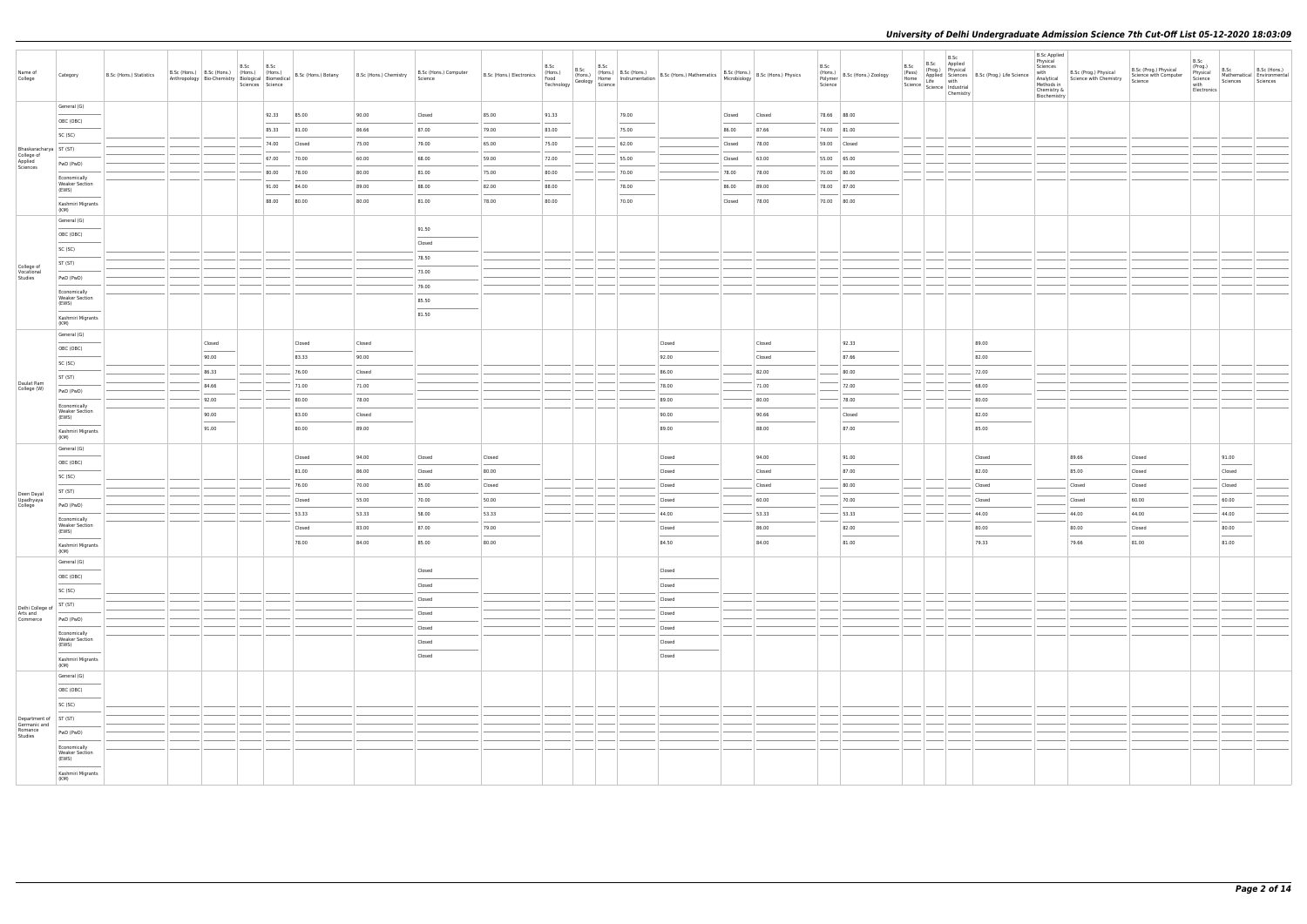| Name of<br>College                  | Category                                       | B.Sc (Hons.) Statistics |        | B.Sc (Hons.) B.Sc (Hons.) (Hons.) (Hons.)<br>Anthropology Bio-Chemistry Biological Biomedical | B.Sc<br>Sciences Science | B.Sc | B.Sc (Hons.) Botany | B.Sc (Hons.) Chemistry | B.Sc (Hons.) Computer<br>Science | B.Sc (Hons.) Electronics | B.Sc<br>(Hons.)<br>Food (Hons.)<br>Technology Geology Home<br>Science |                                                                                                                                                                                                                                                                                                                                                                                                                                                                                      |  | $\begin{array}{ l l l l } \hline \text{B.Sc} & \text{B.Sc} & \text{[Hons.)} & \text{B.Sc (Hons.)} & \text{B.Sc (Hons.)} & \text{Mathematics} & \text{B.Sc (Hons.)} & \text{M.Sc (Hons.)} & \text{M.Sc (Hons.)} & \text{M.Sc (Hons.)} & \text{M.Sc (Hons.)} & \text{M.Sc (Hons.)} & \text{M.Sc (Hons.)} & \text{M.} & \text{M.} & \text{M.} & \text{M.} & \text{M.} \\ \hline \end{array}$ |        |        | B.Sc<br>Polymer<br>Science | $(Hons.)$ B.Sc (Hons.) Zoology | B.Sc<br>B.Sc Applied<br>B.Sc<br>(Pass)<br>Home<br>Home<br>Science Life with<br>Science Industrial<br>Chemistry | (Prog.) Physical B.Sc (Prog.) Life Science | <b>B.Sc Applied</b><br>Physical<br>Sciences<br>with<br>Analytical<br>Methods in<br>Chemistry &<br>Biochemistry | B.Sc (Prog.) Physical<br>Science with Chemistry | B.Sc (Prog.) Physical<br>Science with Computer<br>Science | B.Sc<br>(Prog.)<br>Physical<br>Science<br>with<br>Electronics | B.Sc<br>Sciences | B.Sc (Hons.)<br>Mathematical Environmental<br>Sciences |
|-------------------------------------|------------------------------------------------|-------------------------|--------|-----------------------------------------------------------------------------------------------|--------------------------|------|---------------------|------------------------|----------------------------------|--------------------------|-----------------------------------------------------------------------|--------------------------------------------------------------------------------------------------------------------------------------------------------------------------------------------------------------------------------------------------------------------------------------------------------------------------------------------------------------------------------------------------------------------------------------------------------------------------------------|--|-------------------------------------------------------------------------------------------------------------------------------------------------------------------------------------------------------------------------------------------------------------------------------------------------------------------------------------------------------------------------------------------|--------|--------|----------------------------|--------------------------------|----------------------------------------------------------------------------------------------------------------|--------------------------------------------|----------------------------------------------------------------------------------------------------------------|-------------------------------------------------|-----------------------------------------------------------|---------------------------------------------------------------|------------------|--------------------------------------------------------|
|                                     | General (G)                                    |                         |        | Closed                                                                                        |                          |      | Closed              | Closed                 |                                  |                          |                                                                       |                                                                                                                                                                                                                                                                                                                                                                                                                                                                                      |  | Closed                                                                                                                                                                                                                                                                                                                                                                                    |        | Closed |                            | 88.00                          | 81.00 83.00                                                                                                    |                                            |                                                                                                                | 82.00                                           | Closed                                                    |                                                               |                  |                                                        |
|                                     | OBC (OBC)                                      |                         |        | 82.33                                                                                         |                          |      | 78.00               | 83.00                  |                                  |                          |                                                                       |                                                                                                                                                                                                                                                                                                                                                                                                                                                                                      |  | Closed                                                                                                                                                                                                                                                                                                                                                                                    |        | 87.00  |                            | 81.00                          | Closed 77.00                                                                                                   |                                            |                                                                                                                | 78.66                                           | Closed                                                    |                                                               |                  |                                                        |
|                                     | SC (SC)                                        |                         |        | Closed                                                                                        |                          |      | 73.00               | 75.00                  |                                  |                          |                                                                       |                                                                                                                                                                                                                                                                                                                                                                                                                                                                                      |  | 76.00                                                                                                                                                                                                                                                                                                                                                                                     |        | 75.00  |                            | Closed                         | 64.00 73.00                                                                                                    |                                            |                                                                                                                | 65.00                                           | 70.00                                                     |                                                               |                  |                                                        |
| Deshbandhu                          | ST (ST)                                        |                         |        | 70.00                                                                                         |                          |      | 65.00               | 65.00                  |                                  |                          |                                                                       |                                                                                                                                                                                                                                                                                                                                                                                                                                                                                      |  | 69.00                                                                                                                                                                                                                                                                                                                                                                                     |        | 63.00  |                            | 70.00                          | 45.00 66.00                                                                                                    |                                            |                                                                                                                | 48.00                                           | 58.00                                                     |                                                               |                  |                                                        |
| College                             | PwD (PwD)                                      |                         |        | 70.00                                                                                         |                          |      | 65.00               | 60.00                  |                                  |                          |                                                                       |                                                                                                                                                                                                                                                                                                                                                                                                                                                                                      |  | 60.00                                                                                                                                                                                                                                                                                                                                                                                     |        | 60.00  |                            | 69.00                          | 50.00 66.00                                                                                                    |                                            |                                                                                                                | 48.00                                           | 58.00                                                     |                                                               |                  |                                                        |
|                                     | Economically<br><b>Weaker Section</b>          |                         |        | 86.00                                                                                         |                          |      | 80.00               | 85.00                  |                                  |                          |                                                                       |                                                                                                                                                                                                                                                                                                                                                                                                                                                                                      |  | 80.00                                                                                                                                                                                                                                                                                                                                                                                     |        | 80.00  |                            | 82.00                          | 76.00 79.00                                                                                                    |                                            |                                                                                                                | 79.00                                           | 78.00                                                     |                                                               |                  |                                                        |
|                                     | (EWS)<br>Kashmiri Migrants                     |                         |        | Closed                                                                                        |                          |      | Closed              | 60.00                  |                                  |                          |                                                                       |                                                                                                                                                                                                                                                                                                                                                                                                                                                                                      |  | 60.00                                                                                                                                                                                                                                                                                                                                                                                     |        | 60.00  |                            | 70.00                          | 55.00 66.00                                                                                                    |                                            |                                                                                                                | 48.00                                           | 58.00                                                     |                                                               |                  |                                                        |
|                                     | (KM)<br>General (G)                            |                         |        |                                                                                               |                          |      |                     |                        |                                  |                          |                                                                       |                                                                                                                                                                                                                                                                                                                                                                                                                                                                                      |  |                                                                                                                                                                                                                                                                                                                                                                                           |        |        |                            |                                |                                                                                                                |                                            |                                                                                                                |                                                 |                                                           |                                                               |                  |                                                        |
|                                     | OBC (OBC)                                      |                         |        |                                                                                               |                          |      |                     |                        |                                  |                          |                                                                       |                                                                                                                                                                                                                                                                                                                                                                                                                                                                                      |  |                                                                                                                                                                                                                                                                                                                                                                                           |        |        |                            |                                |                                                                                                                |                                            |                                                                                                                |                                                 |                                                           |                                                               |                  |                                                        |
|                                     | SC (SC)                                        |                         |        |                                                                                               |                          |      |                     |                        |                                  |                          |                                                                       |                                                                                                                                                                                                                                                                                                                                                                                                                                                                                      |  |                                                                                                                                                                                                                                                                                                                                                                                           |        |        |                            |                                |                                                                                                                |                                            |                                                                                                                |                                                 |                                                           |                                                               |                  |                                                        |
|                                     | ST (ST)                                        |                         |        |                                                                                               |                          |      |                     |                        |                                  |                          |                                                                       |                                                                                                                                                                                                                                                                                                                                                                                                                                                                                      |  |                                                                                                                                                                                                                                                                                                                                                                                           |        |        |                            |                                |                                                                                                                |                                            |                                                                                                                |                                                 |                                                           |                                                               |                  |                                                        |
| Dr. Bhim Rao<br>Ambedkar<br>College | PwD (PwD)                                      |                         |        |                                                                                               |                          |      |                     |                        |                                  |                          |                                                                       |                                                                                                                                                                                                                                                                                                                                                                                                                                                                                      |  |                                                                                                                                                                                                                                                                                                                                                                                           |        |        |                            |                                |                                                                                                                |                                            |                                                                                                                |                                                 |                                                           |                                                               |                  |                                                        |
|                                     | Economically                                   |                         |        |                                                                                               |                          |      |                     |                        |                                  |                          |                                                                       |                                                                                                                                                                                                                                                                                                                                                                                                                                                                                      |  |                                                                                                                                                                                                                                                                                                                                                                                           |        |        |                            |                                |                                                                                                                |                                            |                                                                                                                |                                                 |                                                           |                                                               |                  |                                                        |
|                                     | <b>Weaker Section</b><br>(EWS)                 |                         |        |                                                                                               |                          |      |                     |                        |                                  |                          |                                                                       |                                                                                                                                                                                                                                                                                                                                                                                                                                                                                      |  |                                                                                                                                                                                                                                                                                                                                                                                           |        |        |                            |                                |                                                                                                                |                                            |                                                                                                                |                                                 |                                                           |                                                               |                  |                                                        |
|                                     | Kashmiri Migrants<br>(KM)                      |                         |        |                                                                                               |                          |      |                     |                        |                                  |                          |                                                                       |                                                                                                                                                                                                                                                                                                                                                                                                                                                                                      |  |                                                                                                                                                                                                                                                                                                                                                                                           |        |        |                            |                                |                                                                                                                |                                            |                                                                                                                |                                                 |                                                           |                                                               |                  |                                                        |
|                                     | General (G)                                    |                         |        |                                                                                               |                          |      |                     |                        |                                  |                          |                                                                       |                                                                                                                                                                                                                                                                                                                                                                                                                                                                                      |  |                                                                                                                                                                                                                                                                                                                                                                                           |        |        |                            |                                |                                                                                                                |                                            |                                                                                                                |                                                 |                                                           |                                                               |                  |                                                        |
|                                     | OBC (OBC)                                      |                         |        |                                                                                               |                          |      | Closed              | Closed                 | Closed                           |                          |                                                                       |                                                                                                                                                                                                                                                                                                                                                                                                                                                                                      |  | Closed                                                                                                                                                                                                                                                                                                                                                                                    |        | Closed |                            | 90.00                          |                                                                                                                | 86.66                                      |                                                                                                                | 85.00                                           | 88.00                                                     |                                                               |                  |                                                        |
|                                     | SC (SC)                                        |                         |        |                                                                                               |                          |      | 83.00               | 86.00                  | 91.50                            |                          |                                                                       |                                                                                                                                                                                                                                                                                                                                                                                                                                                                                      |  | 92.50                                                                                                                                                                                                                                                                                                                                                                                     |        | 90.00  |                            | 84.00                          |                                                                                                                | 78.00                                      |                                                                                                                | 83.00                                           | 83.00                                                     |                                                               |                  |                                                        |
| Dyal Singh                          | ST (ST)                                        |                         |        |                                                                                               |                          |      | 74.00               | 75.00                  | Closed                           |                          |                                                                       |                                                                                                                                                                                                                                                                                                                                                                                                                                                                                      |  | 84.00                                                                                                                                                                                                                                                                                                                                                                                     |        | 73.00  |                            | 78.00                          |                                                                                                                | Closed                                     |                                                                                                                | 65.00                                           | 69.00                                                     |                                                               |                  |                                                        |
| College                             | PwD (PwD)                                      |                         |        |                                                                                               |                          |      | 67.00               | 62.00                  | 76.00                            |                          |                                                                       |                                                                                                                                                                                                                                                                                                                                                                                                                                                                                      |  | 77.00                                                                                                                                                                                                                                                                                                                                                                                     |        | 60.00  |                            | 73.00                          |                                                                                                                | 65.00                                      |                                                                                                                | 45.00                                           | 64.00                                                     |                                                               |                  |                                                        |
|                                     | Economically<br><b>Weaker Section</b>          |                         |        |                                                                                               |                          |      | Closed              | 50.00                  | 50.00                            |                          |                                                                       |                                                                                                                                                                                                                                                                                                                                                                                                                                                                                      |  | 50.00                                                                                                                                                                                                                                                                                                                                                                                     |        | 50.00  |                            | 50.00                          |                                                                                                                | 45.00                                      |                                                                                                                | 45.00                                           | 45.00                                                     |                                                               |                  |                                                        |
|                                     | (EWS)                                          |                         |        |                                                                                               |                          |      | 82.00               | 86.00                  | 88.00                            |                          |                                                                       |                                                                                                                                                                                                                                                                                                                                                                                                                                                                                      |  | 90.00                                                                                                                                                                                                                                                                                                                                                                                     |        | 90.00  |                            | 86.00                          |                                                                                                                | 84.00                                      |                                                                                                                | 82.00                                           | 84.00                                                     |                                                               |                  |                                                        |
|                                     | Kashmiri Migrants<br>(KM)                      |                         |        |                                                                                               |                          |      | 78.00               | 83.00                  | 83.00                            |                          |                                                                       |                                                                                                                                                                                                                                                                                                                                                                                                                                                                                      |  | 84.00                                                                                                                                                                                                                                                                                                                                                                                     |        | 84.00  |                            | 80.00                          |                                                                                                                | 76.66                                      |                                                                                                                | 75.00                                           | 78.00                                                     |                                                               |                  |                                                        |
|                                     | General (G)                                    |                         |        |                                                                                               |                          |      |                     |                        |                                  |                          |                                                                       |                                                                                                                                                                                                                                                                                                                                                                                                                                                                                      |  |                                                                                                                                                                                                                                                                                                                                                                                           |        |        |                            |                                |                                                                                                                |                                            |                                                                                                                |                                                 |                                                           |                                                               |                  |                                                        |
|                                     | OBC (OBC)                                      |                         |        |                                                                                               |                          |      |                     |                        |                                  |                          |                                                                       |                                                                                                                                                                                                                                                                                                                                                                                                                                                                                      |  |                                                                                                                                                                                                                                                                                                                                                                                           |        |        |                            |                                |                                                                                                                |                                            |                                                                                                                |                                                 |                                                           |                                                               |                  |                                                        |
|                                     | SC (SC)                                        |                         |        |                                                                                               |                          |      |                     |                        |                                  |                          |                                                                       |                                                                                                                                                                                                                                                                                                                                                                                                                                                                                      |  |                                                                                                                                                                                                                                                                                                                                                                                           |        |        |                            |                                |                                                                                                                |                                            |                                                                                                                |                                                 |                                                           |                                                               |                  |                                                        |
| Dyal Singh<br>College               | ST (ST)                                        |                         |        |                                                                                               |                          |      |                     |                        |                                  |                          |                                                                       |                                                                                                                                                                                                                                                                                                                                                                                                                                                                                      |  |                                                                                                                                                                                                                                                                                                                                                                                           |        |        |                            |                                |                                                                                                                |                                            |                                                                                                                |                                                 |                                                           |                                                               |                  |                                                        |
| (Evening)                           | PwD (PwD)                                      |                         |        |                                                                                               |                          |      |                     |                        |                                  |                          |                                                                       |                                                                                                                                                                                                                                                                                                                                                                                                                                                                                      |  |                                                                                                                                                                                                                                                                                                                                                                                           |        |        |                            |                                |                                                                                                                |                                            |                                                                                                                |                                                 |                                                           |                                                               |                  |                                                        |
|                                     | Economically<br><b>Weaker Section</b><br>(EWS) |                         |        |                                                                                               |                          |      |                     |                        |                                  |                          |                                                                       |                                                                                                                                                                                                                                                                                                                                                                                                                                                                                      |  |                                                                                                                                                                                                                                                                                                                                                                                           |        |        |                            |                                |                                                                                                                |                                            |                                                                                                                |                                                 |                                                           |                                                               |                  |                                                        |
|                                     | Kashmiri Migrants                              |                         |        |                                                                                               |                          |      |                     |                        |                                  |                          |                                                                       |                                                                                                                                                                                                                                                                                                                                                                                                                                                                                      |  |                                                                                                                                                                                                                                                                                                                                                                                           |        |        |                            |                                |                                                                                                                |                                            |                                                                                                                |                                                 |                                                           |                                                               |                  |                                                        |
|                                     | (KM)<br>General (G)                            |                         |        |                                                                                               |                          |      |                     |                        |                                  |                          |                                                                       |                                                                                                                                                                                                                                                                                                                                                                                                                                                                                      |  |                                                                                                                                                                                                                                                                                                                                                                                           |        |        |                            |                                |                                                                                                                |                                            |                                                                                                                |                                                 |                                                           |                                                               |                  |                                                        |
|                                     | OBC (OBC)                                      |                         |        |                                                                                               |                          |      | 90.33               | Closed                 |                                  |                          |                                                                       |                                                                                                                                                                                                                                                                                                                                                                                                                                                                                      |  | Closed                                                                                                                                                                                                                                                                                                                                                                                    | Closed | 95.00  |                            | Closed                         |                                                                                                                | Closed                                     |                                                                                                                | Closed                                          |                                                           |                                                               |                  |                                                        |
|                                     | SC (SC)                                        |                         |        |                                                                                               |                          |      | 83.33               | Closed                 |                                  |                          |                                                                       |                                                                                                                                                                                                                                                                                                                                                                                                                                                                                      |  | 93.00                                                                                                                                                                                                                                                                                                                                                                                     | Closed | Closed |                            | 86.66                          |                                                                                                                | 83.66                                      |                                                                                                                | 82.00                                           |                                                           |                                                               |                  |                                                        |
|                                     | ST (ST)                                        |                         |        |                                                                                               |                          |      | 76.00               | 84.00                  |                                  |                          |                                                                       |                                                                                                                                                                                                                                                                                                                                                                                                                                                                                      |  | Closed                                                                                                                                                                                                                                                                                                                                                                                    | Closed | 82.00  |                            | 81.00                          |                                                                                                                | 75.00                                      |                                                                                                                | 70.00                                           |                                                           |                                                               |                  |                                                        |
| Gargi College<br>(W)                | PwD (PwD)                                      |                         |        |                                                                                               |                          |      | 72.00               | 73.00                  |                                  |                          |                                                                       |                                                                                                                                                                                                                                                                                                                                                                                                                                                                                      |  | 83.50                                                                                                                                                                                                                                                                                                                                                                                     | Closed | 72.00  |                            | 75.00                          |                                                                                                                | 67.00                                      |                                                                                                                | 60.00                                           |                                                           |                                                               |                  |                                                        |
|                                     | Economically                                   |                         |        |                                                                                               |                          |      | Closed              | 79.00                  |                                  |                          |                                                                       |                                                                                                                                                                                                                                                                                                                                                                                                                                                                                      |  | 80.00                                                                                                                                                                                                                                                                                                                                                                                     | 83.00  | 79.00  |                            | Closed                         |                                                                                                                | Closed                                     |                                                                                                                | 64.00                                           |                                                           |                                                               |                  |                                                        |
|                                     | <b>Weaker Section</b><br>(EWS)                 |                         |        |                                                                                               |                          |      | 82.00               | 90.00                  |                                  |                          |                                                                       |                                                                                                                                                                                                                                                                                                                                                                                                                                                                                      |  | 92.25                                                                                                                                                                                                                                                                                                                                                                                     | 85.00  | 86.00  |                            | 82.00                          |                                                                                                                | 79.00                                      |                                                                                                                | 80.00                                           |                                                           |                                                               |                  |                                                        |
|                                     | Kashmiri Migrants<br>(KM)                      |                         |        |                                                                                               |                          |      | 78.00               | 85.00                  |                                  |                          |                                                                       |                                                                                                                                                                                                                                                                                                                                                                                                                                                                                      |  | 85.00                                                                                                                                                                                                                                                                                                                                                                                     | Closed | 85.00  |                            | Closed                         |                                                                                                                | 79.00                                      |                                                                                                                | 79.00                                           |                                                           |                                                               |                  |                                                        |
|                                     | General (G)                                    |                         |        |                                                                                               |                          |      |                     |                        |                                  |                          |                                                                       |                                                                                                                                                                                                                                                                                                                                                                                                                                                                                      |  |                                                                                                                                                                                                                                                                                                                                                                                           |        |        |                            |                                |                                                                                                                |                                            |                                                                                                                |                                                 |                                                           |                                                               |                  |                                                        |
|                                     | OBC (OBC)                                      |                         | Closed |                                                                                               |                          |      | Closed              | Closed                 | Closed                           | Closed                   |                                                                       | Closed<br>$\frac{1}{2} \left( \frac{1}{2} \right) \left( \frac{1}{2} \right) \left( \frac{1}{2} \right) \left( \frac{1}{2} \right) \left( \frac{1}{2} \right) \left( \frac{1}{2} \right) \left( \frac{1}{2} \right) \left( \frac{1}{2} \right) \left( \frac{1}{2} \right) \left( \frac{1}{2} \right) \left( \frac{1}{2} \right) \left( \frac{1}{2} \right) \left( \frac{1}{2} \right) \left( \frac{1}{2} \right) \left( \frac{1}{2} \right) \left( \frac{1}{2} \right) \left( \frac$ |  | Closed                                                                                                                                                                                                                                                                                                                                                                                    |        | Closed |                            | Closed                         |                                                                                                                | Closed                                     |                                                                                                                | Closed                                          | Closed                                                    |                                                               |                  |                                                        |
|                                     | SC (SC)                                        |                         | Closed |                                                                                               |                          |      | 87.00               | 92.00                  | Closed                           | Closed                   |                                                                       | Closed                                                                                                                                                                                                                                                                                                                                                                                                                                                                               |  | Closed                                                                                                                                                                                                                                                                                                                                                                                    |        | Closed |                            | Closed                         |                                                                                                                | 88.00                                      |                                                                                                                | 92.33                                           | Closed                                                    |                                                               |                  |                                                        |
|                                     | ST (ST)                                        |                         | Closed |                                                                                               |                          |      | 84.00               | Closed                 | Closed                           | 82.00                    |                                                                       | Closed                                                                                                                                                                                                                                                                                                                                                                                                                                                                               |  | Closed                                                                                                                                                                                                                                                                                                                                                                                    |        | Closed |                            | 89.00                          |                                                                                                                | 78.00                                      |                                                                                                                | 83.00                                           | Closed                                                    |                                                               |                  |                                                        |
| Hansraj College                     | PwD (PwD)                                      |                         | 76.00  |                                                                                               |                          |      | Closed              | Closed                 | Closed                           | 74.00                    |                                                                       | 78.00                                                                                                                                                                                                                                                                                                                                                                                                                                                                                |  | Closed                                                                                                                                                                                                                                                                                                                                                                                    |        | 77.00  |                            | Closed                         |                                                                                                                | 75.00                                      |                                                                                                                | 74.00                                           | Closed                                                    |                                                               |                  |                                                        |
|                                     | Economically                                   |                         | 72.00  |                                                                                               |                          |      | 76.00               | 72.00                  | 82.00                            | 74.00                    |                                                                       | 78.00                                                                                                                                                                                                                                                                                                                                                                                                                                                                                |  | 80.00                                                                                                                                                                                                                                                                                                                                                                                     |        | 77.00  |                            | 78.00                          |                                                                                                                | 74.00                                      |                                                                                                                | 70.00                                           | 72.00                                                     |                                                               |                  |                                                        |
|                                     | <b>Weaker Section</b><br>(EWS)                 |                         | 84.00  |                                                                                               |                          |      | 85.66               | 94.00                  | Closed                           | Closed                   |                                                                       | Closed                                                                                                                                                                                                                                                                                                                                                                                                                                                                               |  | Closed                                                                                                                                                                                                                                                                                                                                                                                    |        | Closed |                            | Closed                         |                                                                                                                | 87.00                                      |                                                                                                                | Closed                                          | 91.33                                                     |                                                               |                  |                                                        |
|                                     | Kashmiri Migrants<br>(KM)                      |                         | 83.70  |                                                                                               |                          |      | 85.50               | 86.40                  | 87.60                            | 85.50                    |                                                                       | 85.50                                                                                                                                                                                                                                                                                                                                                                                                                                                                                |  | 87.00                                                                                                                                                                                                                                                                                                                                                                                     |        | 87.60  |                            | 85.80                          |                                                                                                                | 85.50                                      |                                                                                                                | 85.50                                           | 85.80                                                     |                                                               |                  |                                                        |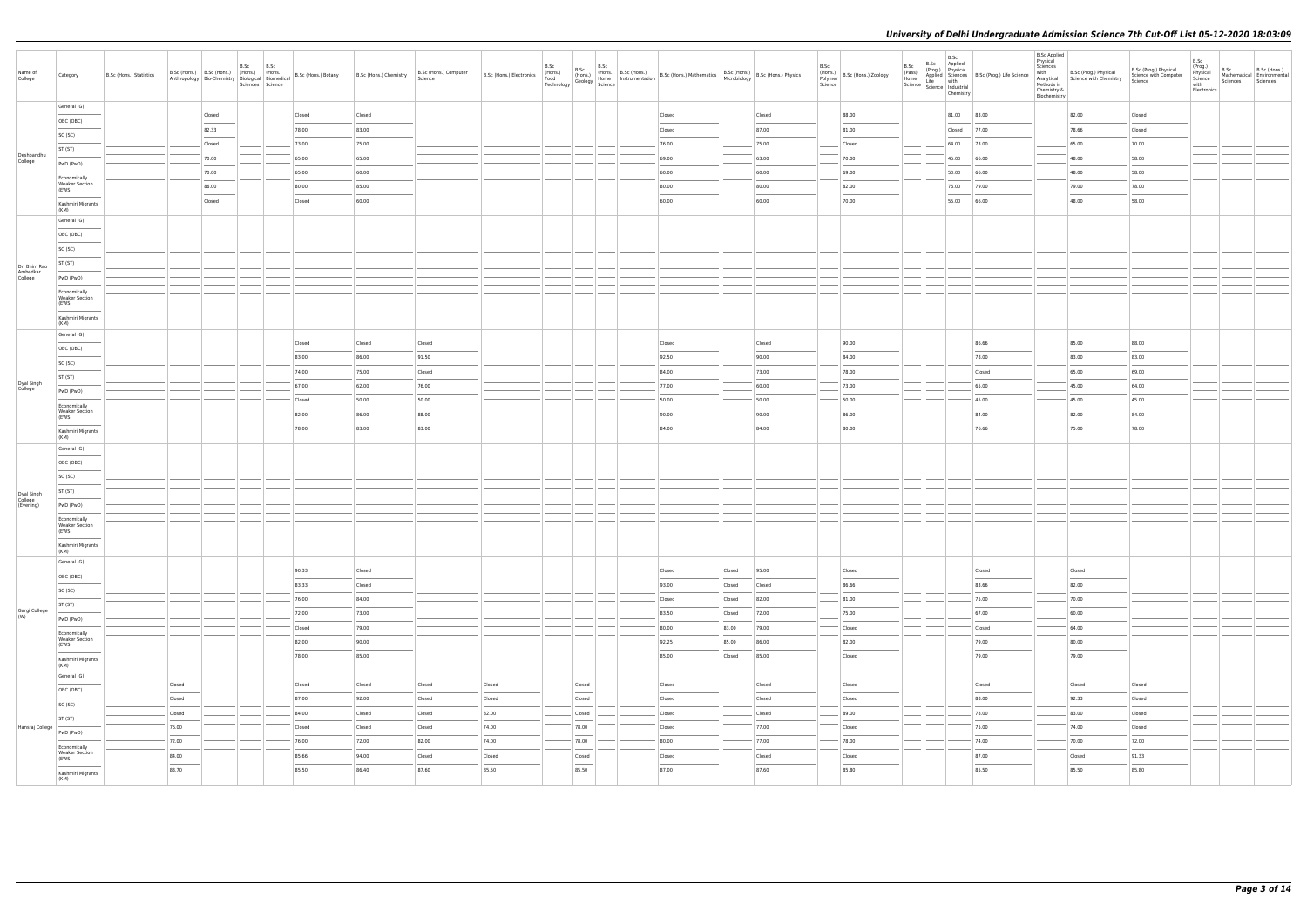| Name of<br>College                       | Category                                       | B.Sc (Hons.) Statistics | B.Sc (Hons.) B.Sc (Hons.) (Hons.) (Hons.) | <b>B.Sc</b><br>Sciences Science | B.Sc | Anthropology   Bio-Chemistry   $\left \frac{\text{rrows}}{\text{Biological}}\right $   $\left \frac{\text{tHons.}}{\text{Biomedical}}\right $   B.Sc (Hons.) Botany | B.Sc (Hons.) Chemistry | B.Sc (Hons.) Computer<br>Science | B.Sc (Hons.) Electronics |                |                                                                                                                                                                                                                                                                                                                                                                                                                                                                                      | B.Sc (Hons.) B.Sc (Hons.) B.Sc (Hons.) B.Sc (Hons.) B.Sc (Hons.) Athematics B.Sc (Hons.) B.Sc (Hons.) Physics Food (Hons.) Home Instrumentation B.Sc (Hons.) Mathematics (Microbiology B.Sc (Hons.) Physics (Technology Geolog                                                                                                                                                                                                                                                      |                                                                                                                                                                                                                                                                                                                                                                                                                                                                                     |        | B.Sc | (Hons.)<br>Polymer<br>Science | B.Sc<br>(Pass)<br>Home            | B.Sc<br>B.Sc Applied<br>Home<br>Science Life with<br>Science Industrial<br>Chemistry | (Prog.) Physical<br>Applied Sciences B.Sc (Prog.) Life Science | <b>B.Sc Applied</b><br>Physical<br>Sciences<br>with<br>Methods in<br>Chemistry &<br>Biochemistry | B.Sc (Prog.) Physical<br>Analytical Science with Chemistry | B.Sc (Prog.) Physical<br>Science with Computer<br>Science | B.Sc<br>(Prog.)<br>Physical<br>Science<br>with<br>Electronics | B.Sc<br>Sciences | B.Sc (Hons.)<br>Mathematical Environmental<br>Sciences |
|------------------------------------------|------------------------------------------------|-------------------------|-------------------------------------------|---------------------------------|------|---------------------------------------------------------------------------------------------------------------------------------------------------------------------|------------------------|----------------------------------|--------------------------|----------------|--------------------------------------------------------------------------------------------------------------------------------------------------------------------------------------------------------------------------------------------------------------------------------------------------------------------------------------------------------------------------------------------------------------------------------------------------------------------------------------|-------------------------------------------------------------------------------------------------------------------------------------------------------------------------------------------------------------------------------------------------------------------------------------------------------------------------------------------------------------------------------------------------------------------------------------------------------------------------------------|-------------------------------------------------------------------------------------------------------------------------------------------------------------------------------------------------------------------------------------------------------------------------------------------------------------------------------------------------------------------------------------------------------------------------------------------------------------------------------------|--------|------|-------------------------------|-----------------------------------|--------------------------------------------------------------------------------------|----------------------------------------------------------------|--------------------------------------------------------------------------------------------------|------------------------------------------------------------|-----------------------------------------------------------|---------------------------------------------------------------|------------------|--------------------------------------------------------|
|                                          | General (G)                                    | Closed                  |                                           |                                 |      | Closed                                                                                                                                                              | 97.00                  |                                  |                          |                |                                                                                                                                                                                                                                                                                                                                                                                                                                                                                      | Closed                                                                                                                                                                                                                                                                                                                                                                                                                                                                              |                                                                                                                                                                                                                                                                                                                                                                                                                                                                                     | Closed |      | 96.33                         |                                   |                                                                                      |                                                                |                                                                                                  | Closed                                                     |                                                           | Closed                                                        |                  |                                                        |
|                                          | OBC (OBC)                                      | Closed                  |                                           |                                 |      | 91.33                                                                                                                                                               | Closed                 |                                  |                          |                |                                                                                                                                                                                                                                                                                                                                                                                                                                                                                      | Closed                                                                                                                                                                                                                                                                                                                                                                                                                                                                              |                                                                                                                                                                                                                                                                                                                                                                                                                                                                                     | Closed |      | Closed                        |                                   |                                                                                      |                                                                |                                                                                                  | 94.33                                                      |                                                           | Closed                                                        |                  |                                                        |
|                                          | SC (SC)                                        | Closed                  |                                           |                                 |      | Closed                                                                                                                                                              | Closed                 |                                  |                          |                |                                                                                                                                                                                                                                                                                                                                                                                                                                                                                      | 94.50                                                                                                                                                                                                                                                                                                                                                                                                                                                                               |                                                                                                                                                                                                                                                                                                                                                                                                                                                                                     | Closed |      | 94.33                         |                                   |                                                                                      |                                                                |                                                                                                  | 88.00                                                      |                                                           | Closed                                                        |                  |                                                        |
| Hindu College                            | ST (ST)                                        | Closed                  |                                           |                                 |      | 88.66                                                                                                                                                               | 89.00                  |                                  |                          |                |                                                                                                                                                                                                                                                                                                                                                                                                                                                                                      | 92.50                                                                                                                                                                                                                                                                                                                                                                                                                                                                               |                                                                                                                                                                                                                                                                                                                                                                                                                                                                                     | Closed |      | 89.33                         |                                   |                                                                                      |                                                                |                                                                                                  | 86.00                                                      |                                                           | Closed                                                        |                  |                                                        |
|                                          | PwD (PwD)                                      | 88.00                   |                                           |                                 |      | 82.00                                                                                                                                                               | 81.00                  |                                  |                          |                |                                                                                                                                                                                                                                                                                                                                                                                                                                                                                      | 90.00                                                                                                                                                                                                                                                                                                                                                                                                                                                                               |                                                                                                                                                                                                                                                                                                                                                                                                                                                                                     | 75.00  |      | 82.00                         |                                   |                                                                                      |                                                                |                                                                                                  | 80.00                                                      |                                                           | 59.00                                                         |                  |                                                        |
|                                          | Economically<br><b>Weaker Section</b><br>(EWS) | Closed                  |                                           |                                 |      | Closed                                                                                                                                                              | 94.66                  |                                  |                          |                |                                                                                                                                                                                                                                                                                                                                                                                                                                                                                      | Closed                                                                                                                                                                                                                                                                                                                                                                                                                                                                              |                                                                                                                                                                                                                                                                                                                                                                                                                                                                                     | Closed |      | Closed                        |                                   |                                                                                      |                                                                |                                                                                                  | 92.33                                                      |                                                           | 91.00                                                         |                  |                                                        |
|                                          | Kashmiri Migrants                              | 91.00                   |                                           |                                 |      | 87.00                                                                                                                                                               | 87.00                  |                                  |                          |                |                                                                                                                                                                                                                                                                                                                                                                                                                                                                                      | 90.00                                                                                                                                                                                                                                                                                                                                                                                                                                                                               |                                                                                                                                                                                                                                                                                                                                                                                                                                                                                     | 89.33  |      | 89.00                         |                                   |                                                                                      |                                                                |                                                                                                  | 85.66                                                      |                                                           | 85.00                                                         |                  |                                                        |
|                                          | (KM)<br>General (G)                            |                         |                                           |                                 |      |                                                                                                                                                                     |                        |                                  |                          |                |                                                                                                                                                                                                                                                                                                                                                                                                                                                                                      |                                                                                                                                                                                                                                                                                                                                                                                                                                                                                     |                                                                                                                                                                                                                                                                                                                                                                                                                                                                                     |        |      |                               |                                   |                                                                                      |                                                                |                                                                                                  |                                                            |                                                           |                                                               |                  |                                                        |
|                                          | OBC (OBC)                                      |                         |                                           |                                 |      |                                                                                                                                                                     |                        | Closed                           |                          |                |                                                                                                                                                                                                                                                                                                                                                                                                                                                                                      | Closed                                                                                                                                                                                                                                                                                                                                                                                                                                                                              |                                                                                                                                                                                                                                                                                                                                                                                                                                                                                     |        |      |                               |                                   |                                                                                      |                                                                |                                                                                                  |                                                            |                                                           |                                                               |                  |                                                        |
|                                          | SC (SC)                                        |                         |                                           |                                 |      |                                                                                                                                                                     |                        | Closed                           |                          |                |                                                                                                                                                                                                                                                                                                                                                                                                                                                                                      | 90.00                                                                                                                                                                                                                                                                                                                                                                                                                                                                               |                                                                                                                                                                                                                                                                                                                                                                                                                                                                                     |        |      |                               |                                   |                                                                                      |                                                                |                                                                                                  |                                                            |                                                           |                                                               |                  |                                                        |
|                                          | ST (ST)                                        |                         |                                           |                                 |      |                                                                                                                                                                     |                        | 81.00                            |                          |                |                                                                                                                                                                                                                                                                                                                                                                                                                                                                                      | 78.00                                                                                                                                                                                                                                                                                                                                                                                                                                                                               |                                                                                                                                                                                                                                                                                                                                                                                                                                                                                     |        |      |                               |                                   |                                                                                      |                                                                |                                                                                                  |                                                            |                                                           |                                                               |                  |                                                        |
| Indraprastha<br>College for<br>Women (W) | PwD (PwD)                                      |                         |                                           |                                 |      |                                                                                                                                                                     |                        | 75.00                            |                          |                |                                                                                                                                                                                                                                                                                                                                                                                                                                                                                      | 75.00                                                                                                                                                                                                                                                                                                                                                                                                                                                                               |                                                                                                                                                                                                                                                                                                                                                                                                                                                                                     |        |      |                               |                                   |                                                                                      |                                                                |                                                                                                  |                                                            |                                                           |                                                               |                  |                                                        |
|                                          | Economically                                   |                         |                                           |                                 |      |                                                                                                                                                                     |                        | 85.00                            |                          |                |                                                                                                                                                                                                                                                                                                                                                                                                                                                                                      | 78.00                                                                                                                                                                                                                                                                                                                                                                                                                                                                               |                                                                                                                                                                                                                                                                                                                                                                                                                                                                                     |        |      |                               |                                   |                                                                                      |                                                                |                                                                                                  |                                                            |                                                           |                                                               |                  |                                                        |
|                                          | <b>Weaker Section</b><br>(EWS)                 |                         |                                           |                                 |      |                                                                                                                                                                     |                        | 86.00                            |                          |                |                                                                                                                                                                                                                                                                                                                                                                                                                                                                                      | 90.00                                                                                                                                                                                                                                                                                                                                                                                                                                                                               |                                                                                                                                                                                                                                                                                                                                                                                                                                                                                     |        |      |                               |                                   |                                                                                      |                                                                |                                                                                                  |                                                            |                                                           |                                                               |                  |                                                        |
|                                          | Kashmiri Migrants<br>(KM)                      |                         |                                           |                                 |      |                                                                                                                                                                     |                        | 86.00                            |                          |                |                                                                                                                                                                                                                                                                                                                                                                                                                                                                                      | 90.00                                                                                                                                                                                                                                                                                                                                                                                                                                                                               |                                                                                                                                                                                                                                                                                                                                                                                                                                                                                     |        |      |                               |                                   |                                                                                      |                                                                |                                                                                                  |                                                            |                                                           |                                                               |                  |                                                        |
|                                          | General (G)                                    |                         |                                           |                                 |      |                                                                                                                                                                     |                        |                                  |                          |                |                                                                                                                                                                                                                                                                                                                                                                                                                                                                                      |                                                                                                                                                                                                                                                                                                                                                                                                                                                                                     |                                                                                                                                                                                                                                                                                                                                                                                                                                                                                     |        |      |                               |                                   |                                                                                      |                                                                |                                                                                                  |                                                            |                                                           |                                                               |                  |                                                        |
|                                          | OBC (OBC)                                      |                         | 85.00                                     |                                 |      |                                                                                                                                                                     |                        |                                  |                          | Closed         | Closed<br>$\frac{1}{2} \left( \frac{1}{2} \right) \left( \frac{1}{2} \right) \left( \frac{1}{2} \right) \left( \frac{1}{2} \right) \left( \frac{1}{2} \right) \left( \frac{1}{2} \right) \left( \frac{1}{2} \right) \left( \frac{1}{2} \right) \left( \frac{1}{2} \right) \left( \frac{1}{2} \right) \left( \frac{1}{2} \right) \left( \frac{1}{2} \right) \left( \frac{1}{2} \right) \left( \frac{1}{2} \right) \left( \frac{1}{2} \right) \left( \frac{1}{2} \right) \left( \frac$ |                                                                                                                                                                                                                                                                                                                                                                                                                                                                                     | 86.00<br>$\frac{1}{2} \left( \frac{1}{2} \right) \left( \frac{1}{2} \right) \left( \frac{1}{2} \right) \left( \frac{1}{2} \right) \left( \frac{1}{2} \right) \left( \frac{1}{2} \right) \left( \frac{1}{2} \right) \left( \frac{1}{2} \right) \left( \frac{1}{2} \right) \left( \frac{1}{2} \right) \left( \frac{1}{2} \right) \left( \frac{1}{2} \right) \left( \frac{1}{2} \right) \left( \frac{1}{2} \right) \left( \frac{1}{2} \right) \left( \frac{1}{2} \right) \left( \frac$ |        |      |                               | 69.00<br>$\sim$                   |                                                                                      |                                                                |                                                                                                  |                                                            |                                                           |                                                               |                  |                                                        |
|                                          | SC (SC)                                        |                         | Closed                                    |                                 |      |                                                                                                                                                                     |                        |                                  |                          | Closed         | 50.00                                                                                                                                                                                                                                                                                                                                                                                                                                                                                |                                                                                                                                                                                                                                                                                                                                                                                                                                                                                     | Closed                                                                                                                                                                                                                                                                                                                                                                                                                                                                              |        |      |                               | 45.00                             |                                                                                      |                                                                |                                                                                                  |                                                            |                                                           |                                                               |                  |                                                        |
| Institute of                             | ST (ST)                                        |                         | Closed                                    |                                 |      |                                                                                                                                                                     |                        |                                  |                          | Closed         | 50.00                                                                                                                                                                                                                                                                                                                                                                                                                                                                                |                                                                                                                                                                                                                                                                                                                                                                                                                                                                                     | Closed                                                                                                                                                                                                                                                                                                                                                                                                                                                                              |        |      |                               | 45.00                             |                                                                                      |                                                                |                                                                                                  |                                                            |                                                           |                                                               |                  |                                                        |
| Home<br>Economics (W) PwD (PwD)          |                                                |                         | 63.00<br>60.00                            |                                 |      |                                                                                                                                                                     |                        |                                  |                          | 62.00<br>55.00 | 50.00<br>50.00                                                                                                                                                                                                                                                                                                                                                                                                                                                                       |                                                                                                                                                                                                                                                                                                                                                                                                                                                                                     | 63.00<br>63.00                                                                                                                                                                                                                                                                                                                                                                                                                                                                      |        |      |                               | 45.00<br>$\sim$<br>45.00          |                                                                                      |                                                                |                                                                                                  |                                                            |                                                           |                                                               |                  |                                                        |
|                                          | Economically<br><b>Weaker Section</b>          |                         | 80.00                                     |                                 |      |                                                                                                                                                                     |                        |                                  |                          |                |                                                                                                                                                                                                                                                                                                                                                                                                                                                                                      |                                                                                                                                                                                                                                                                                                                                                                                                                                                                                     |                                                                                                                                                                                                                                                                                                                                                                                                                                                                                     |        |      |                               | $\sim$<br>55.00                   |                                                                                      |                                                                |                                                                                                  |                                                            |                                                           |                                                               |                  |                                                        |
|                                          | (EWS)<br>Kashmiri Migrants                     |                         | 60.00                                     |                                 |      |                                                                                                                                                                     |                        |                                  |                          | 82.00<br>55.00 | 55.00<br>$\overline{\phantom{a}}$<br>50.00                                                                                                                                                                                                                                                                                                                                                                                                                                           |                                                                                                                                                                                                                                                                                                                                                                                                                                                                                     | 83.00<br>65.00                                                                                                                                                                                                                                                                                                                                                                                                                                                                      |        |      |                               | $\overline{\phantom{a}}$<br>45.00 |                                                                                      |                                                                |                                                                                                  |                                                            |                                                           |                                                               |                  |                                                        |
|                                          | (KM)<br>General (G)                            |                         |                                           |                                 |      |                                                                                                                                                                     |                        |                                  |                          |                |                                                                                                                                                                                                                                                                                                                                                                                                                                                                                      |                                                                                                                                                                                                                                                                                                                                                                                                                                                                                     |                                                                                                                                                                                                                                                                                                                                                                                                                                                                                     |        |      |                               |                                   |                                                                                      |                                                                |                                                                                                  |                                                            |                                                           |                                                               |                  |                                                        |
|                                          | OBC (OBC)                                      |                         |                                           |                                 |      |                                                                                                                                                                     |                        |                                  |                          |                |                                                                                                                                                                                                                                                                                                                                                                                                                                                                                      | 88.00                                                                                                                                                                                                                                                                                                                                                                                                                                                                               |                                                                                                                                                                                                                                                                                                                                                                                                                                                                                     |        |      |                               |                                   |                                                                                      |                                                                |                                                                                                  |                                                            |                                                           |                                                               |                  |                                                        |
|                                          | SC (SC)                                        |                         |                                           |                                 |      |                                                                                                                                                                     |                        |                                  |                          |                |                                                                                                                                                                                                                                                                                                                                                                                                                                                                                      | 80.00                                                                                                                                                                                                                                                                                                                                                                                                                                                                               |                                                                                                                                                                                                                                                                                                                                                                                                                                                                                     |        |      |                               |                                   |                                                                                      |                                                                |                                                                                                  |                                                            |                                                           |                                                               |                  |                                                        |
|                                          | ST (ST)                                        |                         |                                           |                                 |      |                                                                                                                                                                     |                        |                                  |                          |                |                                                                                                                                                                                                                                                                                                                                                                                                                                                                                      | 74.00                                                                                                                                                                                                                                                                                                                                                                                                                                                                               |                                                                                                                                                                                                                                                                                                                                                                                                                                                                                     |        |      |                               |                                   |                                                                                      |                                                                |                                                                                                  |                                                            |                                                           |                                                               |                  |                                                        |
| Janki Devi<br>Memorial<br>College (W)    | PwD (PwD)                                      |                         |                                           |                                 |      |                                                                                                                                                                     |                        |                                  |                          |                |                                                                                                                                                                                                                                                                                                                                                                                                                                                                                      | 74.00                                                                                                                                                                                                                                                                                                                                                                                                                                                                               |                                                                                                                                                                                                                                                                                                                                                                                                                                                                                     |        |      |                               |                                   |                                                                                      |                                                                |                                                                                                  |                                                            |                                                           |                                                               |                  |                                                        |
|                                          | Economically                                   |                         |                                           |                                 |      |                                                                                                                                                                     |                        |                                  |                          |                |                                                                                                                                                                                                                                                                                                                                                                                                                                                                                      | 74.00                                                                                                                                                                                                                                                                                                                                                                                                                                                                               |                                                                                                                                                                                                                                                                                                                                                                                                                                                                                     |        |      |                               |                                   |                                                                                      |                                                                |                                                                                                  |                                                            |                                                           |                                                               |                  |                                                        |
|                                          | <b>Weaker Section</b><br>(EWS)                 |                         |                                           |                                 |      |                                                                                                                                                                     |                        |                                  |                          |                |                                                                                                                                                                                                                                                                                                                                                                                                                                                                                      | 80.00                                                                                                                                                                                                                                                                                                                                                                                                                                                                               |                                                                                                                                                                                                                                                                                                                                                                                                                                                                                     |        |      |                               |                                   |                                                                                      |                                                                |                                                                                                  |                                                            |                                                           |                                                               |                  |                                                        |
|                                          | Kashmiri Migrants<br>(KM)                      |                         |                                           |                                 |      |                                                                                                                                                                     |                        |                                  |                          |                |                                                                                                                                                                                                                                                                                                                                                                                                                                                                                      | 74.00                                                                                                                                                                                                                                                                                                                                                                                                                                                                               |                                                                                                                                                                                                                                                                                                                                                                                                                                                                                     |        |      |                               |                                   |                                                                                      |                                                                |                                                                                                  |                                                            |                                                           |                                                               |                  |                                                        |
|                                          | General (G)                                    |                         |                                           |                                 |      | Closed                                                                                                                                                              | Closed                 | 88.00                            |                          |                |                                                                                                                                                                                                                                                                                                                                                                                                                                                                                      | Closed                                                                                                                                                                                                                                                                                                                                                                                                                                                                              |                                                                                                                                                                                                                                                                                                                                                                                                                                                                                     | 86.00  |      | Closed                        |                                   |                                                                                      | Closed                                                         |                                                                                                  |                                                            | Closed                                                    |                                                               |                  |                                                        |
|                                          | OBC (OBC)                                      |                         |                                           |                                 |      | Closed                                                                                                                                                              | 78.00                  | 83.00                            |                          |                |                                                                                                                                                                                                                                                                                                                                                                                                                                                                                      | Closed                                                                                                                                                                                                                                                                                                                                                                                                                                                                              |                                                                                                                                                                                                                                                                                                                                                                                                                                                                                     | Closed |      | 85.50                         |                                   |                                                                                      | 77.00                                                          |                                                                                                  |                                                            | 76.00                                                     |                                                               |                  |                                                        |
|                                          | SC (SC)                                        |                         |                                           |                                 |      | 74.00                                                                                                                                                               | 65.00                  | Closed                           |                          |                |                                                                                                                                                                                                                                                                                                                                                                                                                                                                                      | 76.00                                                                                                                                                                                                                                                                                                                                                                                                                                                                               |                                                                                                                                                                                                                                                                                                                                                                                                                                                                                     | 68.00  |      | 82.50                         |                                   |                                                                                      | 73.00                                                          |                                                                                                  |                                                            | 62.00                                                     |                                                               |                  |                                                        |
| Kalindi College                          | ST (ST)                                        |                         |                                           |                                 |      | 70.00                                                                                                                                                               | 65.00                  | 70.00                            |                          |                |                                                                                                                                                                                                                                                                                                                                                                                                                                                                                      | 70.00                                                                                                                                                                                                                                                                                                                                                                                                                                                                               |                                                                                                                                                                                                                                                                                                                                                                                                                                                                                     | 66.00  |      | 81.00                         |                                   |                                                                                      | 65.00                                                          |                                                                                                  |                                                            | 62.00                                                     |                                                               |                  |                                                        |
| (W)                                      | PwD (PwD)                                      |                         |                                           |                                 |      | 78.00                                                                                                                                                               | 65.00                  | 76.00                            |                          |                |                                                                                                                                                                                                                                                                                                                                                                                                                                                                                      | 70.00                                                                                                                                                                                                                                                                                                                                                                                                                                                                               |                                                                                                                                                                                                                                                                                                                                                                                                                                                                                     | 85.00  |      | 80.00                         |                                   |                                                                                      | 71.00                                                          |                                                                                                  |                                                            | 78.00                                                     |                                                               |                  |                                                        |
|                                          | Economically<br><b>Weaker Section</b>          |                         |                                           |                                 |      | 78.00                                                                                                                                                               | 75.00                  | 82.00                            |                          |                |                                                                                                                                                                                                                                                                                                                                                                                                                                                                                      | 81.00                                                                                                                                                                                                                                                                                                                                                                                                                                                                               |                                                                                                                                                                                                                                                                                                                                                                                                                                                                                     | 77.00  |      | 85.00                         |                                   |                                                                                      | 75.00                                                          |                                                                                                  |                                                            | 74.00                                                     |                                                               |                  |                                                        |
|                                          | (EWS)                                          |                         |                                           |                                 |      | 79.00                                                                                                                                                               | 65.00                  | 77.00                            |                          |                |                                                                                                                                                                                                                                                                                                                                                                                                                                                                                      | $\frac{1}{2} \left( \frac{1}{2} \right) \left( \frac{1}{2} \right) \left( \frac{1}{2} \right) \left( \frac{1}{2} \right) \left( \frac{1}{2} \right) \left( \frac{1}{2} \right) \left( \frac{1}{2} \right) \left( \frac{1}{2} \right) \left( \frac{1}{2} \right) \left( \frac{1}{2} \right) \left( \frac{1}{2} \right) \left( \frac{1}{2} \right) \left( \frac{1}{2} \right) \left( \frac{1}{2} \right) \left( \frac{1}{2} \right) \left( \frac{1}{2} \right) \left( \frac$<br>78.00 |                                                                                                                                                                                                                                                                                                                                                                                                                                                                                     | 85.00  |      | 85.00                         |                                   |                                                                                      | 77.00                                                          |                                                                                                  |                                                            | <b>STATISTICS</b><br>78.00                                |                                                               |                  |                                                        |
|                                          | Kashmiri Migrants<br>(KM)                      |                         |                                           |                                 |      |                                                                                                                                                                     |                        |                                  |                          |                |                                                                                                                                                                                                                                                                                                                                                                                                                                                                                      |                                                                                                                                                                                                                                                                                                                                                                                                                                                                                     |                                                                                                                                                                                                                                                                                                                                                                                                                                                                                     |        |      |                               |                                   |                                                                                      |                                                                |                                                                                                  |                                                            |                                                           |                                                               |                  |                                                        |
|                                          | General (G)                                    |                         |                                           |                                 |      |                                                                                                                                                                     |                        |                                  |                          |                |                                                                                                                                                                                                                                                                                                                                                                                                                                                                                      | 94.00                                                                                                                                                                                                                                                                                                                                                                                                                                                                               |                                                                                                                                                                                                                                                                                                                                                                                                                                                                                     |        |      |                               |                                   |                                                                                      |                                                                |                                                                                                  |                                                            |                                                           |                                                               |                  |                                                        |
|                                          | OBC (OBC)                                      |                         |                                           |                                 |      |                                                                                                                                                                     |                        |                                  |                          |                |                                                                                                                                                                                                                                                                                                                                                                                                                                                                                      | $\overline{\phantom{a}}$<br>90.50                                                                                                                                                                                                                                                                                                                                                                                                                                                   |                                                                                                                                                                                                                                                                                                                                                                                                                                                                                     |        |      |                               |                                   |                                                                                      |                                                                |                                                                                                  |                                                            |                                                           |                                                               |                  |                                                        |
|                                          | SC (SC)                                        |                         |                                           |                                 |      |                                                                                                                                                                     |                        |                                  |                          |                |                                                                                                                                                                                                                                                                                                                                                                                                                                                                                      | Closed                                                                                                                                                                                                                                                                                                                                                                                                                                                                              |                                                                                                                                                                                                                                                                                                                                                                                                                                                                                     |        |      |                               |                                   |                                                                                      |                                                                |                                                                                                  |                                                            |                                                           |                                                               |                  |                                                        |
| Kamala Nehru<br>College (W)              | ST (ST)                                        |                         |                                           |                                 |      |                                                                                                                                                                     |                        |                                  |                          |                |                                                                                                                                                                                                                                                                                                                                                                                                                                                                                      | 75.00                                                                                                                                                                                                                                                                                                                                                                                                                                                                               |                                                                                                                                                                                                                                                                                                                                                                                                                                                                                     |        |      |                               |                                   |                                                                                      |                                                                |                                                                                                  |                                                            |                                                           |                                                               |                  |                                                        |
|                                          | PwD (PwD)                                      |                         |                                           |                                 |      |                                                                                                                                                                     |                        |                                  |                          |                |                                                                                                                                                                                                                                                                                                                                                                                                                                                                                      | 75.00                                                                                                                                                                                                                                                                                                                                                                                                                                                                               |                                                                                                                                                                                                                                                                                                                                                                                                                                                                                     |        |      |                               |                                   |                                                                                      |                                                                |                                                                                                  |                                                            |                                                           |                                                               |                  |                                                        |
|                                          | Economically<br>Weaker Section<br>(EWS)        |                         |                                           |                                 |      |                                                                                                                                                                     |                        |                                  |                          |                |                                                                                                                                                                                                                                                                                                                                                                                                                                                                                      | 89.00                                                                                                                                                                                                                                                                                                                                                                                                                                                                               |                                                                                                                                                                                                                                                                                                                                                                                                                                                                                     |        |      |                               |                                   |                                                                                      |                                                                |                                                                                                  |                                                            |                                                           |                                                               |                  |                                                        |
|                                          | Kashmiri Migrants<br>(KM)                      |                         |                                           |                                 |      |                                                                                                                                                                     |                        |                                  |                          |                |                                                                                                                                                                                                                                                                                                                                                                                                                                                                                      | Closed                                                                                                                                                                                                                                                                                                                                                                                                                                                                              |                                                                                                                                                                                                                                                                                                                                                                                                                                                                                     |        |      |                               |                                   |                                                                                      |                                                                |                                                                                                  |                                                            |                                                           |                                                               |                  |                                                        |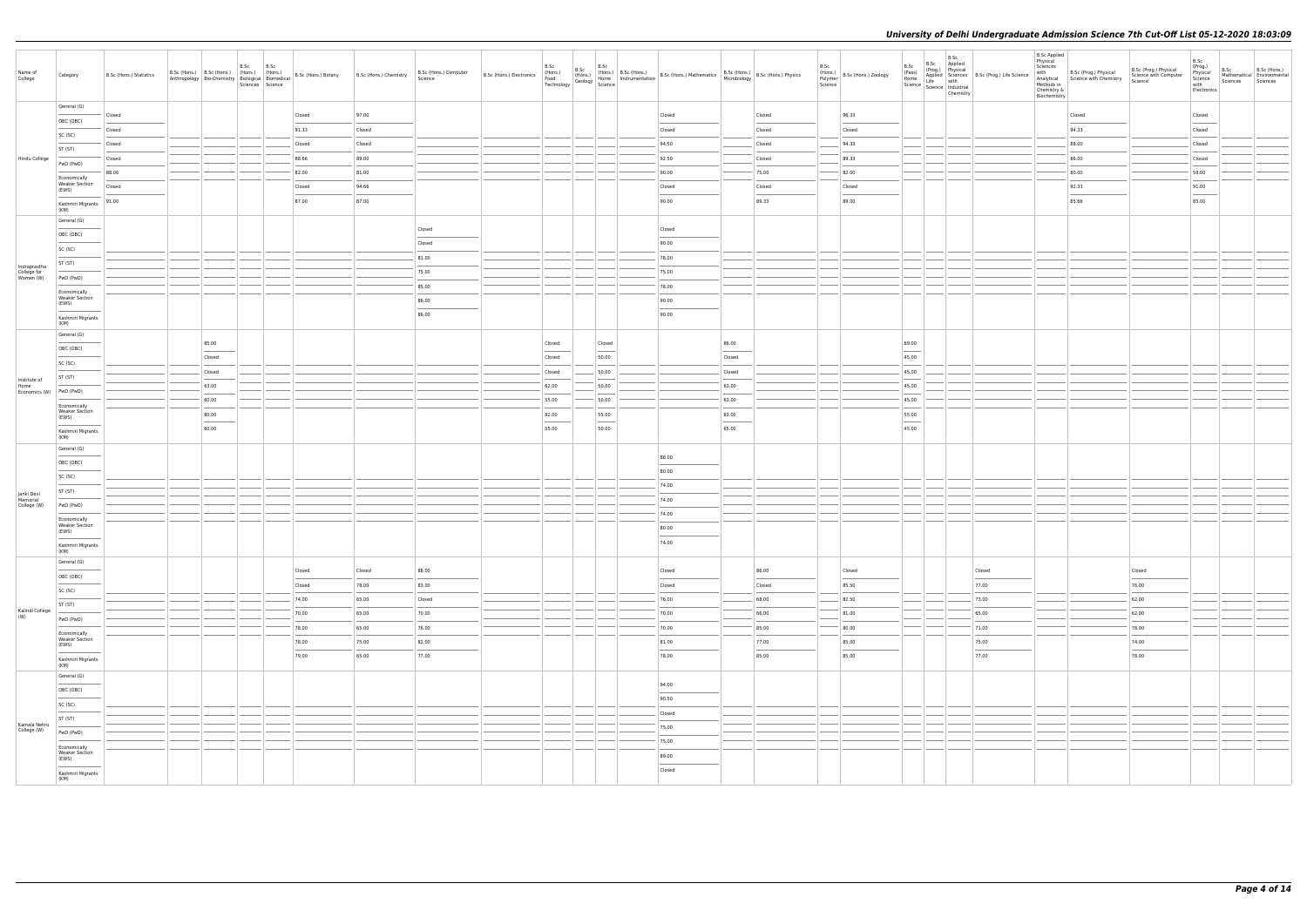| Name of<br>College           | Category                                       | B.Sc (Hons.) Statistics |  | B.Sc<br>Sciences Science | B.Sc |        | Anthropology Bio-Chemistry   Kindis.)   Thomas.<br>  Anthropology   Bio-Chemistry   Biological   Biomedical   B.Sc (Hons.) Botany   B.Sc (Hons.) Chemistry | B.Sc (Hons.) Computer<br>Science | B.Sc (Hons.) Electronics |        |                          |                         | B.Sc (Hons.) B.Sc (Hons.) B.Sc (Hons.) B.Sc (Hons.) B.Sc (Hons.) Althermatics B.Sc (Hons.) B.Sc (Hons.) Physics Technology Geology Science (Hons.) Physics Technology Science (Hons.) Physics Technology Science (Hons.) Physi |        | B.Sc<br>Polymer<br>Science | $\left  \begin{array}{c} 1.116 \\ \text{(Hons.)} \end{array} \right $ B.Sc (Hons.) Zoology | B.Sc<br>(Pass)          | B.Sc<br>B.Sc Applied<br>(Prog.) Physical<br>Chemistry |        | (Pass)<br>Home Applied Sciences<br>B.Sc (Prog.) Life Science<br>Science life with<br>Science Industrial | <b>B.Sc Applied</b><br>Physical<br>Sciences<br>with<br>Chemistry &<br>Biochemistry | B.Sc (Prog.) Physical<br>Analytical Science with Chemistry<br>Methods in | B.Sc (Prog.) Physical<br>Science with Computer<br>Science | B.Sc<br>(Prog.)<br>Physical<br>Science<br>with<br>Electronics | B.Sc<br>Sciences | B.Sc (Hons.)<br>Mathematical Environmental<br>Sciences |
|------------------------------|------------------------------------------------|-------------------------|--|--------------------------|------|--------|------------------------------------------------------------------------------------------------------------------------------------------------------------|----------------------------------|--------------------------|--------|--------------------------|-------------------------|--------------------------------------------------------------------------------------------------------------------------------------------------------------------------------------------------------------------------------|--------|----------------------------|--------------------------------------------------------------------------------------------|-------------------------|-------------------------------------------------------|--------|---------------------------------------------------------------------------------------------------------|------------------------------------------------------------------------------------|--------------------------------------------------------------------------|-----------------------------------------------------------|---------------------------------------------------------------|------------------|--------------------------------------------------------|
|                              | General (G)                                    |                         |  |                          |      |        |                                                                                                                                                            | Closed                           | Closed                   |        |                          |                         | 93.25                                                                                                                                                                                                                          | Closed |                            |                                                                                            |                         |                                                       |        |                                                                                                         |                                                                                    |                                                                          | 86.67                                                     |                                                               | Closed           |                                                        |
|                              | OBC (OBC)                                      |                         |  |                          |      |        |                                                                                                                                                            | Closed                           | 83.00                    |        |                          |                         | Closed                                                                                                                                                                                                                         | 83.66  |                            |                                                                                            |                         |                                                       |        |                                                                                                         |                                                                                    |                                                                          | 82.00                                                     |                                                               | Closed           |                                                        |
|                              | SC (SC)                                        |                         |  |                          |      |        |                                                                                                                                                            | 80.00                            | Closed                   |        |                          |                         | 83.00                                                                                                                                                                                                                          | Closed |                            |                                                                                            |                         |                                                       |        |                                                                                                         |                                                                                    |                                                                          | 70.00                                                     |                                                               | 73.00            |                                                        |
| Keshav                       | ST (ST)                                        |                         |  |                          |      |        |                                                                                                                                                            | 65.00                            | Closed                   |        |                          |                         | 68.00                                                                                                                                                                                                                          | Closed |                            |                                                                                            |                         |                                                       |        |                                                                                                         |                                                                                    |                                                                          | 52.00                                                     |                                                               | 67.00            |                                                        |
| Mahavidyalaya                | PwD (PwD)                                      |                         |  |                          |      |        |                                                                                                                                                            | 60.00                            | 52.33                    |        |                          |                         | 68.00                                                                                                                                                                                                                          | 52.33  |                            |                                                                                            |                         |                                                       |        |                                                                                                         |                                                                                    |                                                                          | 62.00                                                     |                                                               | 66.00            |                                                        |
|                              | Economically<br><b>Weaker Section</b><br>(EWS) |                         |  |                          |      |        |                                                                                                                                                            | 89.25                            | 77.00                    |        |                          |                         | 86.00                                                                                                                                                                                                                          | Closed |                            |                                                                                            |                         |                                                       |        |                                                                                                         |                                                                                    |                                                                          | 78.00                                                     |                                                               | 82.00            |                                                        |
|                              | Kashmiri Migrants                              |                         |  |                          |      |        |                                                                                                                                                            | 83.25                            | 77.00                    |        |                          |                         | 83.25                                                                                                                                                                                                                          | 83.33  |                            |                                                                                            |                         |                                                       |        |                                                                                                         |                                                                                    |                                                                          | 76.67                                                     |                                                               | 78.00            |                                                        |
|                              | (KM)                                           |                         |  |                          |      |        |                                                                                                                                                            |                                  |                          |        |                          |                         |                                                                                                                                                                                                                                |        |                            |                                                                                            |                         |                                                       |        |                                                                                                         |                                                                                    |                                                                          |                                                           |                                                               |                  |                                                        |
|                              | General (G)                                    | Closed                  |  |                          |      | Closed | Closed                                                                                                                                                     |                                  |                          |        |                          |                         | Closed                                                                                                                                                                                                                         | Closed |                            | Closed                                                                                     |                         |                                                       | Closed |                                                                                                         | 90.66                                                                              | 93.00                                                                    | Closed                                                    |                                                               |                  |                                                        |
|                              | OBC (OBC)                                      | 94.00                   |  |                          |      | 83.00  | 91.66                                                                                                                                                      |                                  |                          |        |                          |                         | Closed                                                                                                                                                                                                                         | Closed |                            | 91.33                                                                                      |                         |                                                       | Closed |                                                                                                         | 86.00                                                                              | 89.00                                                                    | Closed                                                    |                                                               |                  |                                                        |
|                              | SC (SC)<br>ST (ST)                             | 90.00                   |  |                          |      | Closed | 84.33                                                                                                                                                      |                                  |                          |        |                          |                         | 91.00                                                                                                                                                                                                                          | 86.33  |                            | 89.00                                                                                      |                         |                                                       | Closed |                                                                                                         | 77.00                                                                              | 81.00                                                                    | 82.00                                                     |                                                               |                  |                                                        |
| Kirori Mal<br>College        | PwD (PwD)                                      | 87.00                   |  |                          |      | Closed | 68.00                                                                                                                                                      |                                  |                          |        |                          |                         | Closed                                                                                                                                                                                                                         | 73.00  |                            | Closed                                                                                     |                         |                                                       | Closed |                                                                                                         | 61.00                                                                              | 65.00                                                                    | 73.00                                                     |                                                               |                  |                                                        |
|                              | Economically                                   | 89.00                   |  |                          |      | 60.00  | 64.00                                                                                                                                                      |                                  |                          |        |                          |                         | 76.00                                                                                                                                                                                                                          | 68.00  |                            | 79.00                                                                                      |                         |                                                       | 66.00  |                                                                                                         | 67.00                                                                              | 61.00                                                                    | 76.00                                                     |                                                               |                  |                                                        |
|                              | <b>Weaker Section</b><br>(EWS)                 | Closed                  |  |                          |      | 86.00  | 91.00                                                                                                                                                      |                                  |                          |        |                          |                         | 94.50                                                                                                                                                                                                                          | 92.66  |                            | 91.00                                                                                      |                         |                                                       | 85.00  |                                                                                                         | 88.00                                                                              | 88.00                                                                    | 91.00                                                     |                                                               |                  |                                                        |
|                              | Kashmiri Migrants                              | 88.00                   |  |                          |      | 83.33  | 85.00                                                                                                                                                      |                                  |                          |        |                          |                         | 86.00                                                                                                                                                                                                                          | 85.66  |                            | 84.33                                                                                      |                         |                                                       | 84.00  |                                                                                                         | 80.66                                                                              | 83.00                                                                    | 86.66                                                     |                                                               |                  |                                                        |
|                              | (KM)<br>General (G)                            |                         |  |                          |      |        |                                                                                                                                                            |                                  |                          |        |                          |                         |                                                                                                                                                                                                                                |        |                            |                                                                                            |                         |                                                       |        |                                                                                                         |                                                                                    |                                                                          |                                                           |                                                               |                  |                                                        |
|                              | OBC (OBC)                                      |                         |  |                          |      |        |                                                                                                                                                            |                                  |                          | Closed |                          | Closed<br>$\frac{1}{2}$ |                                                                                                                                                                                                                                |        |                            |                                                                                            | Closed<br>$\frac{1}{2}$ |                                                       |        |                                                                                                         |                                                                                    |                                                                          |                                                           |                                                               |                  |                                                        |
|                              | SC (SC)                                        |                         |  |                          |      |        |                                                                                                                                                            |                                  |                          | Closed |                          | 72.00                   |                                                                                                                                                                                                                                |        |                            |                                                                                            | 73.00                   |                                                       |        |                                                                                                         |                                                                                    |                                                                          |                                                           |                                                               |                  |                                                        |
|                              | ST (ST)                                        |                         |  |                          |      |        |                                                                                                                                                            |                                  |                          | Closed |                          | $\mathsf{Closed}$       |                                                                                                                                                                                                                                |        |                            |                                                                                            | 55.00                   |                                                       |        |                                                                                                         |                                                                                    |                                                                          |                                                           |                                                               |                  |                                                        |
| Lady Irwin<br>College (W)    | PwD (PwD)                                      |                         |  |                          |      |        |                                                                                                                                                            |                                  |                          | 60.00  |                          | 55.00                   |                                                                                                                                                                                                                                |        |                            |                                                                                            | 55.00                   |                                                       |        |                                                                                                         |                                                                                    |                                                                          |                                                           |                                                               |                  |                                                        |
|                              | Economically<br><b>Weaker Section</b>          |                         |  |                          |      |        |                                                                                                                                                            |                                  |                          | 60.00  |                          | 55.00                   |                                                                                                                                                                                                                                |        |                            |                                                                                            | 55.00                   |                                                       |        |                                                                                                         |                                                                                    |                                                                          |                                                           |                                                               |                  |                                                        |
|                              | (EWS)                                          |                         |  |                          |      |        |                                                                                                                                                            |                                  |                          | 75.00  | $\frac{1}{2}$            | 55.00                   |                                                                                                                                                                                                                                |        |                            |                                                                                            | 55.00<br>$\sim$         |                                                       |        |                                                                                                         |                                                                                    |                                                                          |                                                           |                                                               |                  |                                                        |
|                              | Kashmiri Migrants<br>(KM)                      |                         |  |                          |      |        |                                                                                                                                                            |                                  |                          | Closed |                          | 55.00                   |                                                                                                                                                                                                                                |        |                            |                                                                                            | 55.00                   |                                                       |        |                                                                                                         |                                                                                    |                                                                          |                                                           |                                                               |                  |                                                        |
|                              | General (G)                                    |                         |  |                          |      |        |                                                                                                                                                            |                                  |                          |        |                          |                         |                                                                                                                                                                                                                                |        |                            |                                                                                            |                         |                                                       |        |                                                                                                         |                                                                                    |                                                                          |                                                           |                                                               |                  |                                                        |
|                              | OBC (OBC)                                      | Closed                  |  |                          |      |        |                                                                                                                                                            |                                  |                          |        |                          |                         | Closed                                                                                                                                                                                                                         |        |                            |                                                                                            |                         |                                                       |        |                                                                                                         |                                                                                    |                                                                          |                                                           |                                                               |                  |                                                        |
|                              | SC (SC)                                        | 94.00<br>89.00          |  |                          |      |        |                                                                                                                                                            |                                  |                          |        |                          |                         | 94.50<br>89.75                                                                                                                                                                                                                 |        |                            |                                                                                            |                         |                                                       |        |                                                                                                         |                                                                                    |                                                                          |                                                           |                                                               |                  |                                                        |
| Lady Shri Ram<br>College for | ST (ST)                                        | 88.00                   |  |                          |      |        |                                                                                                                                                            |                                  |                          |        |                          |                         | 85.00                                                                                                                                                                                                                          |        |                            |                                                                                            |                         |                                                       |        |                                                                                                         |                                                                                    |                                                                          |                                                           |                                                               |                  |                                                        |
| Women (W)                    | PwD (PwD)                                      | 91.00                   |  |                          |      |        |                                                                                                                                                            |                                  |                          |        |                          |                         | 86.50                                                                                                                                                                                                                          |        |                            |                                                                                            |                         |                                                       |        |                                                                                                         |                                                                                    |                                                                          |                                                           |                                                               |                  |                                                        |
|                              | Economically<br><b>Weaker Section</b>          | 94.50                   |  |                          |      |        |                                                                                                                                                            |                                  |                          |        |                          |                         | Closed                                                                                                                                                                                                                         |        |                            |                                                                                            |                         |                                                       |        |                                                                                                         |                                                                                    |                                                                          |                                                           |                                                               |                  |                                                        |
|                              | (EWS)<br>Kashmiri Migrants   94.50             |                         |  |                          |      |        |                                                                                                                                                            |                                  |                          |        |                          |                         | Closed                                                                                                                                                                                                                         |        |                            |                                                                                            |                         |                                                       |        |                                                                                                         |                                                                                    |                                                                          |                                                           |                                                               |                  |                                                        |
|                              | (KM)                                           |                         |  |                          |      |        |                                                                                                                                                            |                                  |                          |        |                          |                         |                                                                                                                                                                                                                                |        |                            |                                                                                            |                         |                                                       |        |                                                                                                         |                                                                                    |                                                                          |                                                           |                                                               |                  |                                                        |
|                              | General (G)                                    |                         |  |                          |      |        |                                                                                                                                                            |                                  |                          |        |                          | Closed                  | Closed                                                                                                                                                                                                                         |        |                            |                                                                                            |                         |                                                       |        |                                                                                                         |                                                                                    |                                                                          |                                                           |                                                               |                  |                                                        |
|                              | OBC (OBC)                                      |                         |  |                          |      |        |                                                                                                                                                            |                                  |                          |        |                          | 65.00                   | 81.00                                                                                                                                                                                                                          |        |                            |                                                                                            |                         |                                                       |        |                                                                                                         |                                                                                    |                                                                          |                                                           |                                                               |                  |                                                        |
|                              | SC (SC)                                        |                         |  |                          |      |        |                                                                                                                                                            |                                  |                          |        |                          | Closed                  | 77.00                                                                                                                                                                                                                          |        |                            |                                                                                            |                         |                                                       |        |                                                                                                         |                                                                                    |                                                                          |                                                           |                                                               |                  |                                                        |
| Lakshmibai<br>College (W)    | ST (ST)<br>PwD (PwD)                           |                         |  |                          |      |        |                                                                                                                                                            |                                  |                          |        |                          | 56.00                   | 71.00                                                                                                                                                                                                                          |        |                            |                                                                                            |                         |                                                       |        |                                                                                                         |                                                                                    |                                                                          |                                                           |                                                               |                  |                                                        |
|                              | Economically                                   |                         |  |                          |      |        |                                                                                                                                                            |                                  |                          |        |                          | 61.00                   | 78.00                                                                                                                                                                                                                          |        |                            |                                                                                            |                         |                                                       |        |                                                                                                         |                                                                                    |                                                                          |                                                           |                                                               |                  |                                                        |
|                              | <b>Weaker Section</b><br>(EWS)                 |                         |  |                          |      |        |                                                                                                                                                            |                                  |                          |        |                          | 64.00                   | 83.00                                                                                                                                                                                                                          |        |                            |                                                                                            |                         |                                                       |        |                                                                                                         |                                                                                    |                                                                          |                                                           |                                                               |                  |                                                        |
|                              | Kashmiri Migrants                              |                         |  |                          |      |        |                                                                                                                                                            |                                  |                          |        | $\overline{\phantom{a}}$ | 69.00                   | 81.00                                                                                                                                                                                                                          |        |                            |                                                                                            |                         |                                                       |        |                                                                                                         |                                                                                    |                                                                          |                                                           |                                                               |                  |                                                        |
|                              | (KM)<br>General (G)                            |                         |  |                          |      |        |                                                                                                                                                            |                                  |                          |        |                          |                         |                                                                                                                                                                                                                                |        |                            |                                                                                            |                         |                                                       |        |                                                                                                         |                                                                                    |                                                                          |                                                           |                                                               |                  |                                                        |
|                              | OBC (OBC)                                      |                         |  |                          |      |        |                                                                                                                                                            |                                  | Closed                   |        |                          |                         |                                                                                                                                                                                                                                |        |                            |                                                                                            |                         |                                                       |        |                                                                                                         |                                                                                    | Closed                                                                   | Closed                                                    |                                                               | Closed           |                                                        |
|                              | SC (SC)                                        |                         |  |                          |      |        |                                                                                                                                                            |                                  | Closed                   |        |                          |                         |                                                                                                                                                                                                                                |        |                            |                                                                                            |                         |                                                       |        |                                                                                                         |                                                                                    | 82.00                                                                    | Closed                                                    |                                                               | Closed           |                                                        |
| Maharaja                     | ST (ST)                                        |                         |  |                          |      |        |                                                                                                                                                            |                                  | 63.00                    |        |                          |                         |                                                                                                                                                                                                                                |        |                            |                                                                                            |                         |                                                       |        |                                                                                                         |                                                                                    | 73.00                                                                    | Closed                                                    |                                                               | Closed           |                                                        |
| Agrasen<br>College           | PwD (PwD)                                      |                         |  |                          |      |        |                                                                                                                                                            |                                  | 40.00                    |        |                          |                         |                                                                                                                                                                                                                                |        |                            |                                                                                            |                         |                                                       |        |                                                                                                         |                                                                                    | 40.00                                                                    | 40.00                                                     |                                                               | 45.00            |                                                        |
|                              | Economically                                   |                         |  |                          |      |        |                                                                                                                                                            |                                  | 50.00                    |        |                          |                         |                                                                                                                                                                                                                                |        |                            |                                                                                            |                         |                                                       |        |                                                                                                         |                                                                                    | 44.00                                                                    | 44.00                                                     |                                                               | 44.00            |                                                        |
|                              | <b>Weaker Section</b><br>(EWS)                 |                         |  |                          |      |        |                                                                                                                                                            |                                  | 75.00                    |        |                          |                         |                                                                                                                                                                                                                                |        |                            |                                                                                            |                         |                                                       |        |                                                                                                         |                                                                                    | 78.00                                                                    | 75.00                                                     |                                                               | Closed           |                                                        |
|                              | Kashmiri Migrants<br>(KM)                      |                         |  |                          |      |        |                                                                                                                                                            |                                  | 75.00                    |        |                          |                         |                                                                                                                                                                                                                                |        |                            |                                                                                            |                         |                                                       |        |                                                                                                         |                                                                                    | 77.00                                                                    | 76.00                                                     |                                                               | 77.00            |                                                        |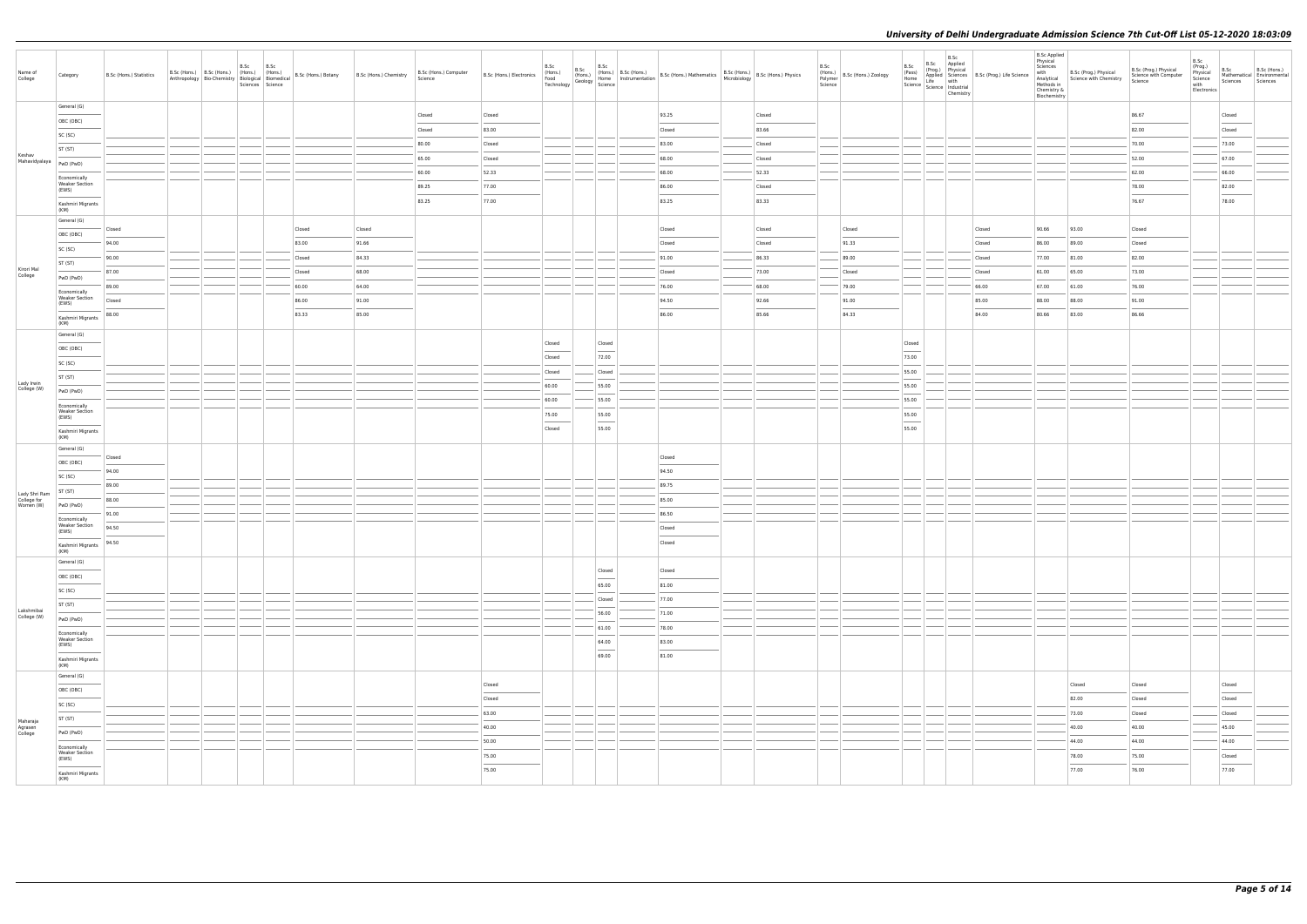| Name of<br>College       | Category                                                                                                                                                                                                                                                                                                                                                                                                                                                                                                | B.Sc (Hons.) Statistics    |  | B.Sc<br>Sciences Science | B.Sc |        | Anthropology Bio-Chemistry   (1901)<br>Anthropology Bio-Chemistry   Biological   Biomedical   B.Sc (Hons.) Botany   B.Sc (Hons.) Chemistry | B.Sc (Hons.) Computer<br>Science | B.Sc (Hons.) Electronics | B.Sc<br>(Hons.)<br>Food<br>B.Sc<br>Food<br>Technology Geology Science | B.Sc | $\begin{array}{ l l l l l } \hline \text{B.}SC & \text{(Hons.)} & \text{B.}SC & \text{(Hons.)} \\ \hline \text{(Hons.)} & \text{Home} & \text{instrumentation} & \text{B.}SC & \text{(Hons.)} & \text{Mathematics} & \text{B.}SC & \text{(Hons.)} & \text{B.}SC & \text{(Hons.)} & \text{Physics} \\ \hline \text{Genlonov} & \text{Home} & \text{instanteration} & \text{B.}SC & \text{(Hons.)} & \text{Microbiology} & \text{B.}SC & \text{(Hons.)} & \text{Physics} \\ \hline \end{array}$ |        | B.Sc | (Hons.)<br>Polymer<br>Science | B.Sc<br>(Pass)<br>Home<br>Science Science Industrial<br>Chemistry | B.Sc Applied<br>(Prog.) Physical | B.Sc<br>Applied Sciences B.Sc (Prog.) Life Science<br>Life with | <b>B.Sc Applied</b><br>Physical<br>Sciences<br>with<br>Methods in<br>Chemistry &<br>Biochemistry | B.Sc (Prog.) Physical<br>Analytical Science with Chemistry | B.Sc (Prog.) Physical<br>Science with Computer<br>Science | B.Sc<br>(Prog.)<br>Physical<br>Science<br>with<br>Electronics | B.Sc<br>Sciences Sciences                                                                                                                                                                                                                                                                                                                                                                                                                                                           | B.Sc (Hons.)<br>Mathematical Environmental |
|--------------------------|---------------------------------------------------------------------------------------------------------------------------------------------------------------------------------------------------------------------------------------------------------------------------------------------------------------------------------------------------------------------------------------------------------------------------------------------------------------------------------------------------------|----------------------------|--|--------------------------|------|--------|--------------------------------------------------------------------------------------------------------------------------------------------|----------------------------------|--------------------------|-----------------------------------------------------------------------|------|-----------------------------------------------------------------------------------------------------------------------------------------------------------------------------------------------------------------------------------------------------------------------------------------------------------------------------------------------------------------------------------------------------------------------------------------------------------------------------------------------|--------|------|-------------------------------|-------------------------------------------------------------------|----------------------------------|-----------------------------------------------------------------|--------------------------------------------------------------------------------------------------|------------------------------------------------------------|-----------------------------------------------------------|---------------------------------------------------------------|-------------------------------------------------------------------------------------------------------------------------------------------------------------------------------------------------------------------------------------------------------------------------------------------------------------------------------------------------------------------------------------------------------------------------------------------------------------------------------------|--------------------------------------------|
|                          | General (G)                                                                                                                                                                                                                                                                                                                                                                                                                                                                                             |                            |  |                          |      | 88.66  | 89.33                                                                                                                                      |                                  |                          |                                                                       |      | Closed                                                                                                                                                                                                                                                                                                                                                                                                                                                                                        | Closed |      | 89.00                         |                                                                   |                                  | Closed                                                          |                                                                                                  | 85.00                                                      | Closed                                                    |                                                               |                                                                                                                                                                                                                                                                                                                                                                                                                                                                                     |                                            |
|                          | OBC (OBC)                                                                                                                                                                                                                                                                                                                                                                                                                                                                                               |                            |  |                          |      | 80.00  | Closed                                                                                                                                     |                                  |                          |                                                                       |      | Closed                                                                                                                                                                                                                                                                                                                                                                                                                                                                                        | Closed |      | 83.00                         |                                                                   |                                  | 79.66                                                           |                                                                                                  | 84.66                                                      | 83.00                                                     |                                                               |                                                                                                                                                                                                                                                                                                                                                                                                                                                                                     |                                            |
|                          | SC (SC)                                                                                                                                                                                                                                                                                                                                                                                                                                                                                                 |                            |  |                          |      | Closed | Closed                                                                                                                                     |                                  |                          |                                                                       |      | 84.00                                                                                                                                                                                                                                                                                                                                                                                                                                                                                         | 67.00  |      | Closed                        |                                                                   |                                  | Closed                                                          |                                                                                                  | 66.66                                                      | Closed                                                    |                                                               |                                                                                                                                                                                                                                                                                                                                                                                                                                                                                     |                                            |
| Maitreyi<br>College (W)  | ST (ST)                                                                                                                                                                                                                                                                                                                                                                                                                                                                                                 |                            |  |                          |      | 63.00  | 60.00                                                                                                                                      |                                  |                          |                                                                       |      | 75.00                                                                                                                                                                                                                                                                                                                                                                                                                                                                                         | 60.00  |      | Closed                        |                                                                   |                                  | 62.66                                                           |                                                                                                  | 58.00                                                      | 58.00                                                     |                                                               |                                                                                                                                                                                                                                                                                                                                                                                                                                                                                     |                                            |
|                          | PwD (PwD)                                                                                                                                                                                                                                                                                                                                                                                                                                                                                               |                            |  |                          |      | 60.00  | 59.00                                                                                                                                      |                                  |                          |                                                                       |      | 74.00                                                                                                                                                                                                                                                                                                                                                                                                                                                                                         | 60.00  |      | 60.00                         |                                                                   |                                  | 59.00                                                           |                                                                                                  | 58.00                                                      | 58.00                                                     |                                                               |                                                                                                                                                                                                                                                                                                                                                                                                                                                                                     |                                            |
|                          | Economically<br><b>Weaker Section</b><br>(EWS)                                                                                                                                                                                                                                                                                                                                                                                                                                                          |                            |  |                          |      | 80.00  | 80.00                                                                                                                                      |                                  |                          |                                                                       |      | 91.00                                                                                                                                                                                                                                                                                                                                                                                                                                                                                         | 84.33  |      | 81.00                         |                                                                   |                                  | 79.66                                                           |                                                                                                  | 76.00                                                      | 79.00                                                     |                                                               |                                                                                                                                                                                                                                                                                                                                                                                                                                                                                     |                                            |
|                          | Kashmiri Migrants                                                                                                                                                                                                                                                                                                                                                                                                                                                                                       |                            |  |                          |      | 70.00  | 70.00                                                                                                                                      |                                  |                          |                                                                       |      | 85.00                                                                                                                                                                                                                                                                                                                                                                                                                                                                                         | 70.00  |      | 70.00                         |                                                                   |                                  | 69.66                                                           |                                                                                                  | 69.00                                                      | 69.00                                                     |                                                               |                                                                                                                                                                                                                                                                                                                                                                                                                                                                                     |                                            |
|                          | (KM)                                                                                                                                                                                                                                                                                                                                                                                                                                                                                                    |                            |  |                          |      |        |                                                                                                                                            |                                  |                          |                                                                       |      |                                                                                                                                                                                                                                                                                                                                                                                                                                                                                               |        |      |                               |                                                                   |                                  |                                                                 |                                                                                                  |                                                            |                                                           |                                                               |                                                                                                                                                                                                                                                                                                                                                                                                                                                                                     |                                            |
|                          | General (G)                                                                                                                                                                                                                                                                                                                                                                                                                                                                                             | Closed                     |  |                          |      |        |                                                                                                                                            | Closed                           |                          |                                                                       |      | Closed                                                                                                                                                                                                                                                                                                                                                                                                                                                                                        |        |      |                               |                                                                   |                                  |                                                                 |                                                                                                  |                                                            |                                                           |                                                               |                                                                                                                                                                                                                                                                                                                                                                                                                                                                                     |                                            |
| Mata Sundri              | Sikh Minority (SM)                                                                                                                                                                                                                                                                                                                                                                                                                                                                                      | 63.00                      |  |                          |      |        |                                                                                                                                            | 64.00                            |                          |                                                                       |      | 60.00                                                                                                                                                                                                                                                                                                                                                                                                                                                                                         |        |      |                               |                                                                   |                                  |                                                                 |                                                                                                  |                                                            |                                                           |                                                               |                                                                                                                                                                                                                                                                                                                                                                                                                                                                                     |                                            |
| College for<br>Women (W) | PwD (PwD)<br>Economically                                                                                                                                                                                                                                                                                                                                                                                                                                                                               | 55.00                      |  |                          |      |        |                                                                                                                                            | 58.00                            |                          |                                                                       |      | 50.00                                                                                                                                                                                                                                                                                                                                                                                                                                                                                         |        |      |                               |                                                                   |                                  |                                                                 |                                                                                                  |                                                            |                                                           |                                                               |                                                                                                                                                                                                                                                                                                                                                                                                                                                                                     |                                            |
| * Sikh<br>Minority(SM)   | <b>Weaker Section</b><br>(EWS)                                                                                                                                                                                                                                                                                                                                                                                                                                                                          | <b>NA</b>                  |  |                          |      |        |                                                                                                                                            | <b>NA</b>                        |                          |                                                                       |      | NA                                                                                                                                                                                                                                                                                                                                                                                                                                                                                            |        |      |                               |                                                                   |                                  |                                                                 |                                                                                                  |                                                            |                                                           |                                                               |                                                                                                                                                                                                                                                                                                                                                                                                                                                                                     |                                            |
|                          | Kashmiri Migrants                                                                                                                                                                                                                                                                                                                                                                                                                                                                                       | 76.00                      |  |                          |      |        |                                                                                                                                            | 78.00                            |                          |                                                                       |      | $\frac{1}{2}$<br>78.00                                                                                                                                                                                                                                                                                                                                                                                                                                                                        |        |      |                               |                                                                   |                                  |                                                                 |                                                                                                  |                                                            |                                                           |                                                               |                                                                                                                                                                                                                                                                                                                                                                                                                                                                                     |                                            |
|                          | (KM)<br>General (G)                                                                                                                                                                                                                                                                                                                                                                                                                                                                                     |                            |  |                          |      |        |                                                                                                                                            |                                  |                          |                                                                       |      |                                                                                                                                                                                                                                                                                                                                                                                                                                                                                               |        |      |                               |                                                                   |                                  |                                                                 |                                                                                                  |                                                            |                                                           |                                                               |                                                                                                                                                                                                                                                                                                                                                                                                                                                                                     |                                            |
|                          | OBC (OBC)                                                                                                                                                                                                                                                                                                                                                                                                                                                                                               |                            |  |                          |      | 95.67  | 96.00                                                                                                                                      |                                  |                          |                                                                       |      | Closed                                                                                                                                                                                                                                                                                                                                                                                                                                                                                        | Closed |      | 97.00                         |                                                                   |                                  | Closed                                                          |                                                                                                  |                                                            | Closed                                                    |                                                               |                                                                                                                                                                                                                                                                                                                                                                                                                                                                                     |                                            |
|                          | SC (SC)                                                                                                                                                                                                                                                                                                                                                                                                                                                                                                 |                            |  |                          |      | Closed | Closed                                                                                                                                     |                                  |                          |                                                                       |      | Closed                                                                                                                                                                                                                                                                                                                                                                                                                                                                                        | Closed |      | Closed                        |                                                                   |                                  | Closed                                                          |                                                                                                  |                                                            | 88.00                                                     |                                                               |                                                                                                                                                                                                                                                                                                                                                                                                                                                                                     |                                            |
|                          | ST (ST)                                                                                                                                                                                                                                                                                                                                                                                                                                                                                                 |                            |  |                          |      | 89.67  | 89.67                                                                                                                                      |                                  |                          |                                                                       |      | Closed                                                                                                                                                                                                                                                                                                                                                                                                                                                                                        | Closed |      | Closed                        |                                                                   |                                  | 86.00                                                           |                                                                                                  |                                                            | 84.00                                                     |                                                               |                                                                                                                                                                                                                                                                                                                                                                                                                                                                                     |                                            |
| Miranda House<br>(W)     | PwD (PwD)                                                                                                                                                                                                                                                                                                                                                                                                                                                                                               |                            |  |                          |      | Closed | 80.00                                                                                                                                      |                                  |                          |                                                                       |      | 85.50                                                                                                                                                                                                                                                                                                                                                                                                                                                                                         | 79.00  |      | Closed                        |                                                                   |                                  | Closed                                                          |                                                                                                  |                                                            | 74.00                                                     |                                                               |                                                                                                                                                                                                                                                                                                                                                                                                                                                                                     |                                            |
|                          | Economically                                                                                                                                                                                                                                                                                                                                                                                                                                                                                            |                            |  |                          |      | 86.00  | 83.00                                                                                                                                      |                                  |                          |                                                                       |      | 90.00                                                                                                                                                                                                                                                                                                                                                                                                                                                                                         | 85.00  |      | 85.00                         |                                                                   |                                  | 78.00                                                           |                                                                                                  |                                                            | 79.00                                                     |                                                               |                                                                                                                                                                                                                                                                                                                                                                                                                                                                                     |                                            |
|                          | <b>Weaker Section</b><br>(EWS)                                                                                                                                                                                                                                                                                                                                                                                                                                                                          |                            |  |                          |      | 90.33  | Closed                                                                                                                                     |                                  |                          |                                                                       |      | 93.00                                                                                                                                                                                                                                                                                                                                                                                                                                                                                         | Closed |      | 92.00                         |                                                                   |                                  | 90.00                                                           |                                                                                                  |                                                            | 90.00                                                     |                                                               |                                                                                                                                                                                                                                                                                                                                                                                                                                                                                     |                                            |
|                          | Kashmiri Migrants<br>(KM)                                                                                                                                                                                                                                                                                                                                                                                                                                                                               |                            |  |                          |      | Closed | 86.00                                                                                                                                      |                                  |                          |                                                                       |      | 90.00                                                                                                                                                                                                                                                                                                                                                                                                                                                                                         | 90.00  |      | Closed                        |                                                                   |                                  | 87.00                                                           |                                                                                                  |                                                            | 84.67                                                     |                                                               |                                                                                                                                                                                                                                                                                                                                                                                                                                                                                     |                                            |
|                          | General (G)                                                                                                                                                                                                                                                                                                                                                                                                                                                                                             |                            |  |                          |      |        |                                                                                                                                            |                                  |                          |                                                                       |      |                                                                                                                                                                                                                                                                                                                                                                                                                                                                                               |        |      |                               |                                                                   |                                  |                                                                 |                                                                                                  |                                                            |                                                           |                                                               |                                                                                                                                                                                                                                                                                                                                                                                                                                                                                     |                                            |
|                          | OBC (OBC)                                                                                                                                                                                                                                                                                                                                                                                                                                                                                               |                            |  |                          |      |        | 92.00                                                                                                                                      |                                  |                          |                                                                       |      | Closed                                                                                                                                                                                                                                                                                                                                                                                                                                                                                        | 92.33  |      |                               |                                                                   |                                  |                                                                 |                                                                                                  | Closed                                                     | Closed                                                    |                                                               |                                                                                                                                                                                                                                                                                                                                                                                                                                                                                     |                                            |
|                          | SC (SC)                                                                                                                                                                                                                                                                                                                                                                                                                                                                                                 |                            |  |                          |      |        | 88.00                                                                                                                                      |                                  |                          |                                                                       |      | Closed                                                                                                                                                                                                                                                                                                                                                                                                                                                                                        | Closed |      |                               |                                                                   |                                  |                                                                 |                                                                                                  | 83.00                                                      | 85.00                                                     |                                                               |                                                                                                                                                                                                                                                                                                                                                                                                                                                                                     |                                            |
|                          | ST (ST)                                                                                                                                                                                                                                                                                                                                                                                                                                                                                                 |                            |  |                          |      |        | Closed                                                                                                                                     |                                  |                          |                                                                       |      | Closed                                                                                                                                                                                                                                                                                                                                                                                                                                                                                        | Closed |      |                               |                                                                   |                                  |                                                                 |                                                                                                  | Closed                                                     | 75.00                                                     |                                                               |                                                                                                                                                                                                                                                                                                                                                                                                                                                                                     |                                            |
| Motilal Nehru<br>College | PwD (PwD)                                                                                                                                                                                                                                                                                                                                                                                                                                                                                               |                            |  |                          |      |        | 55.00                                                                                                                                      |                                  |                          |                                                                       |      | 62.00                                                                                                                                                                                                                                                                                                                                                                                                                                                                                         | Closed |      |                               |                                                                   |                                  |                                                                 |                                                                                                  | 50.00                                                      | 75.00                                                     |                                                               |                                                                                                                                                                                                                                                                                                                                                                                                                                                                                     |                                            |
|                          | Economically<br><b>Weaker Section</b>                                                                                                                                                                                                                                                                                                                                                                                                                                                                   |                            |  |                          |      |        | 76.00                                                                                                                                      |                                  |                          |                                                                       |      | 77.00                                                                                                                                                                                                                                                                                                                                                                                                                                                                                         | 60.00  |      |                               |                                                                   |                                  |                                                                 |                                                                                                  | 75.00                                                      | 75.00                                                     |                                                               |                                                                                                                                                                                                                                                                                                                                                                                                                                                                                     |                                            |
|                          | (EWS)                                                                                                                                                                                                                                                                                                                                                                                                                                                                                                   |                            |  |                          |      |        | 87.00                                                                                                                                      |                                  |                          |                                                                       |      | 90.00                                                                                                                                                                                                                                                                                                                                                                                                                                                                                         | Closed |      |                               |                                                                   |                                  |                                                                 |                                                                                                  | 81.00                                                      | 85.00                                                     |                                                               |                                                                                                                                                                                                                                                                                                                                                                                                                                                                                     |                                            |
|                          | Kashmiri Migrants<br>(KM)                                                                                                                                                                                                                                                                                                                                                                                                                                                                               |                            |  |                          |      |        | 86.00                                                                                                                                      |                                  |                          |                                                                       |      | 77.00                                                                                                                                                                                                                                                                                                                                                                                                                                                                                         | 60.00  |      |                               |                                                                   |                                  |                                                                 |                                                                                                  | 80.00                                                      | 75.00                                                     |                                                               |                                                                                                                                                                                                                                                                                                                                                                                                                                                                                     |                                            |
|                          | General (G)                                                                                                                                                                                                                                                                                                                                                                                                                                                                                             |                            |  |                          |      |        |                                                                                                                                            |                                  |                          |                                                                       |      |                                                                                                                                                                                                                                                                                                                                                                                                                                                                                               |        |      |                               |                                                                   |                                  |                                                                 |                                                                                                  |                                                            |                                                           |                                                               |                                                                                                                                                                                                                                                                                                                                                                                                                                                                                     |                                            |
|                          | OBC (OBC)                                                                                                                                                                                                                                                                                                                                                                                                                                                                                               |                            |  |                          |      |        |                                                                                                                                            |                                  |                          |                                                                       |      |                                                                                                                                                                                                                                                                                                                                                                                                                                                                                               |        |      |                               |                                                                   |                                  |                                                                 |                                                                                                  |                                                            |                                                           |                                                               |                                                                                                                                                                                                                                                                                                                                                                                                                                                                                     |                                            |
|                          | SC (SC)                                                                                                                                                                                                                                                                                                                                                                                                                                                                                                 |                            |  |                          |      |        |                                                                                                                                            |                                  |                          |                                                                       |      |                                                                                                                                                                                                                                                                                                                                                                                                                                                                                               |        |      |                               |                                                                   |                                  |                                                                 |                                                                                                  |                                                            |                                                           |                                                               |                                                                                                                                                                                                                                                                                                                                                                                                                                                                                     |                                            |
| Motilal Nehru            | ST (ST)                                                                                                                                                                                                                                                                                                                                                                                                                                                                                                 |                            |  |                          |      |        |                                                                                                                                            |                                  |                          |                                                                       |      |                                                                                                                                                                                                                                                                                                                                                                                                                                                                                               |        |      |                               |                                                                   |                                  |                                                                 |                                                                                                  |                                                            |                                                           |                                                               |                                                                                                                                                                                                                                                                                                                                                                                                                                                                                     |                                            |
| College<br>(Evening)     | PwD (PwD)                                                                                                                                                                                                                                                                                                                                                                                                                                                                                               |                            |  |                          |      |        |                                                                                                                                            |                                  |                          |                                                                       |      |                                                                                                                                                                                                                                                                                                                                                                                                                                                                                               |        |      |                               |                                                                   |                                  |                                                                 |                                                                                                  |                                                            |                                                           |                                                               |                                                                                                                                                                                                                                                                                                                                                                                                                                                                                     |                                            |
|                          | Economically<br><b>Weaker Section</b><br>(EWS)                                                                                                                                                                                                                                                                                                                                                                                                                                                          |                            |  |                          |      |        |                                                                                                                                            |                                  |                          |                                                                       |      |                                                                                                                                                                                                                                                                                                                                                                                                                                                                                               |        |      |                               |                                                                   |                                  |                                                                 |                                                                                                  |                                                            |                                                           |                                                               |                                                                                                                                                                                                                                                                                                                                                                                                                                                                                     |                                            |
|                          | $\frac{1}{2} \left( \frac{1}{2} \right) \left( \frac{1}{2} \right) \left( \frac{1}{2} \right) \left( \frac{1}{2} \right) \left( \frac{1}{2} \right) \left( \frac{1}{2} \right) \left( \frac{1}{2} \right) \left( \frac{1}{2} \right) \left( \frac{1}{2} \right) \left( \frac{1}{2} \right) \left( \frac{1}{2} \right) \left( \frac{1}{2} \right) \left( \frac{1}{2} \right) \left( \frac{1}{2} \right) \left( \frac{1}{2} \right) \left( \frac{1}{2} \right) \left( \frac$<br>Kashmiri Migrants<br>(KM) |                            |  |                          |      |        |                                                                                                                                            |                                  |                          |                                                                       |      |                                                                                                                                                                                                                                                                                                                                                                                                                                                                                               |        |      |                               |                                                                   |                                  |                                                                 |                                                                                                  |                                                            |                                                           |                                                               |                                                                                                                                                                                                                                                                                                                                                                                                                                                                                     |                                            |
|                          | General (G)                                                                                                                                                                                                                                                                                                                                                                                                                                                                                             |                            |  |                          |      |        |                                                                                                                                            |                                  |                          |                                                                       |      |                                                                                                                                                                                                                                                                                                                                                                                                                                                                                               |        |      |                               |                                                                   |                                  |                                                                 |                                                                                                  |                                                            |                                                           |                                                               |                                                                                                                                                                                                                                                                                                                                                                                                                                                                                     |                                            |
|                          | OBC (OBC)                                                                                                                                                                                                                                                                                                                                                                                                                                                                                               | Closed                     |  |                          |      |        |                                                                                                                                            | Closed                           |                          |                                                                       |      | 92.00<br>$\frac{1}{2}$                                                                                                                                                                                                                                                                                                                                                                                                                                                                        |        |      |                               |                                                                   |                                  |                                                                 |                                                                                                  |                                                            |                                                           |                                                               | 89.50<br>$\frac{1}{2} \left( \frac{1}{2} \right) \left( \frac{1}{2} \right) \left( \frac{1}{2} \right) \left( \frac{1}{2} \right) \left( \frac{1}{2} \right) \left( \frac{1}{2} \right) \left( \frac{1}{2} \right) \left( \frac{1}{2} \right) \left( \frac{1}{2} \right) \left( \frac{1}{2} \right) \left( \frac{1}{2} \right) \left( \frac{1}{2} \right) \left( \frac{1}{2} \right) \left( \frac{1}{2} \right) \left( \frac{1}{2} \right) \left( \frac{1}{2} \right) \left( \frac$ |                                            |
|                          | SC (SC)                                                                                                                                                                                                                                                                                                                                                                                                                                                                                                 | Closed<br>75.00            |  |                          |      |        |                                                                                                                                            | 87.00<br>78.00                   |                          |                                                                       |      | 88.00<br>77.00                                                                                                                                                                                                                                                                                                                                                                                                                                                                                |        |      |                               |                                                                   |                                  |                                                                 |                                                                                                  |                                                            |                                                           |                                                               | 85.00<br>72.00                                                                                                                                                                                                                                                                                                                                                                                                                                                                      |                                            |
| P.G.D.A.V.<br>College    | ST (ST)                                                                                                                                                                                                                                                                                                                                                                                                                                                                                                 | 73.00                      |  |                          |      |        |                                                                                                                                            | 75.00                            |                          |                                                                       |      | 75.00                                                                                                                                                                                                                                                                                                                                                                                                                                                                                         |        |      |                               |                                                                   |                                  |                                                                 |                                                                                                  |                                                            |                                                           |                                                               | 67.00                                                                                                                                                                                                                                                                                                                                                                                                                                                                               |                                            |
|                          | PwD (PwD)                                                                                                                                                                                                                                                                                                                                                                                                                                                                                               | <b>STATISTICS</b><br>68.00 |  |                          |      |        |                                                                                                                                            | 75.00                            |                          |                                                                       |      | 68.00                                                                                                                                                                                                                                                                                                                                                                                                                                                                                         |        |      |                               |                                                                   |                                  |                                                                 |                                                                                                  |                                                            |                                                           |                                                               | 67.00                                                                                                                                                                                                                                                                                                                                                                                                                                                                               |                                            |
|                          | Economically<br><b>Weaker Section</b>                                                                                                                                                                                                                                                                                                                                                                                                                                                                   | 87.00                      |  |                          |      |        |                                                                                                                                            | 86.00                            |                          |                                                                       |      | 85.00                                                                                                                                                                                                                                                                                                                                                                                                                                                                                         |        |      |                               |                                                                   |                                  |                                                                 |                                                                                                  |                                                            |                                                           |                                                               | 81.00                                                                                                                                                                                                                                                                                                                                                                                                                                                                               |                                            |
|                          | (EWS)                                                                                                                                                                                                                                                                                                                                                                                                                                                                                                   | 86.00                      |  |                          |      |        |                                                                                                                                            | 82.00                            |                          |                                                                       |      | $\sim$<br>83.00                                                                                                                                                                                                                                                                                                                                                                                                                                                                               |        |      |                               |                                                                   |                                  |                                                                 |                                                                                                  |                                                            |                                                           |                                                               | $\frac{1}{2} \left( \frac{1}{2} \right) \left( \frac{1}{2} \right) \left( \frac{1}{2} \right) \left( \frac{1}{2} \right) \left( \frac{1}{2} \right) \left( \frac{1}{2} \right) \left( \frac{1}{2} \right) \left( \frac{1}{2} \right) \left( \frac{1}{2} \right) \left( \frac{1}{2} \right) \left( \frac{1}{2} \right) \left( \frac{1}{2} \right) \left( \frac{1}{2} \right) \left( \frac{1}{2} \right) \left( \frac{1}{2} \right) \left( \frac{1}{2} \right) \left( \frac$<br>80.00 |                                            |
|                          | Kashmiri Migrants<br>(KM)                                                                                                                                                                                                                                                                                                                                                                                                                                                                               |                            |  |                          |      |        |                                                                                                                                            |                                  |                          |                                                                       |      |                                                                                                                                                                                                                                                                                                                                                                                                                                                                                               |        |      |                               |                                                                   |                                  |                                                                 |                                                                                                  |                                                            |                                                           |                                                               |                                                                                                                                                                                                                                                                                                                                                                                                                                                                                     |                                            |
|                          | General (G)                                                                                                                                                                                                                                                                                                                                                                                                                                                                                             |                            |  |                          |      |        |                                                                                                                                            |                                  |                          |                                                                       |      | 90.00                                                                                                                                                                                                                                                                                                                                                                                                                                                                                         |        |      |                               |                                                                   |                                  |                                                                 |                                                                                                  |                                                            |                                                           |                                                               |                                                                                                                                                                                                                                                                                                                                                                                                                                                                                     |                                            |
|                          | OBC (OBC)                                                                                                                                                                                                                                                                                                                                                                                                                                                                                               |                            |  |                          |      |        |                                                                                                                                            |                                  |                          |                                                                       |      | Closed                                                                                                                                                                                                                                                                                                                                                                                                                                                                                        |        |      |                               |                                                                   |                                  |                                                                 |                                                                                                  |                                                            |                                                           |                                                               |                                                                                                                                                                                                                                                                                                                                                                                                                                                                                     |                                            |
|                          | SC (SC)                                                                                                                                                                                                                                                                                                                                                                                                                                                                                                 |                            |  |                          |      |        |                                                                                                                                            |                                  |                          |                                                                       |      | 77.00                                                                                                                                                                                                                                                                                                                                                                                                                                                                                         |        |      |                               |                                                                   |                                  |                                                                 |                                                                                                  |                                                            |                                                           |                                                               |                                                                                                                                                                                                                                                                                                                                                                                                                                                                                     |                                            |
| P.G.D.A.V.<br>College    | ST (ST)                                                                                                                                                                                                                                                                                                                                                                                                                                                                                                 |                            |  |                          |      |        |                                                                                                                                            |                                  |                          |                                                                       |      | 67.75                                                                                                                                                                                                                                                                                                                                                                                                                                                                                         |        |      |                               |                                                                   |                                  |                                                                 |                                                                                                  |                                                            |                                                           |                                                               |                                                                                                                                                                                                                                                                                                                                                                                                                                                                                     |                                            |
| (Evening)                | PwD (PwD)                                                                                                                                                                                                                                                                                                                                                                                                                                                                                               |                            |  |                          |      |        |                                                                                                                                            |                                  |                          |                                                                       |      | 54.00                                                                                                                                                                                                                                                                                                                                                                                                                                                                                         |        |      |                               |                                                                   |                                  |                                                                 |                                                                                                  |                                                            |                                                           |                                                               |                                                                                                                                                                                                                                                                                                                                                                                                                                                                                     |                                            |
|                          | Economically<br><b>Weaker Section</b><br>(EWS)                                                                                                                                                                                                                                                                                                                                                                                                                                                          |                            |  |                          |      |        |                                                                                                                                            |                                  |                          |                                                                       |      | 85.50                                                                                                                                                                                                                                                                                                                                                                                                                                                                                         |        |      |                               |                                                                   |                                  |                                                                 |                                                                                                  |                                                            |                                                           |                                                               |                                                                                                                                                                                                                                                                                                                                                                                                                                                                                     |                                            |
|                          | <b>Contract Contract</b><br>Kashmiri Migrants                                                                                                                                                                                                                                                                                                                                                                                                                                                           |                            |  |                          |      |        |                                                                                                                                            |                                  |                          |                                                                       |      | 70.00                                                                                                                                                                                                                                                                                                                                                                                                                                                                                         |        |      |                               |                                                                   |                                  |                                                                 |                                                                                                  |                                                            |                                                           |                                                               |                                                                                                                                                                                                                                                                                                                                                                                                                                                                                     |                                            |
|                          | (KM)                                                                                                                                                                                                                                                                                                                                                                                                                                                                                                    |                            |  |                          |      |        |                                                                                                                                            |                                  |                          |                                                                       |      |                                                                                                                                                                                                                                                                                                                                                                                                                                                                                               |        |      |                               |                                                                   |                                  |                                                                 |                                                                                                  |                                                            |                                                           |                                                               |                                                                                                                                                                                                                                                                                                                                                                                                                                                                                     |                                            |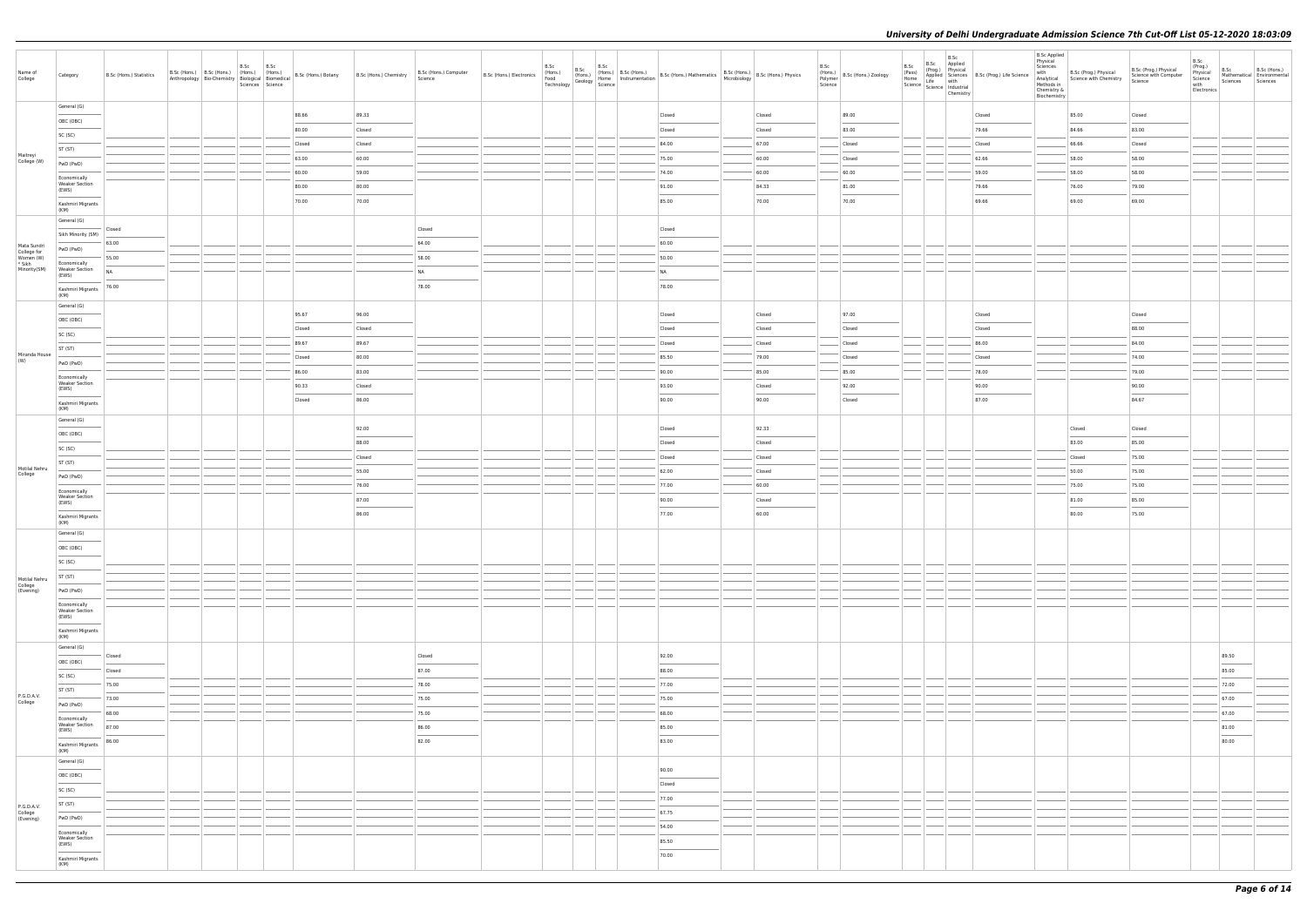| Name of<br>College                | Category                                       | B.Sc (Hons.) Statistics | Anthropology   $\frac{1}{\text{Bio-Chemisty}}$   $\frac{1}{\text{trius}}$   $\frac{1}{\text{Hons.}}$   Biomedical   B.Sc (Hons.) Botany | B.Sc | B.Sc<br>Sciences Science |        | B.Sc (Hons.) Chemistry | B.Sc (Hons.) Computer<br>Science | B.Sc (Hons.) Electronics |        |                                   |        |        | B.Sc<br>$\left  \overbrace{\mathsf{F}}_{\mathsf{S}}^{\mathsf{H} \mathsf{O} \mathsf{NS}} \right $ B.Sc (Hons.) Zoology<br>Polymer<br>Science | B.Sc<br>B.Sc Applied<br>B.Sc<br>(Prog.) Physical<br>(Pass)<br>Home<br>Science dife<br>Science different science<br>Science different chamistry<br>Chemistry | Applied Sciences B.Sc (Prog.) Life Science | <b>B.Sc Applied</b><br>Physical<br>Sciences<br>with<br>Analytical<br>Methods in<br>Chemistry &<br>Biochemistry | B.Sc (Prog.) Physical<br>Science with Chemistry | B.Sc (Prog.) Physical<br>Science with Computer<br>Science | B.Sc<br>(Prog.)<br>Physical<br>Science<br>with<br>Electronics | Sciences | B.Sc B.Sc (Hons.)<br>Mathematical Environmental<br>Sciences                                                                                                                                                                                                                                                                                                                                                                                                                         |
|-----------------------------------|------------------------------------------------|-------------------------|-----------------------------------------------------------------------------------------------------------------------------------------|------|--------------------------|--------|------------------------|----------------------------------|--------------------------|--------|-----------------------------------|--------|--------|---------------------------------------------------------------------------------------------------------------------------------------------|-------------------------------------------------------------------------------------------------------------------------------------------------------------|--------------------------------------------|----------------------------------------------------------------------------------------------------------------|-------------------------------------------------|-----------------------------------------------------------|---------------------------------------------------------------|----------|-------------------------------------------------------------------------------------------------------------------------------------------------------------------------------------------------------------------------------------------------------------------------------------------------------------------------------------------------------------------------------------------------------------------------------------------------------------------------------------|
|                                   | General (G)                                    |                         |                                                                                                                                         |      |                          |        | Closed                 |                                  | Closed                   |        | Closed                            |        | Closed |                                                                                                                                             | Closed                                                                                                                                                      |                                            |                                                                                                                | Closed                                          | Closed                                                    | 83.00                                                         |          |                                                                                                                                                                                                                                                                                                                                                                                                                                                                                     |
|                                   | OBC (OBC)                                      |                         |                                                                                                                                         |      |                          |        | 85.00                  |                                  | Closed                   |        | 88.00                             |        | 86.60  |                                                                                                                                             | Closed                                                                                                                                                      |                                            |                                                                                                                | 81.33                                           | 81.30                                                     | 81.00                                                         |          |                                                                                                                                                                                                                                                                                                                                                                                                                                                                                     |
|                                   | SC (SC)                                        |                         |                                                                                                                                         |      |                          |        | Closed                 |                                  | 71.00                    |        | Closed                            |        | 76.00  |                                                                                                                                             | Closed                                                                                                                                                      |                                            |                                                                                                                | 70.33                                           | 73.00                                                     | 70.00                                                         |          |                                                                                                                                                                                                                                                                                                                                                                                                                                                                                     |
| Rajdhani<br>College               | ST (ST)                                        |                         |                                                                                                                                         |      |                          |        | 59.00                  |                                  | 59.00                    |        | 65.00                             |        | 65.00  |                                                                                                                                             | 50.00                                                                                                                                                       |                                            |                                                                                                                | Closed                                          | 58.00                                                     | 55.00                                                         |          |                                                                                                                                                                                                                                                                                                                                                                                                                                                                                     |
|                                   | PwD (PwD)<br>Economically                      |                         |                                                                                                                                         |      |                          |        | 61.00                  |                                  | 59.00                    |        | 65.00                             |        | 60.00  |                                                                                                                                             | 56.00                                                                                                                                                       |                                            |                                                                                                                | 60.00                                           | 55.00                                                     | 55.00                                                         |          |                                                                                                                                                                                                                                                                                                                                                                                                                                                                                     |
|                                   | <b>Weaker Section</b><br>(EWS)                 |                         |                                                                                                                                         |      |                          |        | 85.00                  |                                  | 83.00                    |        | 85.00                             |        | 86.00  |                                                                                                                                             | 77.00                                                                                                                                                       |                                            |                                                                                                                | 83.00                                           | 82.00                                                     | 82.00                                                         |          |                                                                                                                                                                                                                                                                                                                                                                                                                                                                                     |
|                                   | Kashmiri Migrants                              |                         |                                                                                                                                         |      |                          |        | 75.00                  |                                  | 68.00                    |        | 70.00                             |        | 70.00  |                                                                                                                                             | 65.00                                                                                                                                                       |                                            |                                                                                                                | 76.00                                           | 67.00                                                     | 55.00                                                         |          |                                                                                                                                                                                                                                                                                                                                                                                                                                                                                     |
|                                   | (KM)<br>General (G)                            |                         |                                                                                                                                         |      |                          |        |                        |                                  |                          |        |                                   |        |        |                                                                                                                                             |                                                                                                                                                             |                                            |                                                                                                                |                                                 |                                                           |                                                               |          |                                                                                                                                                                                                                                                                                                                                                                                                                                                                                     |
|                                   | OBC (OBC)                                      | Closed                  |                                                                                                                                         |      |                          |        |                        | 91.25                            |                          | 90.00  | Closed                            | Closed |        |                                                                                                                                             |                                                                                                                                                             |                                            |                                                                                                                |                                                 |                                                           |                                                               |          |                                                                                                                                                                                                                                                                                                                                                                                                                                                                                     |
|                                   | SC (SC)                                        | 90.00                   |                                                                                                                                         |      |                          |        |                        | 85.00                            |                          | 80.33  | 86.50                             | 84.00  |        |                                                                                                                                             |                                                                                                                                                             |                                            |                                                                                                                |                                                 |                                                           |                                                               |          |                                                                                                                                                                                                                                                                                                                                                                                                                                                                                     |
| Ram Lal Anand                     | ST (ST)                                        | Closed                  |                                                                                                                                         |      |                          |        |                        | 80.00                            |                          | 72.00  | 78.00                             | 78.00  |        |                                                                                                                                             |                                                                                                                                                             |                                            |                                                                                                                |                                                 |                                                           |                                                               |          |                                                                                                                                                                                                                                                                                                                                                                                                                                                                                     |
| College                           | PwD (PwD)                                      | 70.00                   |                                                                                                                                         |      |                          |        |                        | 68.00                            |                          | Closed | 77.00                             | 70.00  |        |                                                                                                                                             |                                                                                                                                                             |                                            |                                                                                                                |                                                 |                                                           |                                                               |          |                                                                                                                                                                                                                                                                                                                                                                                                                                                                                     |
|                                   | Economically<br><b>Weaker Section</b>          | 75.00                   |                                                                                                                                         |      |                          |        |                        | 72.00                            |                          | 70.00  | 66.00                             | 70.00  |        |                                                                                                                                             |                                                                                                                                                             |                                            |                                                                                                                |                                                 |                                                           |                                                               |          |                                                                                                                                                                                                                                                                                                                                                                                                                                                                                     |
|                                   | (EWS)                                          | 89.00                   |                                                                                                                                         |      |                          |        |                        | Closed                           |                          | 78.00  | 86.00                             | 82.00  |        |                                                                                                                                             |                                                                                                                                                             |                                            |                                                                                                                |                                                 |                                                           |                                                               |          |                                                                                                                                                                                                                                                                                                                                                                                                                                                                                     |
|                                   | Kashmiri Migrants<br>(KM)                      | 86.00                   |                                                                                                                                         |      |                          |        |                        | 82.25                            |                          | 81.00  | 83.25                             | 83.00  |        |                                                                                                                                             |                                                                                                                                                             |                                            |                                                                                                                |                                                 |                                                           |                                                               |          |                                                                                                                                                                                                                                                                                                                                                                                                                                                                                     |
|                                   | General (G)                                    | Closed                  |                                                                                                                                         |      |                          |        |                        | Closed                           |                          |        | Closed                            |        |        |                                                                                                                                             |                                                                                                                                                             |                                            |                                                                                                                |                                                 |                                                           |                                                               |          | 83.00                                                                                                                                                                                                                                                                                                                                                                                                                                                                               |
|                                   | OBC (OBC)                                      | 87.00                   |                                                                                                                                         |      |                          |        |                        | 87.25                            |                          |        | 90.00                             |        |        |                                                                                                                                             |                                                                                                                                                             |                                            |                                                                                                                |                                                 |                                                           |                                                               |          | $\frac{1}{2} \left( \frac{1}{2} \right) \left( \frac{1}{2} \right) \left( \frac{1}{2} \right) \left( \frac{1}{2} \right) \left( \frac{1}{2} \right) \left( \frac{1}{2} \right) \left( \frac{1}{2} \right) \left( \frac{1}{2} \right) \left( \frac{1}{2} \right) \left( \frac{1}{2} \right) \left( \frac{1}{2} \right) \left( \frac{1}{2} \right) \left( \frac{1}{2} \right) \left( \frac{1}{2} \right) \left( \frac{1}{2} \right) \left( \frac{1}{2} \right) \left( \frac$<br>78.00 |
|                                   | SC (SC)                                        | 80.00                   |                                                                                                                                         |      |                          |        |                        | 82.50                            |                          |        | 81.00                             |        |        |                                                                                                                                             |                                                                                                                                                             |                                            |                                                                                                                |                                                 |                                                           |                                                               |          | 76.00                                                                                                                                                                                                                                                                                                                                                                                                                                                                               |
| Ramanujan                         | ST (ST)                                        | 77.00                   |                                                                                                                                         |      |                          |        |                        | 77.25                            |                          |        | 69.00                             |        |        |                                                                                                                                             |                                                                                                                                                             |                                            |                                                                                                                |                                                 |                                                           |                                                               |          | 73.00                                                                                                                                                                                                                                                                                                                                                                                                                                                                               |
| College                           | PwD (PwD)                                      | 77.00                   |                                                                                                                                         |      |                          |        |                        | 75.00                            |                          |        | 66.00                             |        |        |                                                                                                                                             |                                                                                                                                                             |                                            |                                                                                                                |                                                 |                                                           |                                                               |          | 74.00                                                                                                                                                                                                                                                                                                                                                                                                                                                                               |
|                                   | Economically<br><b>Weaker Section</b><br>(EWS) | 92.00                   |                                                                                                                                         |      |                          |        |                        | 89.25                            |                          |        | 91.25                             |        |        |                                                                                                                                             |                                                                                                                                                             |                                            |                                                                                                                |                                                 |                                                           |                                                               |          | 80.00                                                                                                                                                                                                                                                                                                                                                                                                                                                                               |
|                                   | Kashmiri Migrants                              | 79.00                   |                                                                                                                                         |      |                          |        |                        | 76.00                            |                          |        | $\overline{\phantom{a}}$<br>76.00 |        |        |                                                                                                                                             |                                                                                                                                                             |                                            |                                                                                                                |                                                 |                                                           |                                                               |          | $\frac{1}{2} \left( \frac{1}{2} \right) \left( \frac{1}{2} \right) \left( \frac{1}{2} \right) \left( \frac{1}{2} \right) \left( \frac{1}{2} \right) \left( \frac{1}{2} \right) \left( \frac{1}{2} \right) \left( \frac{1}{2} \right) \left( \frac{1}{2} \right) \left( \frac{1}{2} \right) \left( \frac{1}{2} \right) \left( \frac{1}{2} \right) \left( \frac{1}{2} \right) \left( \frac{1}{2} \right) \left( \frac{1}{2} \right) \left( \frac{1}{2} \right) \left( \frac$<br>77.00 |
|                                   | (KM)<br>General (G)                            |                         |                                                                                                                                         |      |                          |        |                        |                                  |                          |        |                                   |        |        |                                                                                                                                             |                                                                                                                                                             |                                            |                                                                                                                |                                                 |                                                           |                                                               |          |                                                                                                                                                                                                                                                                                                                                                                                                                                                                                     |
|                                   | OBC (OBC)                                      | Closed                  |                                                                                                                                         |      |                          | Closed | Closed                 |                                  |                          |        | Closed                            |        | Closed | Closed                                                                                                                                      |                                                                                                                                                             | Closed                                     |                                                                                                                | 92.66                                           |                                                           | Closed                                                        |          |                                                                                                                                                                                                                                                                                                                                                                                                                                                                                     |
|                                   | SC (SC)                                        | Closed                  |                                                                                                                                         |      |                          | 85.66  | Closed                 |                                  |                          |        | Closed                            |        | Closed | 89.66                                                                                                                                       |                                                                                                                                                             | 86.33                                      |                                                                                                                | 89.33                                           |                                                           | 89.66                                                         |          |                                                                                                                                                                                                                                                                                                                                                                                                                                                                                     |
|                                   | ST (ST)                                        | 87.00                   |                                                                                                                                         |      |                          | Closed | Closed                 |                                  |                          |        | Closed                            |        | 88.33  | 87.66                                                                                                                                       |                                                                                                                                                             | 78.33                                      |                                                                                                                | Closed                                          |                                                           | 80.00                                                         |          |                                                                                                                                                                                                                                                                                                                                                                                                                                                                                     |
| Ramjas College                    | PwD (PwD)                                      | 83.00                   |                                                                                                                                         |      |                          | Closed | 70.00                  |                                  |                          |        | Closed                            |        | 71.00  | Closed                                                                                                                                      |                                                                                                                                                             | 70.00                                      |                                                                                                                | 68.00                                           |                                                           | 71.00                                                         |          |                                                                                                                                                                                                                                                                                                                                                                                                                                                                                     |
|                                   | Economically<br><b>Weaker Section</b>          | 83.00                   |                                                                                                                                         |      |                          | 75.00  | 69.00                  |                                  |                          |        | 78.00                             |        | 68.00  | 75.00                                                                                                                                       |                                                                                                                                                             | 68.00                                      |                                                                                                                | 65.00                                           |                                                           | 63.00                                                         |          |                                                                                                                                                                                                                                                                                                                                                                                                                                                                                     |
|                                   | (EWS)                                          | 94.00                   |                                                                                                                                         |      |                          | 86.33  | 89.00                  |                                  |                          |        | 94.00                             |        | 93.66  | 91.66                                                                                                                                       |                                                                                                                                                             | 83.00                                      |                                                                                                                | 90.33                                           |                                                           | 90.00                                                         |          |                                                                                                                                                                                                                                                                                                                                                                                                                                                                                     |
|                                   | Kashmiri Migrants 86.25<br>(KM)                |                         |                                                                                                                                         |      |                          | 83.00  | 84.66                  |                                  |                          |        | 85.75                             |        | 85.33  | 84.00                                                                                                                                       |                                                                                                                                                             | 81.66                                      |                                                                                                                | 83.33                                           |                                                           | 83.33                                                         |          |                                                                                                                                                                                                                                                                                                                                                                                                                                                                                     |
|                                   | General (G)                                    |                         |                                                                                                                                         |      |                          |        |                        |                                  |                          |        | 91.75                             |        |        |                                                                                                                                             |                                                                                                                                                             |                                            |                                                                                                                |                                                 |                                                           |                                                               |          |                                                                                                                                                                                                                                                                                                                                                                                                                                                                                     |
|                                   | OBC (OBC)                                      |                         |                                                                                                                                         |      |                          |        |                        |                                  |                          |        | Closed                            |        |        |                                                                                                                                             |                                                                                                                                                             |                                            |                                                                                                                |                                                 |                                                           |                                                               |          |                                                                                                                                                                                                                                                                                                                                                                                                                                                                                     |
|                                   | SC (SC)                                        |                         |                                                                                                                                         |      |                          |        |                        |                                  |                          |        | Closed                            |        |        |                                                                                                                                             |                                                                                                                                                             |                                            |                                                                                                                |                                                 |                                                           |                                                               |          |                                                                                                                                                                                                                                                                                                                                                                                                                                                                                     |
| Satyawati<br>College              | ST (ST)                                        |                         |                                                                                                                                         |      |                          |        |                        |                                  |                          |        | 65.00                             |        |        |                                                                                                                                             |                                                                                                                                                             |                                            |                                                                                                                |                                                 |                                                           |                                                               |          |                                                                                                                                                                                                                                                                                                                                                                                                                                                                                     |
|                                   | PwD (PwD)                                      |                         |                                                                                                                                         |      |                          |        |                        |                                  |                          |        | 55.00                             |        |        |                                                                                                                                             |                                                                                                                                                             |                                            |                                                                                                                |                                                 |                                                           |                                                               |          |                                                                                                                                                                                                                                                                                                                                                                                                                                                                                     |
|                                   | Economically<br><b>Weaker Section</b><br>(EWS) |                         |                                                                                                                                         |      |                          |        |                        |                                  |                          |        | 84.00                             |        |        |                                                                                                                                             |                                                                                                                                                             |                                            |                                                                                                                |                                                 |                                                           |                                                               |          |                                                                                                                                                                                                                                                                                                                                                                                                                                                                                     |
|                                   | Kashmiri Migrants                              |                         |                                                                                                                                         |      |                          |        |                        |                                  |                          |        | $\sim$<br>Closed                  |        |        |                                                                                                                                             |                                                                                                                                                             |                                            |                                                                                                                |                                                 |                                                           |                                                               |          |                                                                                                                                                                                                                                                                                                                                                                                                                                                                                     |
|                                   | (KM)<br>General (G)                            |                         |                                                                                                                                         |      |                          |        |                        |                                  |                          |        |                                   |        |        |                                                                                                                                             |                                                                                                                                                             |                                            |                                                                                                                |                                                 |                                                           |                                                               |          |                                                                                                                                                                                                                                                                                                                                                                                                                                                                                     |
|                                   | OBC (OBC)                                      |                         |                                                                                                                                         |      |                          |        |                        |                                  |                          |        |                                   |        |        |                                                                                                                                             |                                                                                                                                                             |                                            |                                                                                                                |                                                 |                                                           |                                                               |          |                                                                                                                                                                                                                                                                                                                                                                                                                                                                                     |
|                                   | SC (SC)                                        |                         |                                                                                                                                         |      |                          |        |                        |                                  |                          |        |                                   |        |        |                                                                                                                                             |                                                                                                                                                             |                                            |                                                                                                                |                                                 |                                                           |                                                               |          |                                                                                                                                                                                                                                                                                                                                                                                                                                                                                     |
|                                   | <b>Contract Contract</b><br>ST (ST)            |                         |                                                                                                                                         |      |                          |        |                        |                                  |                          |        |                                   |        |        |                                                                                                                                             |                                                                                                                                                             |                                            |                                                                                                                |                                                 |                                                           |                                                               |          |                                                                                                                                                                                                                                                                                                                                                                                                                                                                                     |
| Satyawati<br>College<br>(Evening) | PwD (PwD)                                      |                         |                                                                                                                                         |      |                          |        |                        |                                  |                          |        |                                   |        |        |                                                                                                                                             |                                                                                                                                                             |                                            |                                                                                                                |                                                 |                                                           |                                                               |          |                                                                                                                                                                                                                                                                                                                                                                                                                                                                                     |
|                                   | Economically                                   |                         |                                                                                                                                         |      |                          |        |                        |                                  |                          |        |                                   |        |        |                                                                                                                                             |                                                                                                                                                             |                                            |                                                                                                                |                                                 |                                                           |                                                               |          |                                                                                                                                                                                                                                                                                                                                                                                                                                                                                     |
|                                   | <b>Weaker Section</b><br>(EWS)                 |                         |                                                                                                                                         |      |                          |        |                        |                                  |                          |        |                                   |        |        |                                                                                                                                             |                                                                                                                                                             |                                            |                                                                                                                |                                                 |                                                           |                                                               |          |                                                                                                                                                                                                                                                                                                                                                                                                                                                                                     |
|                                   | Kashmiri Migrants<br>(KM)                      |                         |                                                                                                                                         |      |                          |        |                        |                                  |                          |        |                                   |        |        |                                                                                                                                             |                                                                                                                                                             |                                            |                                                                                                                |                                                 |                                                           |                                                               |          |                                                                                                                                                                                                                                                                                                                                                                                                                                                                                     |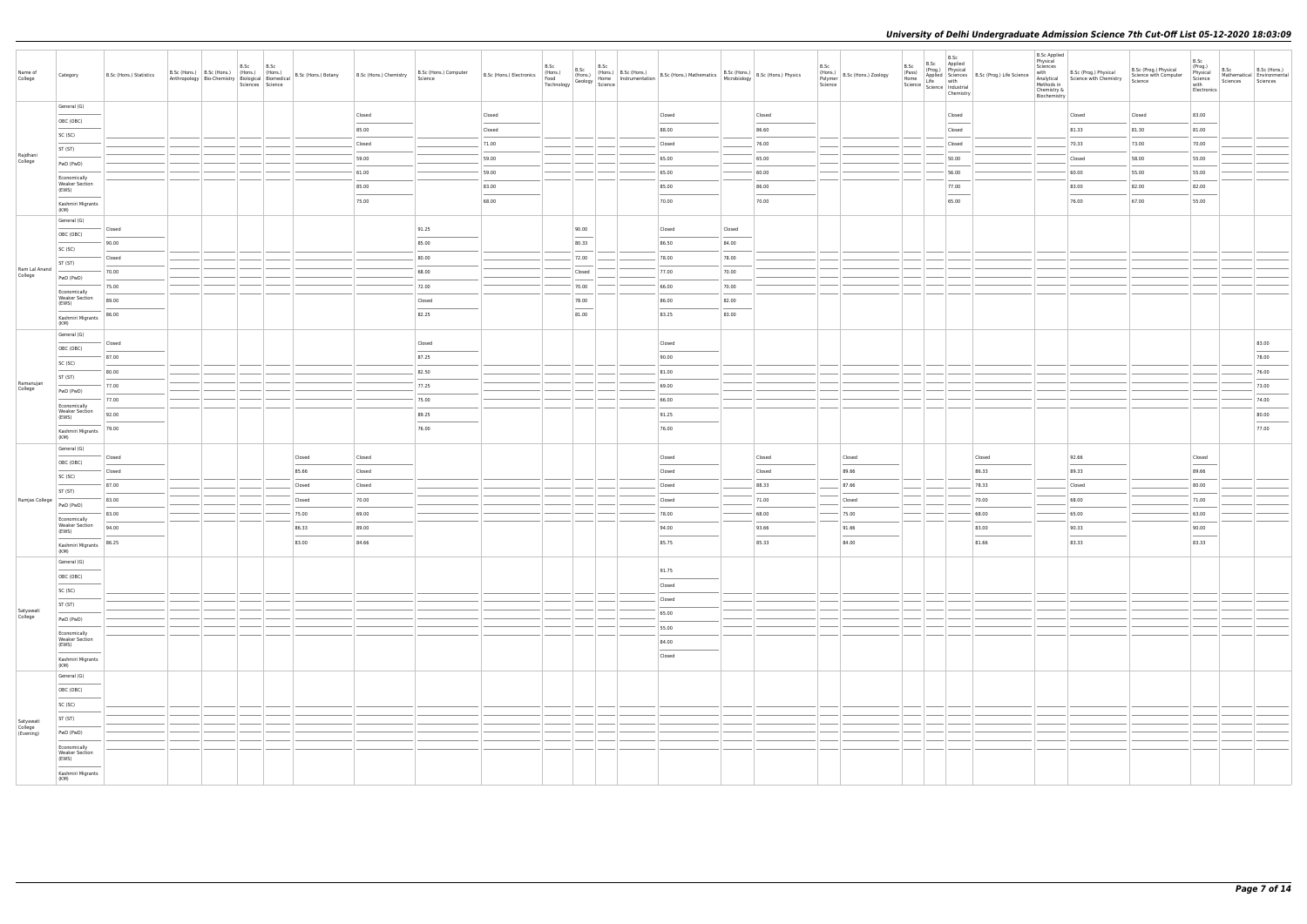| Name of<br>College                       | Category                                       | B.Sc (Hons.) Statistics |                | B.Sc<br>Sciences Science | B.Sc                              | B.Sc (Hons.) B.Sc (Hons.) (Hons.) (Hons.) (Hons.)<br>Anthropology Bio-Chemistry Biological Biomedical B.Sc (Hons.) Botany | B.Sc (Hons.) Chemistry | B.Sc (Hons.) Computer<br>Science | B.Sc (Hons.) Electronics (Hons.) | B.Sc<br>Technology | B.Sc | $\begin{array}{c c c} \text{B.Sc} & \text{B.Sc} & \text{L.Sc (Hons.)} \\ \text{(Hons.)} & \text{(Hons.)} & \text{B.Sc (Hons.)} \\ \text{Jgy} & \text{Geology} & \text{Science} & \text{Instruction} \\ \end{array} \begin{array}{c} \text{B.Sc} & \text{Hons.)} \\ \text{R.Sc} & \text{Hons.} \\ \text{D.Sc} & \text{I} & \text{I} \end{array}$ | B.Sc (Hons.) Mathematics B.Sc (Hons.) B.Sc (Hons.) Physics |                |                | B.Sc<br>Polymer<br>Science | (Hons.)<br>B.Sc (Hons.) Zoology | B.Sc<br>(Pass)<br>Home | B.Sc<br>B.Sc Applied<br>(Prog.) Physical<br>Home<br>Science Life with<br>Science Industrial<br>Chemistry | Applied Sciences B.Sc (Prog.) Life Science | <b>B.Sc Applied</b><br>Physical<br>Sciences<br>with<br>Analytical<br>Methods in<br>Chemistry &<br>Biochemistry | B.Sc (Prog.) Physical<br>Science with Chemistry | B.Sc (Prog.) Physical<br>Science with Computer<br>Science | B.Sc<br>(Prog.)<br>Physical<br>Science<br>with<br>Electronics | B.Sc<br>Sciences | B.Sc (Hons.)<br>Mathematical Environmental<br>Sciences |
|------------------------------------------|------------------------------------------------|-------------------------|----------------|--------------------------|-----------------------------------|---------------------------------------------------------------------------------------------------------------------------|------------------------|----------------------------------|----------------------------------|--------------------|------|-------------------------------------------------------------------------------------------------------------------------------------------------------------------------------------------------------------------------------------------------------------------------------------------------------------------------------------------------|------------------------------------------------------------|----------------|----------------|----------------------------|---------------------------------|------------------------|----------------------------------------------------------------------------------------------------------|--------------------------------------------|----------------------------------------------------------------------------------------------------------------|-------------------------------------------------|-----------------------------------------------------------|---------------------------------------------------------------|------------------|--------------------------------------------------------|
|                                          | General (G)                                    |                         |                |                          |                                   |                                                                                                                           |                        |                                  |                                  |                    |      |                                                                                                                                                                                                                                                                                                                                                 |                                                            |                |                |                            |                                 |                        |                                                                                                          |                                            |                                                                                                                |                                                 |                                                           |                                                               |                  |                                                        |
|                                          | OBC (OBC)                                      |                         |                |                          |                                   |                                                                                                                           |                        |                                  |                                  |                    |      |                                                                                                                                                                                                                                                                                                                                                 | 94.00<br>92.00                                             |                |                |                            |                                 |                        |                                                                                                          |                                            |                                                                                                                |                                                 |                                                           |                                                               |                  |                                                        |
|                                          | SC (SC)                                        |                         |                |                          |                                   |                                                                                                                           |                        |                                  |                                  |                    |      |                                                                                                                                                                                                                                                                                                                                                 | 82.00                                                      |                |                |                            |                                 |                        |                                                                                                          |                                            |                                                                                                                |                                                 |                                                           |                                                               |                  |                                                        |
| Shaheed                                  | ST (ST)                                        |                         |                |                          |                                   |                                                                                                                           |                        |                                  |                                  |                    |      |                                                                                                                                                                                                                                                                                                                                                 |                                                            |                |                |                            |                                 |                        |                                                                                                          |                                            |                                                                                                                |                                                 |                                                           |                                                               |                  |                                                        |
| Bhagat Singh<br>College                  | PwD (PwD)                                      |                         |                |                          |                                   |                                                                                                                           |                        |                                  |                                  |                    |      |                                                                                                                                                                                                                                                                                                                                                 | 74.00<br>65.00                                             |                |                |                            |                                 |                        |                                                                                                          |                                            |                                                                                                                |                                                 |                                                           |                                                               |                  |                                                        |
|                                          | Economically<br><b>Weaker Section</b><br>(EWS) |                         |                |                          |                                   |                                                                                                                           |                        |                                  |                                  |                    |      |                                                                                                                                                                                                                                                                                                                                                 | 89.00                                                      |                |                |                            |                                 |                        |                                                                                                          |                                            |                                                                                                                |                                                 |                                                           |                                                               |                  |                                                        |
|                                          | Kashmiri Migrants<br>(KM)                      |                         |                |                          |                                   |                                                                                                                           |                        |                                  |                                  |                    |      |                                                                                                                                                                                                                                                                                                                                                 | 84.00                                                      |                |                |                            |                                 |                        |                                                                                                          |                                            |                                                                                                                |                                                 |                                                           |                                                               |                  |                                                        |
|                                          | General (G)                                    |                         |                |                          |                                   |                                                                                                                           |                        |                                  |                                  |                    |      |                                                                                                                                                                                                                                                                                                                                                 |                                                            |                |                |                            |                                 |                        |                                                                                                          |                                            |                                                                                                                |                                                 |                                                           |                                                               |                  |                                                        |
|                                          | OBC (OBC)                                      |                         |                |                          |                                   |                                                                                                                           |                        |                                  |                                  |                    |      |                                                                                                                                                                                                                                                                                                                                                 |                                                            |                |                |                            |                                 |                        |                                                                                                          |                                            |                                                                                                                |                                                 |                                                           |                                                               |                  |                                                        |
|                                          | SC (SC)                                        |                         |                |                          |                                   |                                                                                                                           |                        |                                  |                                  |                    |      |                                                                                                                                                                                                                                                                                                                                                 |                                                            |                |                |                            |                                 |                        |                                                                                                          |                                            |                                                                                                                |                                                 |                                                           |                                                               |                  |                                                        |
| Shaheed                                  | ST (ST)                                        |                         |                |                          |                                   |                                                                                                                           |                        |                                  |                                  |                    |      |                                                                                                                                                                                                                                                                                                                                                 |                                                            |                |                |                            |                                 |                        |                                                                                                          |                                            |                                                                                                                |                                                 |                                                           |                                                               |                  |                                                        |
| Bhagat Singh<br>College<br>(Evening)     | PwD (PwD)                                      |                         |                |                          |                                   |                                                                                                                           |                        |                                  |                                  |                    |      |                                                                                                                                                                                                                                                                                                                                                 |                                                            |                |                |                            |                                 |                        |                                                                                                          |                                            |                                                                                                                |                                                 |                                                           |                                                               |                  |                                                        |
|                                          | Economically<br><b>Weaker Section</b><br>(EWS) |                         |                |                          |                                   |                                                                                                                           |                        |                                  |                                  |                    |      |                                                                                                                                                                                                                                                                                                                                                 |                                                            |                |                |                            |                                 |                        |                                                                                                          |                                            |                                                                                                                |                                                 |                                                           |                                                               |                  |                                                        |
|                                          | Kashmiri Migrants<br>(KM)                      |                         |                |                          |                                   |                                                                                                                           |                        |                                  |                                  |                    |      |                                                                                                                                                                                                                                                                                                                                                 |                                                            |                |                |                            |                                 |                        |                                                                                                          |                                            |                                                                                                                |                                                 |                                                           |                                                               |                  |                                                        |
|                                          | General (G)                                    |                         |                |                          |                                   |                                                                                                                           |                        |                                  |                                  |                    |      |                                                                                                                                                                                                                                                                                                                                                 |                                                            |                |                |                            |                                 |                        |                                                                                                          |                                            |                                                                                                                |                                                 |                                                           |                                                               |                  |                                                        |
|                                          | OBC (OBC)                                      | 91.00                   | 87.00          |                          | Closed<br>---                     |                                                                                                                           | 86.00                  | 88.00                            | 79.00                            | 88.60              |      | Closed                                                                                                                                                                                                                                                                                                                                          | 88.00                                                      | Closed         | Closed         |                            |                                 |                        |                                                                                                          |                                            |                                                                                                                |                                                 |                                                           |                                                               |                  |                                                        |
|                                          | SC (SC)                                        | 84.00                   | 81.00          |                          | 79.00                             |                                                                                                                           | 81.00                  | Closed                           | 73.00                            | Closed             |      | 67.00                                                                                                                                                                                                                                                                                                                                           | 84.00                                                      | 80.00          | 80.00          |                            |                                 |                        |                                                                                                          |                                            |                                                                                                                |                                                 |                                                           |                                                               |                  |                                                        |
| Shaheed<br>Rajguru College<br>of Applied | ST (ST)                                        | 70.00<br>65.00          | 73.00<br>58.00 |                          | 77.00<br>66.00                    |                                                                                                                           | 70.00<br>56.00         | 70.00<br>63.00                   | 64.00<br>58.00                   | Closed<br>Closed   |      | 60.00<br>54.00                                                                                                                                                                                                                                                                                                                                  | 75.00<br>60.00                                             | Closed         | 70.00<br>63.00 |                            |                                 |                        |                                                                                                          |                                            |                                                                                                                |                                                 |                                                           |                                                               |                  |                                                        |
| Sciences for<br>Women (W)                | PwD (PwD)                                      | 68.00                   | 69.00          |                          | 66.00                             |                                                                                                                           | 54.00                  | 63.00                            | 58.00                            | 55.00              |      | 55.00                                                                                                                                                                                                                                                                                                                                           | 68.00                                                      | 65.00<br>75.00 | 69.00          |                            |                                 |                        |                                                                                                          |                                            |                                                                                                                |                                                 |                                                           |                                                               |                  |                                                        |
|                                          | Economically<br><b>Weaker Section</b>          | 85.00                   | 85.00          |                          | 80.00                             |                                                                                                                           | 77.00                  | Closed                           | 73.00                            | 77.00              |      | 69.00                                                                                                                                                                                                                                                                                                                                           | 78.00                                                      | 80.00          | 81.00          |                            |                                 |                        |                                                                                                          |                                            |                                                                                                                |                                                 |                                                           |                                                               |                  |                                                        |
|                                          | (EWS)                                          | 81.00                   | 78.00          |                          | <b>Contract Contract</b><br>82.00 |                                                                                                                           | 76.00                  | 79.20                            | 70.00                            | Closed             |      | 69.00                                                                                                                                                                                                                                                                                                                                           | 78.00                                                      | 82.00          | 78.00          |                            |                                 |                        |                                                                                                          |                                            |                                                                                                                |                                                 |                                                           |                                                               |                  |                                                        |
|                                          | Kashmiri Migrants<br>(KM)                      |                         |                |                          |                                   |                                                                                                                           |                        |                                  |                                  |                    |      |                                                                                                                                                                                                                                                                                                                                                 |                                                            |                |                |                            |                                 |                        |                                                                                                          |                                            |                                                                                                                |                                                 |                                                           |                                                               |                  |                                                        |
|                                          | General (G)                                    |                         |                |                          |                                   |                                                                                                                           |                        | Closed                           |                                  |                    |      |                                                                                                                                                                                                                                                                                                                                                 |                                                            |                |                |                            |                                 |                        |                                                                                                          |                                            |                                                                                                                |                                                 |                                                           |                                                               |                  |                                                        |
|                                          | OBC (OBC)                                      |                         |                |                          |                                   |                                                                                                                           |                        | Closed                           |                                  |                    |      |                                                                                                                                                                                                                                                                                                                                                 |                                                            |                |                |                            |                                 |                        |                                                                                                          |                                            |                                                                                                                |                                                 |                                                           |                                                               |                  |                                                        |
| Shaheed                                  | SC (SC)                                        |                         |                |                          |                                   |                                                                                                                           |                        | Closed                           |                                  |                    |      |                                                                                                                                                                                                                                                                                                                                                 |                                                            |                |                |                            |                                 |                        |                                                                                                          |                                            |                                                                                                                |                                                 |                                                           |                                                               |                  |                                                        |
| Sukhdev<br>College                       | ST (ST)                                        |                         |                |                          |                                   |                                                                                                                           |                        | 69.00                            |                                  |                    |      |                                                                                                                                                                                                                                                                                                                                                 |                                                            |                |                |                            |                                 |                        |                                                                                                          |                                            |                                                                                                                |                                                 |                                                           |                                                               |                  |                                                        |
| <b>Business</b><br>Studies               | PwD (PwD)                                      |                         |                |                          |                                   |                                                                                                                           |                        | 75.00                            |                                  |                    |      |                                                                                                                                                                                                                                                                                                                                                 |                                                            |                |                |                            |                                 |                        |                                                                                                          |                                            |                                                                                                                |                                                 |                                                           |                                                               |                  |                                                        |
|                                          | Economically<br><b>Weaker Section</b><br>(EWS) |                         |                |                          |                                   |                                                                                                                           |                        | 93.50                            |                                  |                    |      |                                                                                                                                                                                                                                                                                                                                                 |                                                            |                |                |                            |                                 |                        |                                                                                                          |                                            |                                                                                                                |                                                 |                                                           |                                                               |                  |                                                        |
|                                          | Kashmiri Migrants<br>(KM)                      |                         |                |                          |                                   |                                                                                                                           |                        | 86.25                            |                                  |                    |      |                                                                                                                                                                                                                                                                                                                                                 |                                                            |                |                |                            |                                 |                        |                                                                                                          |                                            |                                                                                                                |                                                 |                                                           |                                                               |                  |                                                        |
|                                          | General (G)                                    |                         |                |                          |                                   |                                                                                                                           |                        |                                  |                                  |                    |      |                                                                                                                                                                                                                                                                                                                                                 |                                                            |                |                |                            |                                 |                        |                                                                                                          |                                            |                                                                                                                |                                                 |                                                           |                                                               |                  |                                                        |
|                                          | OBC (OBC)                                      |                         | Closed         |                          |                                   | 88.00                                                                                                                     | 90.33                  |                                  |                                  |                    |      |                                                                                                                                                                                                                                                                                                                                                 | 92.00                                                      |                | 92.33          |                            | 90.66                           |                        |                                                                                                          | 85.33                                      |                                                                                                                | Closed                                          | 87.00                                                     |                                                               |                  |                                                        |
|                                          | SC (SC)                                        |                         | 83.00          |                          |                                   | 80.00                                                                                                                     | 84.00                  |                                  |                                  |                    |      |                                                                                                                                                                                                                                                                                                                                                 | Closed                                                     |                | 87.33          |                            | 85.00                           |                        |                                                                                                          | 78.66                                      |                                                                                                                | 85.00                                           | 81.00                                                     |                                                               |                  |                                                        |
|                                          | ST (ST)                                        |                         | 83.00          |                          |                                   | 76.00                                                                                                                     | 75.00                  |                                  |                                  |                    |      |                                                                                                                                                                                                                                                                                                                                                 | 80.00                                                      |                | $77.00$        |                            | 79.00                           |                        |                                                                                                          | 74.00                                      |                                                                                                                | 73.00                                           | 73.00                                                     |                                                               |                  |                                                        |
| Shivaji College                          | PwD (PwD)                                      |                         | 71.00          |                          |                                   | 70.00                                                                                                                     | 70.00                  |                                  |                                  |                    |      |                                                                                                                                                                                                                                                                                                                                                 | 68.00                                                      |                | 65.00          |                            | 74.00                           |                        |                                                                                                          | 66.00                                      |                                                                                                                | 61.33                                           | 58.00                                                     |                                                               |                  |                                                        |
|                                          | Economically<br><b>Weaker Section</b>          |                         | 65.00          |                          |                                   | 56.00                                                                                                                     | 60.00                  |                                  |                                  |                    |      |                                                                                                                                                                                                                                                                                                                                                 | 55.00                                                      |                | 65.00          |                            | 58.00                           |                        |                                                                                                          | 55.00                                      |                                                                                                                | 55.00                                           | 55.00                                                     |                                                               |                  |                                                        |
|                                          | (EWS)                                          |                         | 88.00          |                          |                                   | 80.00                                                                                                                     | 84.00                  |                                  |                                  |                    |      |                                                                                                                                                                                                                                                                                                                                                 | 82.00                                                      |                | 86.00          |                            | 85.00                           |                        |                                                                                                          | 80.00                                      |                                                                                                                | 82.00                                           | 82.00                                                     |                                                               |                  |                                                        |
|                                          | Kashmiri Migrants<br>(KM)                      |                         | 82.66          |                          |                                   | 79.33                                                                                                                     | 81.33                  |                                  |                                  |                    |      |                                                                                                                                                                                                                                                                                                                                                 | 83.00                                                      |                | 83.33          |                            | 81.66                           |                        |                                                                                                          | 77.00                                      |                                                                                                                | 78.33                                           | 78.33                                                     |                                                               |                  |                                                        |
|                                          | General (G)<br>OBC (OBC)                       |                         |                |                          |                                   |                                                                                                                           |                        |                                  |                                  |                    |      |                                                                                                                                                                                                                                                                                                                                                 |                                                            |                |                |                            |                                 |                        |                                                                                                          |                                            |                                                                                                                |                                                 |                                                           |                                                               |                  |                                                        |
|                                          | SC (SC)                                        |                         |                |                          |                                   |                                                                                                                           |                        |                                  |                                  |                    |      |                                                                                                                                                                                                                                                                                                                                                 |                                                            |                |                |                            |                                 |                        |                                                                                                          |                                            |                                                                                                                |                                                 |                                                           |                                                               |                  |                                                        |
| Shri Ram                                 | ST (ST)                                        |                         |                |                          |                                   |                                                                                                                           |                        |                                  |                                  |                    |      |                                                                                                                                                                                                                                                                                                                                                 |                                                            |                |                |                            |                                 |                        |                                                                                                          |                                            |                                                                                                                |                                                 |                                                           |                                                               |                  |                                                        |
| College of<br>Commerce                   | PwD (PwD)                                      |                         |                |                          |                                   |                                                                                                                           |                        |                                  |                                  |                    |      |                                                                                                                                                                                                                                                                                                                                                 |                                                            |                |                |                            |                                 |                        |                                                                                                          |                                            |                                                                                                                |                                                 |                                                           |                                                               |                  |                                                        |
|                                          | Economically<br>Weaker Section                 |                         |                |                          |                                   |                                                                                                                           |                        |                                  |                                  |                    |      |                                                                                                                                                                                                                                                                                                                                                 |                                                            |                |                |                            |                                 |                        |                                                                                                          |                                            |                                                                                                                |                                                 |                                                           |                                                               |                  |                                                        |
|                                          | (EWS)<br>Kashmiri Migrants<br>(KM)             |                         |                |                          |                                   |                                                                                                                           |                        |                                  |                                  |                    |      |                                                                                                                                                                                                                                                                                                                                                 |                                                            |                |                |                            |                                 |                        |                                                                                                          |                                            |                                                                                                                |                                                 |                                                           |                                                               |                  |                                                        |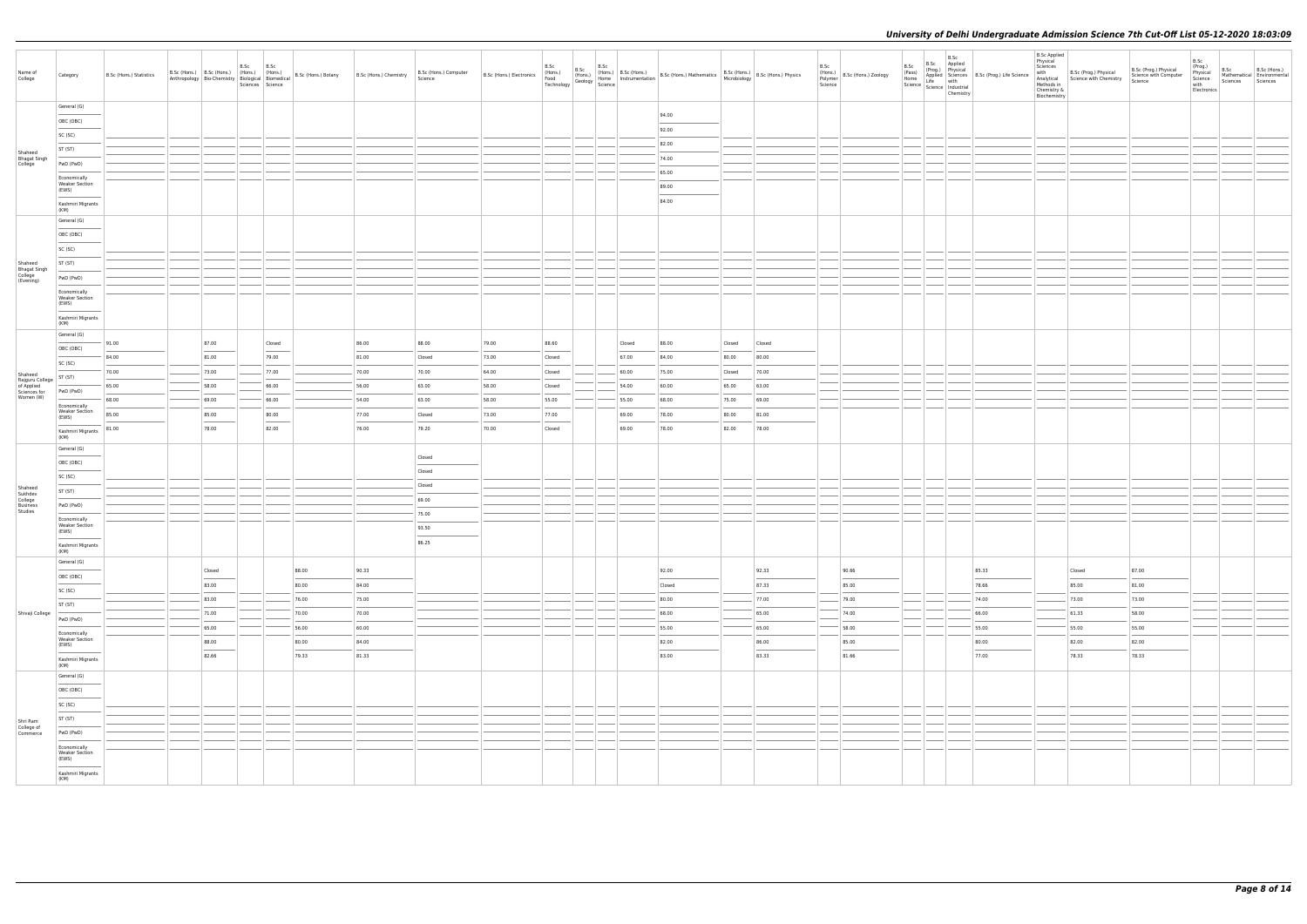| Name of<br>College                              | Category                                                                                                                                                                                                                                                                                                                                                                                                                                                                                                | B.Sc (Hons.) Statistics | B.Sc (Hons.) B.Sc (Hons.) (Hons.) (Hons.)<br>Anthropology   Bio-Chemistry   $\frac{1}{100}$   $\frac{1}{100}$   $\frac{1}{100}$   $\frac{1}{100}$   Bio-Chemistry   $\frac{1}{100}$   $\frac{1}{100}$   Biomedical   $\frac{1}{100}$   B.Sc (Hons.) Botany | B.Sc | B.Sc<br>Sciences Science | B.Sc (Hons.) Chemistry | B.Sc (Hons.) Computer<br>Science  |       | B.Sc | B.Sc | B.Sc | B.Sc (Hons.) B.Sc (Hons.) B.Sc (Hons.) B.Sc (Hons.) B.Sc (Hons.) B.Sc (Hons.) B.Sc (Hons.) B.Sc (Hons.) B.Sc (Hons.) B.Sc (Hons.) B.Sc (Hons.) B.Sc (Hons.) B.Sc (Hons.) B.Sc (Hons.) B.Sc (Hons.) B.Sc (Hons.) B.Sc (Hons.) B |  | B.Sc<br>(Hons.)<br>Polymer B.Sc (Hons.) Zoology<br>Polymer<br>Science | B.Sc<br>B.Sc Applied<br>B.Sc<br>(Prog.)<br>Physical<br><b>Proxy</b><br>Pass) Applied Science<br>Home Life Medical B.Sc (Prog.) Life Science<br>Science Life Industrial<br>Science Information<br>Chamictry<br>Chemistry |        | <b>B.Sc Applied</b><br>Physical<br>Sciences<br>with<br>Chemistry &<br>Biochemistry | B.Sc (Prog.) Physical<br>Analytical Science with Chemistry<br>Methods in | B.Sc (Prog.) Physical<br>Science with Computer<br>Science | B.Sc<br>(Prog.)<br>Physical<br>Science<br>with<br>Electronics | B.Sc<br>Sciences | B.Sc (Hons.)<br>Mathematical Environmental<br>Sciences |
|-------------------------------------------------|---------------------------------------------------------------------------------------------------------------------------------------------------------------------------------------------------------------------------------------------------------------------------------------------------------------------------------------------------------------------------------------------------------------------------------------------------------------------------------------------------------|-------------------------|------------------------------------------------------------------------------------------------------------------------------------------------------------------------------------------------------------------------------------------------------------|------|--------------------------|------------------------|-----------------------------------|-------|------|------|------|--------------------------------------------------------------------------------------------------------------------------------------------------------------------------------------------------------------------------------|--|-----------------------------------------------------------------------|-------------------------------------------------------------------------------------------------------------------------------------------------------------------------------------------------------------------------|--------|------------------------------------------------------------------------------------|--------------------------------------------------------------------------|-----------------------------------------------------------|---------------------------------------------------------------|------------------|--------------------------------------------------------|
|                                                 | General (G)                                                                                                                                                                                                                                                                                                                                                                                                                                                                                             |                         |                                                                                                                                                                                                                                                            |      |                          | 87.33                  |                                   |       |      |      |      | 90.00                                                                                                                                                                                                                          |  |                                                                       |                                                                                                                                                                                                                         |        |                                                                                    | 79.33                                                                    | 83.33                                                     | 81.00                                                         |                  |                                                        |
|                                                 | OBC (OBC)                                                                                                                                                                                                                                                                                                                                                                                                                                                                                               |                         |                                                                                                                                                                                                                                                            |      |                          | 85.00                  |                                   |       |      |      |      | 87.50                                                                                                                                                                                                                          |  |                                                                       |                                                                                                                                                                                                                         |        |                                                                                    | 75.00                                                                    | 78.00                                                     | 75.00                                                         |                  |                                                        |
|                                                 | SC (SC)                                                                                                                                                                                                                                                                                                                                                                                                                                                                                                 |                         |                                                                                                                                                                                                                                                            |      |                          | 80.00                  |                                   |       |      |      |      | 79.00                                                                                                                                                                                                                          |  |                                                                       |                                                                                                                                                                                                                         |        |                                                                                    | 71.00                                                                    | 72.00                                                     | 70.00                                                         |                  |                                                        |
| Shyam Lal<br>College                            | ST (ST)                                                                                                                                                                                                                                                                                                                                                                                                                                                                                                 |                         |                                                                                                                                                                                                                                                            |      |                          | 70.00                  |                                   |       |      |      |      | 75.00                                                                                                                                                                                                                          |  |                                                                       |                                                                                                                                                                                                                         |        |                                                                                    | 65.00                                                                    | 65.00                                                     | 65.00                                                         |                  |                                                        |
|                                                 | PwD (PwD)                                                                                                                                                                                                                                                                                                                                                                                                                                                                                               |                         |                                                                                                                                                                                                                                                            |      |                          | 65.00                  |                                   |       |      |      |      | 70.00                                                                                                                                                                                                                          |  |                                                                       |                                                                                                                                                                                                                         |        |                                                                                    | 60.00                                                                    | 60.00                                                     | 60.00                                                         |                  |                                                        |
|                                                 | Economically<br><b>Weaker Section</b>                                                                                                                                                                                                                                                                                                                                                                                                                                                                   |                         |                                                                                                                                                                                                                                                            |      |                          | 85.00                  |                                   |       |      |      |      | 85.00                                                                                                                                                                                                                          |  |                                                                       |                                                                                                                                                                                                                         |        |                                                                                    | 77.00                                                                    | 77.00                                                     | 77.00                                                         |                  |                                                        |
|                                                 | (EWS)                                                                                                                                                                                                                                                                                                                                                                                                                                                                                                   |                         |                                                                                                                                                                                                                                                            |      |                          | 78.60                  |                                   |       |      |      |      | $\overline{\phantom{a}}$<br>81.00                                                                                                                                                                                              |  |                                                                       |                                                                                                                                                                                                                         |        |                                                                                    | 71.40                                                                    | 75.00                                                     | 72.90                                                         |                  |                                                        |
|                                                 | Kashmiri Migrants<br>(KM)                                                                                                                                                                                                                                                                                                                                                                                                                                                                               |                         |                                                                                                                                                                                                                                                            |      |                          |                        |                                   |       |      |      |      |                                                                                                                                                                                                                                |  |                                                                       |                                                                                                                                                                                                                         |        |                                                                                    |                                                                          |                                                           |                                                               |                  |                                                        |
|                                                 | General (G)                                                                                                                                                                                                                                                                                                                                                                                                                                                                                             |                         |                                                                                                                                                                                                                                                            |      |                          |                        |                                   |       |      |      |      |                                                                                                                                                                                                                                |  |                                                                       |                                                                                                                                                                                                                         |        |                                                                                    |                                                                          |                                                           |                                                               |                  |                                                        |
|                                                 | OBC (OBC)                                                                                                                                                                                                                                                                                                                                                                                                                                                                                               |                         |                                                                                                                                                                                                                                                            |      |                          |                        |                                   |       |      |      |      |                                                                                                                                                                                                                                |  |                                                                       |                                                                                                                                                                                                                         |        |                                                                                    |                                                                          |                                                           |                                                               |                  |                                                        |
|                                                 | SC (SC)                                                                                                                                                                                                                                                                                                                                                                                                                                                                                                 |                         |                                                                                                                                                                                                                                                            |      |                          |                        |                                   |       |      |      |      |                                                                                                                                                                                                                                |  |                                                                       |                                                                                                                                                                                                                         |        |                                                                                    |                                                                          |                                                           |                                                               |                  |                                                        |
| Shyam Lal<br>College<br>(Evening)               | ST (ST)                                                                                                                                                                                                                                                                                                                                                                                                                                                                                                 |                         |                                                                                                                                                                                                                                                            |      |                          |                        |                                   |       |      |      |      |                                                                                                                                                                                                                                |  |                                                                       |                                                                                                                                                                                                                         |        |                                                                                    |                                                                          |                                                           |                                                               |                  |                                                        |
|                                                 | PwD (PwD)                                                                                                                                                                                                                                                                                                                                                                                                                                                                                               |                         |                                                                                                                                                                                                                                                            |      |                          |                        |                                   |       |      |      |      |                                                                                                                                                                                                                                |  |                                                                       |                                                                                                                                                                                                                         |        |                                                                                    |                                                                          |                                                           |                                                               |                  |                                                        |
|                                                 | Economically<br><b>Weaker Section</b><br>(EWS)                                                                                                                                                                                                                                                                                                                                                                                                                                                          |                         |                                                                                                                                                                                                                                                            |      |                          |                        |                                   |       |      |      |      |                                                                                                                                                                                                                                |  |                                                                       |                                                                                                                                                                                                                         |        |                                                                                    |                                                                          |                                                           |                                                               |                  |                                                        |
|                                                 | Kashmiri Migrants                                                                                                                                                                                                                                                                                                                                                                                                                                                                                       |                         |                                                                                                                                                                                                                                                            |      |                          |                        |                                   |       |      |      |      |                                                                                                                                                                                                                                |  |                                                                       |                                                                                                                                                                                                                         |        |                                                                                    |                                                                          |                                                           |                                                               |                  |                                                        |
|                                                 | (KM)<br>General (G)                                                                                                                                                                                                                                                                                                                                                                                                                                                                                     |                         |                                                                                                                                                                                                                                                            |      |                          |                        |                                   |       |      |      |      |                                                                                                                                                                                                                                |  |                                                                       |                                                                                                                                                                                                                         |        |                                                                                    |                                                                          |                                                           |                                                               |                  |                                                        |
|                                                 | OBC (OBC)                                                                                                                                                                                                                                                                                                                                                                                                                                                                                               |                         |                                                                                                                                                                                                                                                            |      |                          |                        | Closed                            |       |      |      |      | Closed                                                                                                                                                                                                                         |  |                                                                       |                                                                                                                                                                                                                         |        |                                                                                    |                                                                          |                                                           |                                                               |                  |                                                        |
|                                                 | SC (SC)                                                                                                                                                                                                                                                                                                                                                                                                                                                                                                 |                         |                                                                                                                                                                                                                                                            |      |                          |                        | Closed                            |       |      |      |      | Closed                                                                                                                                                                                                                         |  |                                                                       |                                                                                                                                                                                                                         |        |                                                                                    |                                                                          |                                                           |                                                               |                  |                                                        |
| Shyama Prasad ST (ST)                           |                                                                                                                                                                                                                                                                                                                                                                                                                                                                                                         |                         |                                                                                                                                                                                                                                                            |      |                          |                        | Closed                            |       |      |      |      | 70.00                                                                                                                                                                                                                          |  |                                                                       |                                                                                                                                                                                                                         |        |                                                                                    |                                                                          |                                                           |                                                               |                  |                                                        |
| Mukherji<br>College For<br>Women (W)            | PwD (PwD)                                                                                                                                                                                                                                                                                                                                                                                                                                                                                               |                         |                                                                                                                                                                                                                                                            |      |                          |                        | 68.00                             |       |      |      |      | 66.00                                                                                                                                                                                                                          |  |                                                                       |                                                                                                                                                                                                                         |        |                                                                                    |                                                                          |                                                           |                                                               |                  |                                                        |
|                                                 | Economically                                                                                                                                                                                                                                                                                                                                                                                                                                                                                            |                         |                                                                                                                                                                                                                                                            |      |                          |                        | 68.00                             |       |      |      |      | 66.00                                                                                                                                                                                                                          |  |                                                                       |                                                                                                                                                                                                                         |        |                                                                                    |                                                                          |                                                           |                                                               |                  |                                                        |
|                                                 | <b>Weaker Section</b><br>(EWS)                                                                                                                                                                                                                                                                                                                                                                                                                                                                          |                         |                                                                                                                                                                                                                                                            |      |                          |                        | 78.00                             |       |      |      |      | 75.00                                                                                                                                                                                                                          |  |                                                                       |                                                                                                                                                                                                                         |        |                                                                                    |                                                                          |                                                           |                                                               |                  |                                                        |
|                                                 | Kashmiri Migrants<br>(KM)                                                                                                                                                                                                                                                                                                                                                                                                                                                                               |                         |                                                                                                                                                                                                                                                            |      |                          |                        | 68.00                             |       |      |      |      | 66.00                                                                                                                                                                                                                          |  |                                                                       |                                                                                                                                                                                                                         |        |                                                                                    |                                                                          |                                                           |                                                               |                  |                                                        |
|                                                 | General (G)                                                                                                                                                                                                                                                                                                                                                                                                                                                                                             |                         |                                                                                                                                                                                                                                                            |      |                          |                        |                                   | 84.00 |      |      |      |                                                                                                                                                                                                                                |  |                                                                       |                                                                                                                                                                                                                         | Closed |                                                                                    | 83.00                                                                    |                                                           |                                                               |                  |                                                        |
|                                                 | OBC (OBC)                                                                                                                                                                                                                                                                                                                                                                                                                                                                                               |                         |                                                                                                                                                                                                                                                            |      |                          |                        |                                   | 79.00 |      |      |      |                                                                                                                                                                                                                                |  |                                                                       |                                                                                                                                                                                                                         | Closed |                                                                                    | 79.00                                                                    |                                                           |                                                               |                  |                                                        |
|                                                 | SC (SC)                                                                                                                                                                                                                                                                                                                                                                                                                                                                                                 |                         |                                                                                                                                                                                                                                                            |      |                          |                        |                                   | 69.00 |      |      |      |                                                                                                                                                                                                                                |  |                                                                       |                                                                                                                                                                                                                         | Closed |                                                                                    | 64.00                                                                    |                                                           |                                                               |                  |                                                        |
| Sri Aurobindo                                   | ST (ST)                                                                                                                                                                                                                                                                                                                                                                                                                                                                                                 |                         |                                                                                                                                                                                                                                                            |      |                          |                        |                                   | 57.00 |      |      |      |                                                                                                                                                                                                                                |  |                                                                       |                                                                                                                                                                                                                         | Closed |                                                                                    | 50.00                                                                    |                                                           |                                                               |                  |                                                        |
| College (Day)                                   | PwD (PwD)                                                                                                                                                                                                                                                                                                                                                                                                                                                                                               |                         |                                                                                                                                                                                                                                                            |      |                          |                        |                                   | 50.00 |      |      |      |                                                                                                                                                                                                                                |  |                                                                       |                                                                                                                                                                                                                         | 50.00  |                                                                                    | 45.00                                                                    |                                                           |                                                               |                  |                                                        |
|                                                 | Economically<br><b>Weaker Section</b><br>(EWS)                                                                                                                                                                                                                                                                                                                                                                                                                                                          |                         |                                                                                                                                                                                                                                                            |      |                          |                        |                                   | 83.00 |      |      |      |                                                                                                                                                                                                                                |  |                                                                       |                                                                                                                                                                                                                         | 77.00  |                                                                                    | 75.00                                                                    |                                                           |                                                               |                  |                                                        |
|                                                 | Kashmiri Migrants                                                                                                                                                                                                                                                                                                                                                                                                                                                                                       |                         |                                                                                                                                                                                                                                                            |      |                          |                        |                                   | 74.00 |      |      |      |                                                                                                                                                                                                                                |  |                                                                       |                                                                                                                                                                                                                         | 74.66  |                                                                                    | 73.00                                                                    |                                                           |                                                               |                  |                                                        |
|                                                 | (KM)<br>General (G)                                                                                                                                                                                                                                                                                                                                                                                                                                                                                     |                         |                                                                                                                                                                                                                                                            |      |                          |                        |                                   |       |      |      |      |                                                                                                                                                                                                                                |  |                                                                       |                                                                                                                                                                                                                         |        |                                                                                    |                                                                          |                                                           |                                                               |                  |                                                        |
|                                                 | OBC (OBC)                                                                                                                                                                                                                                                                                                                                                                                                                                                                                               |                         |                                                                                                                                                                                                                                                            |      |                          |                        |                                   |       |      |      |      |                                                                                                                                                                                                                                |  |                                                                       |                                                                                                                                                                                                                         |        |                                                                                    |                                                                          |                                                           |                                                               |                  |                                                        |
|                                                 | SC (SC)                                                                                                                                                                                                                                                                                                                                                                                                                                                                                                 |                         |                                                                                                                                                                                                                                                            |      |                          |                        |                                   |       |      |      |      |                                                                                                                                                                                                                                |  |                                                                       |                                                                                                                                                                                                                         |        |                                                                                    |                                                                          |                                                           |                                                               |                  |                                                        |
| Sri Aurobindo                                   | ST (ST)                                                                                                                                                                                                                                                                                                                                                                                                                                                                                                 |                         |                                                                                                                                                                                                                                                            |      |                          |                        |                                   |       |      |      |      |                                                                                                                                                                                                                                |  |                                                                       |                                                                                                                                                                                                                         |        |                                                                                    |                                                                          |                                                           |                                                               |                  |                                                        |
| College<br>(Evening)                            | PwD (PwD)                                                                                                                                                                                                                                                                                                                                                                                                                                                                                               |                         |                                                                                                                                                                                                                                                            |      |                          |                        |                                   |       |      |      |      |                                                                                                                                                                                                                                |  |                                                                       |                                                                                                                                                                                                                         |        |                                                                                    |                                                                          |                                                           |                                                               |                  |                                                        |
|                                                 | Economically<br><b>Weaker Section</b>                                                                                                                                                                                                                                                                                                                                                                                                                                                                   |                         |                                                                                                                                                                                                                                                            |      |                          |                        |                                   |       |      |      |      |                                                                                                                                                                                                                                |  |                                                                       |                                                                                                                                                                                                                         |        |                                                                                    |                                                                          |                                                           |                                                               |                  |                                                        |
|                                                 | (EWS)<br>$\sim$                                                                                                                                                                                                                                                                                                                                                                                                                                                                                         |                         |                                                                                                                                                                                                                                                            |      |                          |                        |                                   |       |      |      |      |                                                                                                                                                                                                                                |  |                                                                       |                                                                                                                                                                                                                         |        |                                                                                    |                                                                          |                                                           |                                                               |                  |                                                        |
|                                                 | Kashmiri Migrants<br>(KM)                                                                                                                                                                                                                                                                                                                                                                                                                                                                               |                         |                                                                                                                                                                                                                                                            |      |                          |                        |                                   |       |      |      |      |                                                                                                                                                                                                                                |  |                                                                       |                                                                                                                                                                                                                         |        |                                                                                    |                                                                          |                                                           |                                                               |                  |                                                        |
|                                                 | General (G)                                                                                                                                                                                                                                                                                                                                                                                                                                                                                             |                         |                                                                                                                                                                                                                                                            |      |                          |                        | Closed                            |       |      |      |      |                                                                                                                                                                                                                                |  |                                                                       |                                                                                                                                                                                                                         |        |                                                                                    |                                                                          |                                                           |                                                               |                  |                                                        |
|                                                 | Sikh Minority (SM)                                                                                                                                                                                                                                                                                                                                                                                                                                                                                      |                         |                                                                                                                                                                                                                                                            |      |                          |                        | Closed                            |       |      |      |      |                                                                                                                                                                                                                                |  |                                                                       |                                                                                                                                                                                                                         |        |                                                                                    |                                                                          |                                                           |                                                               |                  |                                                        |
| Sri Guru Gobind<br>Singh College<br>of Commerce |                                                                                                                                                                                                                                                                                                                                                                                                                                                                                                         |                         |                                                                                                                                                                                                                                                            |      |                          |                        | 60.00                             |       |      |      |      |                                                                                                                                                                                                                                |  |                                                                       |                                                                                                                                                                                                                         |        |                                                                                    |                                                                          |                                                           |                                                               |                  |                                                        |
| * Sikh<br>Minority(SM)                          | Economically<br>Weaker Section<br>(EWS)                                                                                                                                                                                                                                                                                                                                                                                                                                                                 |                         |                                                                                                                                                                                                                                                            |      |                          |                        | <b>NA</b>                         |       |      |      |      |                                                                                                                                                                                                                                |  |                                                                       |                                                                                                                                                                                                                         |        |                                                                                    |                                                                          |                                                           |                                                               |                  |                                                        |
|                                                 | Kashmiri Migrants                                                                                                                                                                                                                                                                                                                                                                                                                                                                                       |                         |                                                                                                                                                                                                                                                            |      |                          |                        | $\overline{\phantom{a}}$<br>83.00 |       |      |      |      |                                                                                                                                                                                                                                |  |                                                                       |                                                                                                                                                                                                                         |        |                                                                                    |                                                                          |                                                           |                                                               |                  |                                                        |
|                                                 | (KM)<br>General (G)                                                                                                                                                                                                                                                                                                                                                                                                                                                                                     |                         |                                                                                                                                                                                                                                                            |      |                          |                        |                                   |       |      |      |      |                                                                                                                                                                                                                                |  |                                                                       |                                                                                                                                                                                                                         |        |                                                                                    |                                                                          |                                                           |                                                               |                  |                                                        |
|                                                 | Sikh Minority (SM)                                                                                                                                                                                                                                                                                                                                                                                                                                                                                      |                         |                                                                                                                                                                                                                                                            |      |                          |                        |                                   |       |      |      |      | 85.00<br>$\overline{\phantom{a}}$                                                                                                                                                                                              |  |                                                                       |                                                                                                                                                                                                                         |        |                                                                                    |                                                                          |                                                           |                                                               |                  |                                                        |
| Sri Guru Nanak                                  | PwD (PwD)                                                                                                                                                                                                                                                                                                                                                                                                                                                                                               |                         |                                                                                                                                                                                                                                                            |      |                          |                        |                                   |       |      |      |      | 67.00                                                                                                                                                                                                                          |  |                                                                       |                                                                                                                                                                                                                         |        |                                                                                    |                                                                          |                                                           |                                                               |                  |                                                        |
| Dev Khalsa<br>College<br>* Sikh<br>Minority(SM) | Economically                                                                                                                                                                                                                                                                                                                                                                                                                                                                                            |                         |                                                                                                                                                                                                                                                            |      |                          |                        |                                   |       |      |      |      | 55.00                                                                                                                                                                                                                          |  |                                                                       |                                                                                                                                                                                                                         |        |                                                                                    |                                                                          |                                                           |                                                               |                  |                                                        |
|                                                 | <b>Weaker Section</b><br>(EWS)                                                                                                                                                                                                                                                                                                                                                                                                                                                                          |                         |                                                                                                                                                                                                                                                            |      |                          |                        |                                   |       |      |      |      | NA<br>$\overline{\phantom{a}}$                                                                                                                                                                                                 |  |                                                                       |                                                                                                                                                                                                                         |        |                                                                                    |                                                                          |                                                           |                                                               |                  |                                                        |
|                                                 | $\frac{1}{2} \left( \frac{1}{2} \right) \left( \frac{1}{2} \right) \left( \frac{1}{2} \right) \left( \frac{1}{2} \right) \left( \frac{1}{2} \right) \left( \frac{1}{2} \right) \left( \frac{1}{2} \right) \left( \frac{1}{2} \right) \left( \frac{1}{2} \right) \left( \frac{1}{2} \right) \left( \frac{1}{2} \right) \left( \frac{1}{2} \right) \left( \frac{1}{2} \right) \left( \frac{1}{2} \right) \left( \frac{1}{2} \right) \left( \frac{1}{2} \right) \left( \frac$<br>Kashmiri Migrants<br>(KM) |                         |                                                                                                                                                                                                                                                            |      |                          |                        |                                   |       |      |      |      | 75.00                                                                                                                                                                                                                          |  |                                                                       |                                                                                                                                                                                                                         |        |                                                                                    |                                                                          |                                                           |                                                               |                  |                                                        |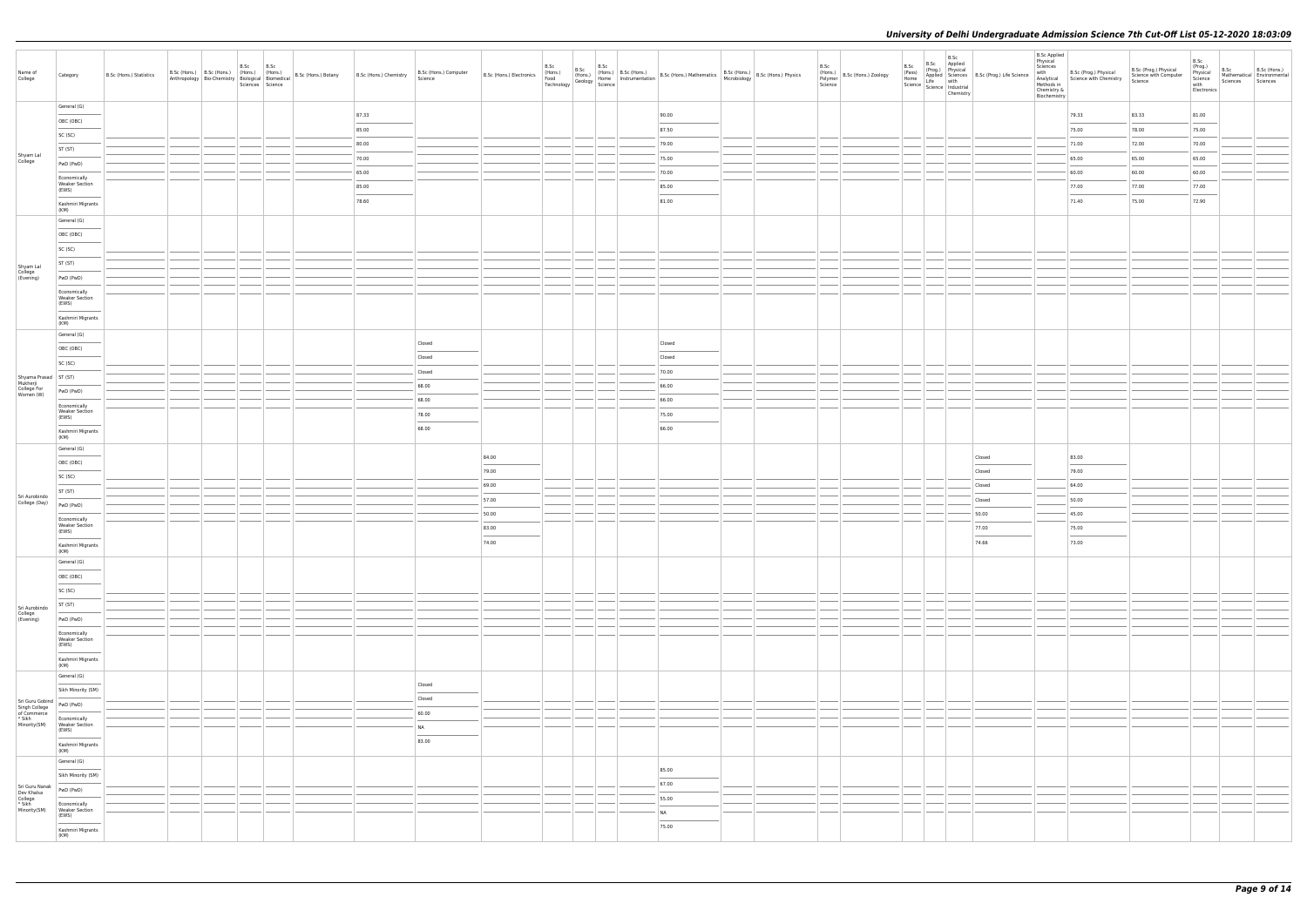| Name of<br>College                                   | Category                                       | B.Sc (Hons.) Statistics | B.Sc (Hons.) B.Sc (Hons.) (Hons.) (Hons.) | Anthropology Bio-Chemistry Biological Biomedical | B.Sc   | B.Sc<br>Sciences Science | B.Sc (Hons.) Botany | B.Sc (Hons.) Chemistry | B.Sc (Hons.) Computer<br>Science | B.Sc (Hons.) Electronics | B.Sc<br>(Hons.)<br>Food<br>Technology | B.Sc<br>B.Sc<br>$\begin{array}{ c c c c c c c } \hline \text{B.Sc} & \text{(Hons.)} & \text{(Hons.)} & \text{B.Sc (Hons.)} \\ \text{(Hons.)} & \text{Home} & \text{Instrumentation} & \text{matrix} \\\hline \end{array}$<br>$\therefore$ Geology $\frac{1}{\text{Science}}$                                                                                                                                                                                                         | $\overline{\mathsf{B}.\mathsf{Sc}}$ (Hons.) Mathematics $\begin{array}{ l l }\n\hline\n\text{B}.\mathsf{Sc}(\text{Hons.}) & \text{B}.\mathsf{Sc}(\text{Hons.})\n\end{array}$ R.Sc (Hons.) Physics |        |        | B.Sc<br>Polymer<br>Science | (Hons.) B.Sc (Hons.) Zoology | B.Sc<br>(Pass)<br>Home | B.Sc<br>B.Sc Applied<br>(Prog.) Physical<br>Home<br>Science Life with<br>Science Industrial<br>Chemistry                                                                                                                                                                                                                                                                                                                                                                            | Applied Sciences B.Sc (Prog.) Life Science | <b>B.Sc Applied</b><br>Physical<br>Sciences<br>with<br>Analytical<br>Methods in<br>Chemistry &<br>Biochemistry | B.Sc (Prog.) Physical<br>Science with Chemistry | B.Sc (Prog.) Physical<br>Science with Computer<br>Science | B.Sc<br>(Prog.)<br>B.Sc<br>Physical<br>Science<br>with<br>Electronics | B.Sc (Hons.)<br>Mathematical Environmental<br>Sciences<br>Sciences |
|------------------------------------------------------|------------------------------------------------|-------------------------|-------------------------------------------|--------------------------------------------------|--------|--------------------------|---------------------|------------------------|----------------------------------|--------------------------|---------------------------------------|--------------------------------------------------------------------------------------------------------------------------------------------------------------------------------------------------------------------------------------------------------------------------------------------------------------------------------------------------------------------------------------------------------------------------------------------------------------------------------------|---------------------------------------------------------------------------------------------------------------------------------------------------------------------------------------------------|--------|--------|----------------------------|------------------------------|------------------------|-------------------------------------------------------------------------------------------------------------------------------------------------------------------------------------------------------------------------------------------------------------------------------------------------------------------------------------------------------------------------------------------------------------------------------------------------------------------------------------|--------------------------------------------|----------------------------------------------------------------------------------------------------------------|-------------------------------------------------|-----------------------------------------------------------|-----------------------------------------------------------------------|--------------------------------------------------------------------|
|                                                      | General (G)                                    |                         |                                           |                                                  |        |                          | 88.00               | 94.00                  | Closed                           | 90.33                    |                                       |                                                                                                                                                                                                                                                                                                                                                                                                                                                                                      | Closed                                                                                                                                                                                            |        | Closed |                            | 90.00                        |                        |                                                                                                                                                                                                                                                                                                                                                                                                                                                                                     | 87.66                                      |                                                                                                                | 91.66                                           | 92.33                                                     |                                                                       |                                                                    |
|                                                      | Sikh Minority (SM)                             |                         |                                           |                                                  |        |                          | 45.00               | 71.00                  | 83.00                            | 48.00                    |                                       |                                                                                                                                                                                                                                                                                                                                                                                                                                                                                      | 82.00                                                                                                                                                                                             |        | 67.66  |                            | 60.00                        |                        |                                                                                                                                                                                                                                                                                                                                                                                                                                                                                     | 45.00                                      |                                                                                                                | 45.00                                           | 45.00                                                     |                                                                       |                                                                    |
| Sri Guru Tegh<br>Bahadur Khalsa<br>College<br>* Sikh | PwD (PwD)                                      |                         |                                           |                                                  |        |                          | 55.00               | 70.00                  | 71.00                            | 60.00                    |                                       |                                                                                                                                                                                                                                                                                                                                                                                                                                                                                      | 71.00                                                                                                                                                                                             |        | 52.00  |                            | 56.00                        |                        |                                                                                                                                                                                                                                                                                                                                                                                                                                                                                     | 51.00                                      |                                                                                                                | 65.00                                           | 65.00                                                     |                                                                       |                                                                    |
| Minority(SM)                                         | Economically<br><b>Weaker Section</b>          |                         |                                           |                                                  |        |                          | NA                  | <b>NA</b>              | NA                               | <b>NA</b>                |                                       |                                                                                                                                                                                                                                                                                                                                                                                                                                                                                      | <b>NA</b>                                                                                                                                                                                         |        | NA     |                            | <b>NA</b>                    |                        |                                                                                                                                                                                                                                                                                                                                                                                                                                                                                     | <b>NA</b>                                  |                                                                                                                | NA                                              | <b>NA</b>                                                 |                                                                       |                                                                    |
|                                                      | (EWS)<br>Kashmiri Migrants                     |                         |                                           |                                                  |        |                          | 78.00               | 84.00                  | 85.00                            | 80.33                    |                                       |                                                                                                                                                                                                                                                                                                                                                                                                                                                                                      | 85.25                                                                                                                                                                                             |        | 85.00  |                            | 80.00                        |                        |                                                                                                                                                                                                                                                                                                                                                                                                                                                                                     | 77.66                                      |                                                                                                                | 81.66                                           | 82.33                                                     |                                                                       |                                                                    |
|                                                      | (KM)                                           |                         |                                           |                                                  |        |                          |                     |                        |                                  |                          |                                       |                                                                                                                                                                                                                                                                                                                                                                                                                                                                                      |                                                                                                                                                                                                   |        |        |                            |                              |                        |                                                                                                                                                                                                                                                                                                                                                                                                                                                                                     |                                            |                                                                                                                |                                                 |                                                           |                                                                       |                                                                    |
|                                                      | General (G)                                    | Closed                  |                                           | Closed                                           | Closed |                          | Closed              | Closed                 |                                  | Closed                   |                                       |                                                                                                                                                                                                                                                                                                                                                                                                                                                                                      | Closed                                                                                                                                                                                            |        | 96.00  |                            | Closed                       |                        |                                                                                                                                                                                                                                                                                                                                                                                                                                                                                     | Closed                                     |                                                                                                                |                                                 |                                                           |                                                                       |                                                                    |
|                                                      | OBC (OBC)                                      | 93.50                   |                                           | 89.00                                            | 86.00  |                          | 84.00               | 91.00                  |                                  | 86.00                    |                                       |                                                                                                                                                                                                                                                                                                                                                                                                                                                                                      | 94.00                                                                                                                                                                                             |        | Closed |                            | 88.33                        |                        |                                                                                                                                                                                                                                                                                                                                                                                                                                                                                     | 83.66                                      |                                                                                                                |                                                 |                                                           |                                                                       |                                                                    |
|                                                      | SC (SC)                                        | 87.00                   |                                           | 85.66                                            | 84.00  |                          | 81.00               | 85.00                  |                                  | 78.00                    |                                       |                                                                                                                                                                                                                                                                                                                                                                                                                                                                                      | 89.75                                                                                                                                                                                             |        | 90.00  |                            | 86.00                        |                        |                                                                                                                                                                                                                                                                                                                                                                                                                                                                                     | 80.33                                      |                                                                                                                |                                                 |                                                           |                                                                       |                                                                    |
| Sri<br>Venketeswara                                  | ST (ST)                                        | 84.00                   |                                           | 85.00                                            | 83.00  |                          | 81.00               | 79.00                  |                                  | 75.00                    |                                       |                                                                                                                                                                                                                                                                                                                                                                                                                                                                                      | 85.50                                                                                                                                                                                             |        | 85.00  |                            | 81.00                        |                        |                                                                                                                                                                                                                                                                                                                                                                                                                                                                                     | 73.00                                      |                                                                                                                |                                                 |                                                           |                                                                       |                                                                    |
| College                                              | PwD (PwD)                                      | 84.00                   |                                           | 82.00                                            | 83.00  |                          | 77.00               | 80.00                  |                                  | 80.00                    |                                       |                                                                                                                                                                                                                                                                                                                                                                                                                                                                                      | 85.00                                                                                                                                                                                             |        | 85.00  |                            | 78.00                        |                        |                                                                                                                                                                                                                                                                                                                                                                                                                                                                                     | 75.00                                      |                                                                                                                |                                                 |                                                           |                                                                       |                                                                    |
|                                                      | Economically<br><b>Weaker Section</b><br>(EWS) | 92.00                   |                                           | 92.00                                            | 87.33  |                          | 86.00               | 89.00                  |                                  | 87.00                    |                                       |                                                                                                                                                                                                                                                                                                                                                                                                                                                                                      | 93.25                                                                                                                                                                                             |        | 93.00  |                            | 90.00                        |                        |                                                                                                                                                                                                                                                                                                                                                                                                                                                                                     | 85.00                                      |                                                                                                                |                                                 |                                                           |                                                                       |                                                                    |
|                                                      | Kashmiri Migrants                              | 88.00                   |                                           | 85.00                                            | 84.00  |                          | 83.00               | 80.00                  |                                  | 79.00                    |                                       |                                                                                                                                                                                                                                                                                                                                                                                                                                                                                      | 85.00                                                                                                                                                                                             |        | 85.00  |                            | 82.00                        |                        |                                                                                                                                                                                                                                                                                                                                                                                                                                                                                     | 84.00                                      |                                                                                                                |                                                 |                                                           |                                                                       |                                                                    |
|                                                      | (KM)<br>General (G)                            |                         |                                           |                                                  |        |                          |                     |                        |                                  |                          |                                       |                                                                                                                                                                                                                                                                                                                                                                                                                                                                                      |                                                                                                                                                                                                   |        |        |                            |                              |                        |                                                                                                                                                                                                                                                                                                                                                                                                                                                                                     |                                            |                                                                                                                |                                                 |                                                           |                                                                       |                                                                    |
|                                                      | OBC (OBC)                                      |                         |                                           |                                                  |        |                          | Closed              | 87.00                  |                                  |                          |                                       |                                                                                                                                                                                                                                                                                                                                                                                                                                                                                      |                                                                                                                                                                                                   | 85.66  | Closed |                            | 84.00                        |                        | 82.33                                                                                                                                                                                                                                                                                                                                                                                                                                                                               | 82.00                                      |                                                                                                                | 81.00                                           |                                                           |                                                                       |                                                                    |
|                                                      | SC (SC)                                        |                         |                                           |                                                  |        |                          | 77.00               | 80.00                  |                                  |                          |                                       |                                                                                                                                                                                                                                                                                                                                                                                                                                                                                      |                                                                                                                                                                                                   | 81.33  | 84.00  |                            | 79.00                        |                        | 75.00                                                                                                                                                                                                                                                                                                                                                                                                                                                                               | 75.33                                      |                                                                                                                | Closed                                          |                                                           |                                                                       |                                                                    |
|                                                      | ST (ST)                                        |                         |                                           |                                                  |        |                          | Closed              | Closed                 |                                  |                          |                                       |                                                                                                                                                                                                                                                                                                                                                                                                                                                                                      |                                                                                                                                                                                                   | Closed | 74.00  |                            | 73.00                        |                        | Closed                                                                                                                                                                                                                                                                                                                                                                                                                                                                              | Closed                                     |                                                                                                                | 61.00                                           |                                                           |                                                                       |                                                                    |
| Swami<br>Shardhanand<br>College                      | PwD (PwD)                                      |                         |                                           |                                                  |        |                          | Closed              | 60.00                  |                                  |                          |                                       |                                                                                                                                                                                                                                                                                                                                                                                                                                                                                      |                                                                                                                                                                                                   | 69.00  | 68.00  |                            | 65.00                        |                        | 62.00                                                                                                                                                                                                                                                                                                                                                                                                                                                                               | 62.00                                      |                                                                                                                | 60.00                                           |                                                           |                                                                       |                                                                    |
|                                                      | Economically                                   |                         |                                           |                                                  |        |                          | 55.00               | 55.00                  |                                  |                          |                                       |                                                                                                                                                                                                                                                                                                                                                                                                                                                                                      |                                                                                                                                                                                                   | 55.00  | 55.00  |                            | 55.00                        |                        | 55.00                                                                                                                                                                                                                                                                                                                                                                                                                                                                               | 55.00                                      |                                                                                                                | 55.00                                           |                                                           |                                                                       |                                                                    |
|                                                      | <b>Weaker Section</b><br>(EWS)                 |                         |                                           |                                                  |        |                          | 79.00               | 84.00                  |                                  |                          |                                       |                                                                                                                                                                                                                                                                                                                                                                                                                                                                                      |                                                                                                                                                                                                   | 84.00  | 85.00  |                            | 81.00                        |                        | 78.00<br>$\frac{1}{2} \left( \frac{1}{2} \right) \left( \frac{1}{2} \right) \left( \frac{1}{2} \right) \left( \frac{1}{2} \right) \left( \frac{1}{2} \right) \left( \frac{1}{2} \right) \left( \frac{1}{2} \right) \left( \frac{1}{2} \right) \left( \frac{1}{2} \right) \left( \frac{1}{2} \right) \left( \frac{1}{2} \right) \left( \frac{1}{2} \right) \left( \frac{1}{2} \right) \left( \frac{1}{2} \right) \left( \frac{1}{2} \right) \left( \frac{1}{2} \right) \left( \frac$ | Closed                                     |                                                                                                                | 78.00                                           |                                                           |                                                                       |                                                                    |
|                                                      | Kashmiri Migrants<br>(KM)                      |                         |                                           |                                                  |        |                          | 70.00               | 70.00                  |                                  |                          |                                       |                                                                                                                                                                                                                                                                                                                                                                                                                                                                                      |                                                                                                                                                                                                   | 70.00  | 70.00  |                            | 70.00                        |                        | 70.00                                                                                                                                                                                                                                                                                                                                                                                                                                                                               | 70.00                                      |                                                                                                                | 70.00                                           |                                                           |                                                                       |                                                                    |
|                                                      | General (G)                                    |                         |                                           |                                                  |        |                          |                     |                        |                                  |                          |                                       |                                                                                                                                                                                                                                                                                                                                                                                                                                                                                      |                                                                                                                                                                                                   |        |        |                            |                              |                        |                                                                                                                                                                                                                                                                                                                                                                                                                                                                                     |                                            |                                                                                                                |                                                 |                                                           |                                                                       |                                                                    |
|                                                      | OBC (OBC)                                      |                         |                                           |                                                  |        |                          |                     |                        |                                  |                          |                                       | Closed<br>$\frac{1}{2} \left( \frac{1}{2} \right) \left( \frac{1}{2} \right) \left( \frac{1}{2} \right) \left( \frac{1}{2} \right) \left( \frac{1}{2} \right) \left( \frac{1}{2} \right) \left( \frac{1}{2} \right) \left( \frac{1}{2} \right) \left( \frac{1}{2} \right) \left( \frac{1}{2} \right) \left( \frac{1}{2} \right) \left( \frac{1}{2} \right) \left( \frac{1}{2} \right) \left( \frac{1}{2} \right) \left( \frac{1}{2} \right) \left( \frac{1}{2} \right) \left( \frac$ | 88.00                                                                                                                                                                                             |        |        |                            |                              |                        |                                                                                                                                                                                                                                                                                                                                                                                                                                                                                     |                                            |                                                                                                                |                                                 |                                                           |                                                                       |                                                                    |
|                                                      | SC (SC)                                        |                         |                                           |                                                  |        |                          |                     |                        |                                  |                          |                                       | 69.50                                                                                                                                                                                                                                                                                                                                                                                                                                                                                | Closed                                                                                                                                                                                            |        |        |                            |                              |                        |                                                                                                                                                                                                                                                                                                                                                                                                                                                                                     |                                            |                                                                                                                |                                                 |                                                           |                                                                       |                                                                    |
|                                                      | ST (ST)                                        |                         |                                           |                                                  |        |                          |                     |                        |                                  |                          |                                       | 62.00                                                                                                                                                                                                                                                                                                                                                                                                                                                                                | 76.00                                                                                                                                                                                             |        |        |                            |                              |                        |                                                                                                                                                                                                                                                                                                                                                                                                                                                                                     |                                            |                                                                                                                |                                                 |                                                           |                                                                       |                                                                    |
| Vivekananda<br>College (W)                           | PwD (PwD)                                      |                         |                                           |                                                  |        |                          |                     |                        |                                  |                          |                                       | 60.00                                                                                                                                                                                                                                                                                                                                                                                                                                                                                | 76.00                                                                                                                                                                                             |        |        |                            |                              |                        |                                                                                                                                                                                                                                                                                                                                                                                                                                                                                     |                                            |                                                                                                                |                                                 |                                                           |                                                                       |                                                                    |
|                                                      | Economically                                   |                         |                                           |                                                  |        |                          |                     |                        |                                  |                          |                                       | 58.00                                                                                                                                                                                                                                                                                                                                                                                                                                                                                | 72.00                                                                                                                                                                                             |        |        |                            |                              |                        |                                                                                                                                                                                                                                                                                                                                                                                                                                                                                     |                                            |                                                                                                                |                                                 |                                                           |                                                                       |                                                                    |
|                                                      | <b>Weaker Section</b><br>(EWS)                 |                         |                                           |                                                  |        |                          |                     |                        |                                  |                          |                                       | 67.00                                                                                                                                                                                                                                                                                                                                                                                                                                                                                | 83.00                                                                                                                                                                                             |        |        |                            |                              |                        |                                                                                                                                                                                                                                                                                                                                                                                                                                                                                     |                                            |                                                                                                                |                                                 |                                                           |                                                                       |                                                                    |
|                                                      | Kashmiri Migrants<br>(KM)                      |                         |                                           |                                                  |        |                          |                     |                        |                                  |                          |                                       | 69.50                                                                                                                                                                                                                                                                                                                                                                                                                                                                                | 79.25                                                                                                                                                                                             |        |        |                            |                              |                        |                                                                                                                                                                                                                                                                                                                                                                                                                                                                                     |                                            |                                                                                                                |                                                 |                                                           |                                                                       |                                                                    |
|                                                      | General (G)                                    |                         |                                           |                                                  |        |                          |                     |                        |                                  |                          |                                       |                                                                                                                                                                                                                                                                                                                                                                                                                                                                                      |                                                                                                                                                                                                   |        |        |                            |                              |                        |                                                                                                                                                                                                                                                                                                                                                                                                                                                                                     |                                            |                                                                                                                |                                                 |                                                           |                                                                       |                                                                    |
|                                                      | OBC (OBC)                                      |                         |                                           |                                                  |        |                          | 86.00               | 88.50                  |                                  | 85.33                    |                                       |                                                                                                                                                                                                                                                                                                                                                                                                                                                                                      | Closed                                                                                                                                                                                            |        |        |                            | Closed                       |                        |                                                                                                                                                                                                                                                                                                                                                                                                                                                                                     | Closed                                     |                                                                                                                | 81.50                                           |                                                           |                                                                       |                                                                    |
|                                                      | SC (SC)                                        |                         |                                           |                                                  |        |                          | 79.00               | 83.50                  |                                  | 80.00                    |                                       |                                                                                                                                                                                                                                                                                                                                                                                                                                                                                      | 88.75                                                                                                                                                                                             |        |        |                            | 83.50                        |                        |                                                                                                                                                                                                                                                                                                                                                                                                                                                                                     | 78.00                                      |                                                                                                                | 79.00                                           |                                                           |                                                                       |                                                                    |
| Zakir Husain                                         | ST (ST)                                        |                         |                                           |                                                  |        |                          | 77.50               | 76.50                  |                                  | 69.00                    |                                       |                                                                                                                                                                                                                                                                                                                                                                                                                                                                                      | Closed                                                                                                                                                                                            |        |        |                            | 79.50                        |                        |                                                                                                                                                                                                                                                                                                                                                                                                                                                                                     | 74.00                                      |                                                                                                                | 65.00                                           |                                                           |                                                                       |                                                                    |
| Delhi College                                        | PwD (PwD)                                      |                         |                                           |                                                  |        |                          | 70.00               | 65.00                  |                                  | 55.00                    |                                       |                                                                                                                                                                                                                                                                                                                                                                                                                                                                                      | 68.00                                                                                                                                                                                             |        |        |                            | Closed                       |                        |                                                                                                                                                                                                                                                                                                                                                                                                                                                                                     | 65.00                                      |                                                                                                                | 59.00                                           |                                                           |                                                                       |                                                                    |
|                                                      | Economically<br><b>Weaker Section</b>          |                         |                                           |                                                  |        |                          | 66.00               | 65.00                  |                                  | 55.00                    |                                       |                                                                                                                                                                                                                                                                                                                                                                                                                                                                                      | 65.00                                                                                                                                                                                             |        |        |                            | 65.00                        |                        |                                                                                                                                                                                                                                                                                                                                                                                                                                                                                     | 55.00                                      |                                                                                                                | 58.00                                           |                                                           |                                                                       |                                                                    |
|                                                      | (EWS)<br>$\sim$                                |                         |                                           |                                                  |        |                          | 81.50               | 84.00                  |                                  | 78.00                    |                                       |                                                                                                                                                                                                                                                                                                                                                                                                                                                                                      | 85.75                                                                                                                                                                                             |        |        |                            | 83.00                        |                        |                                                                                                                                                                                                                                                                                                                                                                                                                                                                                     | 79.00                                      |                                                                                                                | 78.00                                           |                                                           |                                                                       |                                                                    |
|                                                      | Kashmiri Migrants<br>(KM)                      |                         |                                           |                                                  |        |                          | 78.00               | 81.00                  |                                  | 77.00                    |                                       |                                                                                                                                                                                                                                                                                                                                                                                                                                                                                      | 82.00                                                                                                                                                                                             |        |        |                            | 80.00                        |                        |                                                                                                                                                                                                                                                                                                                                                                                                                                                                                     | 76.00                                      |                                                                                                                | 77.00                                           |                                                           |                                                                       |                                                                    |
|                                                      | General (G)                                    |                         |                                           |                                                  |        |                          |                     |                        |                                  |                          |                                       |                                                                                                                                                                                                                                                                                                                                                                                                                                                                                      |                                                                                                                                                                                                   |        |        |                            |                              |                        |                                                                                                                                                                                                                                                                                                                                                                                                                                                                                     |                                            |                                                                                                                |                                                 |                                                           |                                                                       |                                                                    |
|                                                      | OBC (OBC)                                      |                         |                                           |                                                  |        |                          |                     |                        |                                  |                          |                                       |                                                                                                                                                                                                                                                                                                                                                                                                                                                                                      |                                                                                                                                                                                                   |        |        |                            |                              |                        |                                                                                                                                                                                                                                                                                                                                                                                                                                                                                     |                                            |                                                                                                                |                                                 |                                                           |                                                                       |                                                                    |
|                                                      | SC (SC)                                        |                         |                                           |                                                  |        |                          |                     |                        |                                  |                          |                                       |                                                                                                                                                                                                                                                                                                                                                                                                                                                                                      |                                                                                                                                                                                                   |        |        |                            |                              |                        |                                                                                                                                                                                                                                                                                                                                                                                                                                                                                     |                                            |                                                                                                                |                                                 |                                                           |                                                                       |                                                                    |
| Zakir Husain                                         | ST (ST)                                        |                         |                                           |                                                  |        |                          |                     |                        |                                  |                          |                                       |                                                                                                                                                                                                                                                                                                                                                                                                                                                                                      |                                                                                                                                                                                                   |        |        |                            |                              |                        |                                                                                                                                                                                                                                                                                                                                                                                                                                                                                     |                                            |                                                                                                                |                                                 |                                                           |                                                                       |                                                                    |
| Delhi College<br>(Evening)                           | PwD (PwD)                                      |                         |                                           |                                                  |        |                          |                     |                        |                                  |                          |                                       |                                                                                                                                                                                                                                                                                                                                                                                                                                                                                      |                                                                                                                                                                                                   |        |        |                            |                              |                        |                                                                                                                                                                                                                                                                                                                                                                                                                                                                                     |                                            |                                                                                                                |                                                 |                                                           |                                                                       |                                                                    |
|                                                      | Economically<br><b>Weaker Section</b>          |                         |                                           |                                                  |        |                          |                     |                        |                                  |                          |                                       |                                                                                                                                                                                                                                                                                                                                                                                                                                                                                      |                                                                                                                                                                                                   |        |        |                            |                              |                        |                                                                                                                                                                                                                                                                                                                                                                                                                                                                                     |                                            |                                                                                                                |                                                 |                                                           |                                                                       |                                                                    |
|                                                      | (EWS)                                          |                         |                                           |                                                  |        |                          |                     |                        |                                  |                          |                                       |                                                                                                                                                                                                                                                                                                                                                                                                                                                                                      |                                                                                                                                                                                                   |        |        |                            |                              |                        |                                                                                                                                                                                                                                                                                                                                                                                                                                                                                     |                                            |                                                                                                                |                                                 |                                                           |                                                                       |                                                                    |
|                                                      | Kashmiri Migrants<br>(KM)                      |                         |                                           |                                                  |        |                          |                     |                        |                                  |                          |                                       |                                                                                                                                                                                                                                                                                                                                                                                                                                                                                      |                                                                                                                                                                                                   |        |        |                            |                              |                        |                                                                                                                                                                                                                                                                                                                                                                                                                                                                                     |                                            |                                                                                                                |                                                 |                                                           |                                                                       |                                                                    |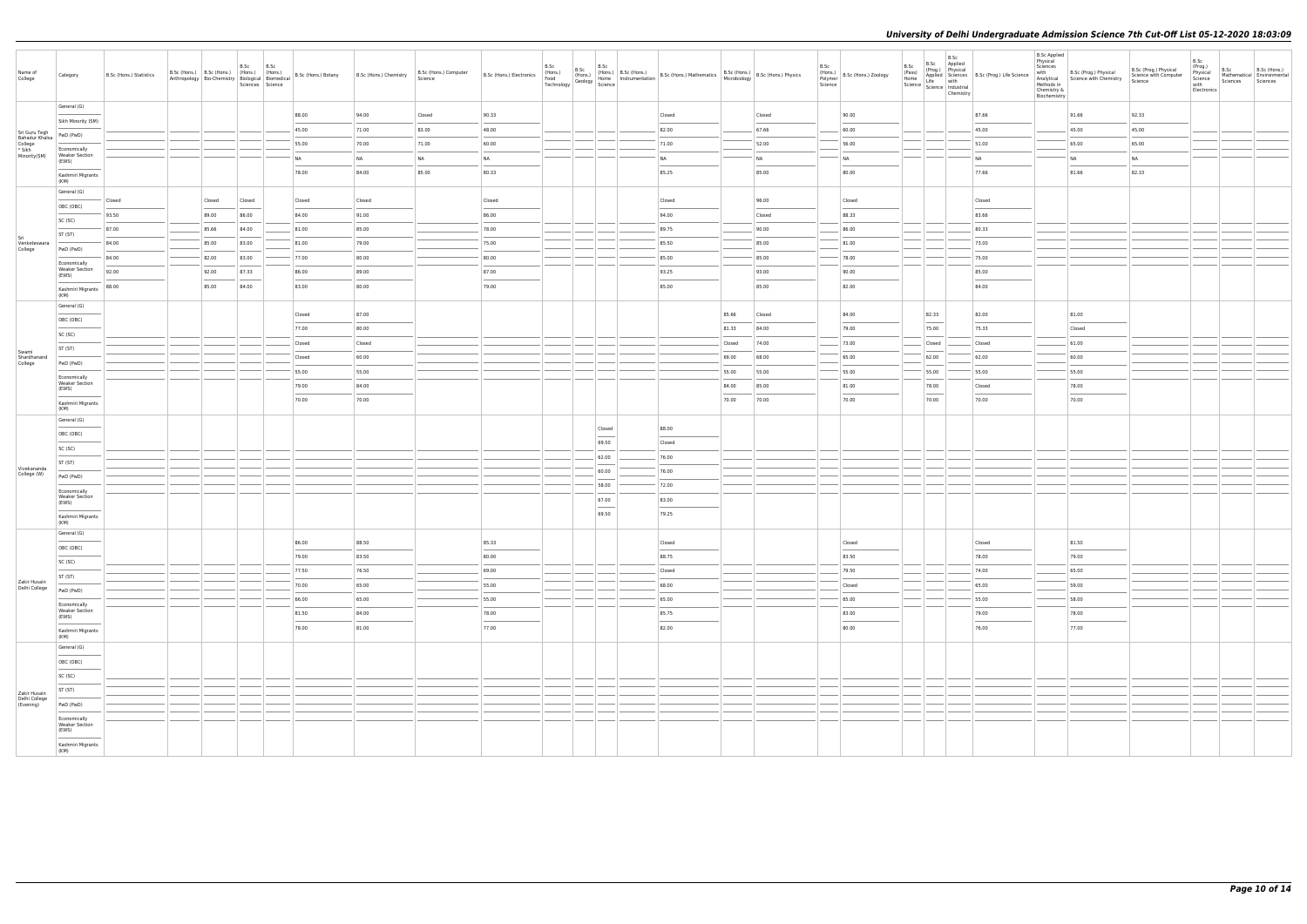# **Science Courses 7th Cut-Off Remarks**

| Name of<br>College<br>Statistics                    | Anthropology Bio-Chemistry Biological Science | B.Sc<br>Sciences |                                                                                                                                                                                                                                                                                | B.Sc (Hons.) B.Sc (Hons.) B.Sc (Hons.) B.Sc (Hons.) B.Sc (Hons.) Biomedical B.Sc (Hons.) Botany B.Sc (Hons.) Chemistry                                                                                                                                                                                                                                                                                                                                   | B.Sc (Hons.) Computer<br>Science                                                                                                                                                                                                                                                                                                                                                                                                                                                              | B.Sc (Hons.) Electronics                                                                                                                                                            | B.Sc<br>B.Sc (Hons.) Food<br>(Hons.)<br>Technology<br>Geology                                                                                                                                                                                                             | B.Sc (Hons.) Home Science | $\begin{array}{ l } \hline \texttt{b.bC (HONS.)} \\ \hline \texttt{Instrumentation} & \texttt{B.SC (Hons.) Mathematics} \end{array}$                                                                                                                                                     | B.Sc (Hons.) Microbiology   B.Sc (Hons.) Physics |                                                                                                                                                                                                                                                                                                                                                | B.Sc<br>(Hons.)<br>Polymer<br>Science                                                                                                                                                     | B.Sc (Hons.) Zoology                                                                                                                                                                                                                                                                                       | B.Sc<br>B.Sc<br>(Prog.)<br>Applied<br>Life<br>(Pass)<br>Home<br>Science Science | B.Sc Applied Physical<br>Sciences with Industrial<br>Chemistry                                                                                                                                                                                    | <b>B.Sc Applied</b><br>Physical<br>Sciences<br>B.Sc (Prog.) Life   with<br>Science<br>Methods in<br>Chemistry &<br>Biochemistry                                                                                                                                                                                                       | B.Sc (Prog.) Physical<br>Analytical Science with Chemistry                                                   | B.Sc (Prog.) Physical<br>Science with Computer<br>Science                                                                                                                                                                                                                                                                                                                                                                                                                                                                   | B.Sc (Prog.) Physical<br>Science with Electronics                                                               | B.Sc<br>Mathematical Environmental<br>Sciences Sciences                                                                                                                                                     | B.Sc (Hons.) |
|-----------------------------------------------------|-----------------------------------------------|------------------|--------------------------------------------------------------------------------------------------------------------------------------------------------------------------------------------------------------------------------------------------------------------------------|----------------------------------------------------------------------------------------------------------------------------------------------------------------------------------------------------------------------------------------------------------------------------------------------------------------------------------------------------------------------------------------------------------------------------------------------------------|-----------------------------------------------------------------------------------------------------------------------------------------------------------------------------------------------------------------------------------------------------------------------------------------------------------------------------------------------------------------------------------------------------------------------------------------------------------------------------------------------|-------------------------------------------------------------------------------------------------------------------------------------------------------------------------------------|---------------------------------------------------------------------------------------------------------------------------------------------------------------------------------------------------------------------------------------------------------------------------|---------------------------|------------------------------------------------------------------------------------------------------------------------------------------------------------------------------------------------------------------------------------------------------------------------------------------|--------------------------------------------------|------------------------------------------------------------------------------------------------------------------------------------------------------------------------------------------------------------------------------------------------------------------------------------------------------------------------------------------------|-------------------------------------------------------------------------------------------------------------------------------------------------------------------------------------------|------------------------------------------------------------------------------------------------------------------------------------------------------------------------------------------------------------------------------------------------------------------------------------------------------------|---------------------------------------------------------------------------------|---------------------------------------------------------------------------------------------------------------------------------------------------------------------------------------------------------------------------------------------------|---------------------------------------------------------------------------------------------------------------------------------------------------------------------------------------------------------------------------------------------------------------------------------------------------------------------------------------|--------------------------------------------------------------------------------------------------------------|-----------------------------------------------------------------------------------------------------------------------------------------------------------------------------------------------------------------------------------------------------------------------------------------------------------------------------------------------------------------------------------------------------------------------------------------------------------------------------------------------------------------------------|-----------------------------------------------------------------------------------------------------------------|-------------------------------------------------------------------------------------------------------------------------------------------------------------------------------------------------------------|--------------|
| Acharya<br>Narendra Dev<br>College                  |                                               |                  | 3% advantage to<br>candidates with at least<br>60% in Mathematics                                                                                                                                                                                                              |                                                                                                                                                                                                                                                                                                                                                                                                                                                          | 1% less for girl candidates.<br>1% less for girl candidates  Cut offs are for Science<br>stream.                                                                                                                                                                                                                                                                                                                                                                                              | 1% less for girl candidates                                                                                                                                                         |                                                                                                                                                                                                                                                                           |                           |                                                                                                                                                                                                                                                                                          |                                                  | 1% less for girl candidates                                                                                                                                                                                                                                                                                                                    |                                                                                                                                                                                           |                                                                                                                                                                                                                                                                                                            |                                                                                 |                                                                                                                                                                                                                                                   |                                                                                                                                                                                                                                                                                                                                       |                                                                                                              |                                                                                                                                                                                                                                                                                                                                                                                                                                                                                                                             | 1% less for girl candidates   1% less for girl candidates                                                       |                                                                                                                                                                                                             |              |
| Aditi<br>Mahavidyalaya<br>(W)                       |                                               |                  |                                                                                                                                                                                                                                                                                |                                                                                                                                                                                                                                                                                                                                                                                                                                                          |                                                                                                                                                                                                                                                                                                                                                                                                                                                                                               |                                                                                                                                                                                     |                                                                                                                                                                                                                                                                           |                           |                                                                                                                                                                                                                                                                                          |                                                  |                                                                                                                                                                                                                                                                                                                                                |                                                                                                                                                                                           |                                                                                                                                                                                                                                                                                                            |                                                                                 |                                                                                                                                                                                                                                                   |                                                                                                                                                                                                                                                                                                                                       |                                                                                                              |                                                                                                                                                                                                                                                                                                                                                                                                                                                                                                                             |                                                                                                                 |                                                                                                                                                                                                             |              |
| Aryabhatta<br>College                               |                                               |                  |                                                                                                                                                                                                                                                                                |                                                                                                                                                                                                                                                                                                                                                                                                                                                          | 1% less for women<br>candidates                                                                                                                                                                                                                                                                                                                                                                                                                                                               |                                                                                                                                                                                     |                                                                                                                                                                                                                                                                           |                           | 1% less for women candidates                                                                                                                                                                                                                                                             |                                                  |                                                                                                                                                                                                                                                                                                                                                |                                                                                                                                                                                           |                                                                                                                                                                                                                                                                                                            |                                                                                 |                                                                                                                                                                                                                                                   |                                                                                                                                                                                                                                                                                                                                       |                                                                                                              |                                                                                                                                                                                                                                                                                                                                                                                                                                                                                                                             |                                                                                                                 |                                                                                                                                                                                                             |              |
| Atma Ram<br>Sanatan<br>Dharma College               |                                               |                  |                                                                                                                                                                                                                                                                                | a) 1% relaxation for Girl<br>Candidates in the<br>aggregate only. b)<br>Applicants who were<br>seventh cut-off.                                                                                                                                                                                                                                                                                                                                          | a) 1% relaxation for Girl<br>Candidates in the<br>aggregate only. b)<br>Applicants who were<br>eligible for admission in the eligible for admission in the eligible for admission in the<br>first/second/third/fourth/fifth first/second/third/fourth/fifth first/second/third/fourth/fifth<br>and/or sixth cut-off will not and/or sixth cut-off will not and/or sixth cut-off will not<br>be given admission in the be given admission in the be given admission in the<br>seventh cut-off. | a) 1% relaxation for Girl<br>Candidates in the<br>aggregate only. b)<br>Applicants who were<br>seventh cut-off.                                                                     |                                                                                                                                                                                                                                                                           |                           | a) 1% relaxation for Girl Candidates in the<br>aggregate only. b) Applicants who were<br>eligible for admission in the<br>first/second/third/fourth/fifth and/or sixth cut-<br>off will not be given admission in the seventh<br>cut-off.                                                |                                                  | a) 1% relaxation for Girl<br>Candidates in the<br>aggregate only. b)<br>Applicants who were<br>eligible for admission in the<br>first/second/third/fourth/fifth<br>and/or sixth cut-off will not<br>be given admission in the<br>seventh cut-off.                                                                                              |                                                                                                                                                                                           |                                                                                                                                                                                                                                                                                                            |                                                                                 | a) 1% relaxation for Girl<br>Candidates in the<br>aggregate only. b)<br>Applicants who were<br>eligible for admission in the<br>first/second/third/fourth/fifth<br>and/or sixth cut-off will not<br>be given admission in the<br>seventh cut-off. |                                                                                                                                                                                                                                                                                                                                       | Candidates in the<br>aggregate only. b)<br>Applicants who were<br>seventh cut-off.                           | a) 1% relaxation for Girl a) 1% relaxation for Girl<br>Candidates in the<br>aggregate only. b)<br>Applicants who were<br>eligible for admission in the eligible for admission in the eligible for admission in the<br>first/second/third/fourth/fifth first/second/third/fourth/fifth first/second/third/fourth/fifth<br>and/or sixth cut-off will not   and/or sixth cut-off will not   and/or sixth cut-off will not<br>be given admission in the be given admission in the be given admission in the<br>seventh cut-off. | a) 1% relaxation for Girl<br>Candidates in the<br>aggregate only. b)<br>Applicants who were<br>seventh cut-off. |                                                                                                                                                                                                             |              |
| Bhagini<br>Nivedita<br>College (W)                  |                                               |                  |                                                                                                                                                                                                                                                                                |                                                                                                                                                                                                                                                                                                                                                                                                                                                          |                                                                                                                                                                                                                                                                                                                                                                                                                                                                                               |                                                                                                                                                                                     |                                                                                                                                                                                                                                                                           |                           |                                                                                                                                                                                                                                                                                          |                                                  |                                                                                                                                                                                                                                                                                                                                                |                                                                                                                                                                                           |                                                                                                                                                                                                                                                                                                            |                                                                                 |                                                                                                                                                                                                                                                   |                                                                                                                                                                                                                                                                                                                                       |                                                                                                              |                                                                                                                                                                                                                                                                                                                                                                                                                                                                                                                             |                                                                                                                 |                                                                                                                                                                                                             |              |
| <b>Bharati College</b>                              |                                               |                  |                                                                                                                                                                                                                                                                                |                                                                                                                                                                                                                                                                                                                                                                                                                                                          |                                                                                                                                                                                                                                                                                                                                                                                                                                                                                               |                                                                                                                                                                                     |                                                                                                                                                                                                                                                                           |                           | Applicants who were eligible for admission in<br>the previous cut-offs will not be given<br>admission in the seventh cut-off                                                                                                                                                             |                                                  |                                                                                                                                                                                                                                                                                                                                                |                                                                                                                                                                                           |                                                                                                                                                                                                                                                                                                            |                                                                                 |                                                                                                                                                                                                                                                   |                                                                                                                                                                                                                                                                                                                                       |                                                                                                              |                                                                                                                                                                                                                                                                                                                                                                                                                                                                                                                             |                                                                                                                 |                                                                                                                                                                                                             |              |
| Bhaskaracharya<br>College of<br>Applied<br>Sciences |                                               |                  | PCB/PCBt/PCBiochemistry<br>(3% advantage to<br>candidates with at least<br>60% in Maths)<br>(Applicants who were<br>eligible for admission in<br>the first. Second. Third.<br>Fourth, Fifth and/or Sixth<br>cut off will not be given<br>admission in the seventh<br>cut off.) | PCB/PCBt/PCBiochemistry<br>(Applicants who were   PCM (Applicants who were<br>eligible for admission in   eligible for admission in the<br>the first, Second, Third,   first, Second, Third, Fourth,<br>Fourth, Fifth and/or Sixth Fifth and/or Sixth cut off will<br>cut off will not be given   not be given admission in<br>admission in the seventh the seventh cut off.)<br>cut off.)                                                               | One Language,<br>Mathematics and two<br>subjects out of Physics,<br>Chemistry and Computer<br>Science/Information<br>Practices (2% disadvantage<br>for non-science stream).<br>(Applicants who were<br>eligible for admission in the<br>first, Second, Third, Fourth,<br>Fifth and/or Sixth cut off will<br>not be given admission in<br>the seventh cut off.)                                                                                                                                | PCM (Applicants who were<br>eligible for admission in the<br>first, Second, Third, Fourth,<br>Fifth and/or Sixth cut off will<br>not be given admission in<br>the seventh cut off.) | PCM/<br>PCB/PCBt/PCBiochemistry<br>(3% relaxation to<br>candidates studied<br>PCMB) (Applicants who<br>were eligible for<br>admission in the first,<br>Second, Third, Fourth,<br>Fifth and/or Sixth cut off<br>will not be given<br>admission in the seventh<br>cut off.) |                           | PCM<br>(Applicants who<br>were eligible<br>for admission in<br>the first.<br>Second, Third.<br>Fourth, Fifth<br>and/or Sixth cut<br>off will not be<br>qiven<br>admission in<br>the seventh cut<br>off.)                                                                                 | PCB/PCBt/PCBiochemistry<br>cut off.)             | (Applicants who were PCM (Applicants who were<br>eligible for admission in eligible for admission in the<br>the first, Second, Third,   first, Second, Third, Fourth,  <br>Fourth, Fifth and/or Sixth Fifth and/or Sixth cut off will<br>cut off will not be given not be given admission in<br>admission in the seventh the seventh cut off.) | PCM<br>(Applicants<br>who were<br>eligible for<br>admission<br>Second,<br>Third,<br>Fourth,<br>Fifth<br>and/or<br>off will not<br>be given<br>admission<br>in the<br>seventh<br>cut off.) | in the first, PCB/PCBt/PCBiochemistry<br>(Applicants who were<br>eligible for admission in<br>the first, Second, Third,<br>Fourth, Fifth and/or Sixth<br>cut off will not be given<br>Sixth cut admission in the seventh<br>cut off.)                                                                      |                                                                                 |                                                                                                                                                                                                                                                   |                                                                                                                                                                                                                                                                                                                                       |                                                                                                              |                                                                                                                                                                                                                                                                                                                                                                                                                                                                                                                             |                                                                                                                 |                                                                                                                                                                                                             |              |
| College of<br>Vocational<br>Studies                 |                                               |                  |                                                                                                                                                                                                                                                                                |                                                                                                                                                                                                                                                                                                                                                                                                                                                          | % General 91.50 å∏ less<br>than 92.50 % SC 78.50 â<br>less than 80 % ST 73 â<br>less than 75 % PwD 79 and<br>less than 80 % Kashmiri<br>Migrant 81.50 less than<br>82.50 % EWS 85.50 â<br>less than 87                                                                                                                                                                                                                                                                                        |                                                                                                                                                                                     |                                                                                                                                                                                                                                                                           |                           |                                                                                                                                                                                                                                                                                          |                                                  |                                                                                                                                                                                                                                                                                                                                                |                                                                                                                                                                                           |                                                                                                                                                                                                                                                                                                            |                                                                                 |                                                                                                                                                                                                                                                   |                                                                                                                                                                                                                                                                                                                                       |                                                                                                              |                                                                                                                                                                                                                                                                                                                                                                                                                                                                                                                             |                                                                                                                 |                                                                                                                                                                                                             |              |
| Daulat Ram<br>College (W)                           |                                               |                  |                                                                                                                                                                                                                                                                                |                                                                                                                                                                                                                                                                                                                                                                                                                                                          |                                                                                                                                                                                                                                                                                                                                                                                                                                                                                               |                                                                                                                                                                                     |                                                                                                                                                                                                                                                                           |                           |                                                                                                                                                                                                                                                                                          |                                                  |                                                                                                                                                                                                                                                                                                                                                |                                                                                                                                                                                           |                                                                                                                                                                                                                                                                                                            |                                                                                 |                                                                                                                                                                                                                                                   |                                                                                                                                                                                                                                                                                                                                       |                                                                                                              |                                                                                                                                                                                                                                                                                                                                                                                                                                                                                                                             |                                                                                                                 |                                                                                                                                                                                                             |              |
| Deen Dayal<br>Upadhyaya<br>College                  |                                               |                  |                                                                                                                                                                                                                                                                                | 1% concession for Girl 1% concession for Girl<br>Candidates. Applicants   Candidates. Applicants who<br>who were eligible for<br>were eligible for admission<br>admission in any of the   in any of the previous cut-<br>previous cut-off will not<br>off will not be given<br>be given admission in<br>admission in the seventh<br>the seventh cut-off.<br>cut-off.                                                                                     | 1% concession for Girl<br>Candidates. The Declared<br>cut off is for Science stream<br>candidates.For other<br>streams a deduction of 2%<br>will be levied while<br>determining the effective<br>percentage of the<br>candidates Applicants who<br>were eligible for admission<br>in any of the previous cut-<br>off will not be given<br>admission in the seventh<br>cut-off.                                                                                                                | 1% concession for Girl<br>Candidates, Applicants who<br>were eligible for admission<br>in any of the previous cut-<br>off will not be given<br>admission in the seventh<br>cut-off. |                                                                                                                                                                                                                                                                           |                           | 1% concession for Girl Candidates. Applicants<br>who were eligible for admission in any of the<br>previous cut-off will not be given admission in<br>the seventh cut-off.                                                                                                                |                                                  | 1% concession for Girl<br>Candidates. Applicants who<br>were eligible for admission<br>in any of the previous cut-<br>off will not be given<br>admission in the seventh<br>cut-off.                                                                                                                                                            |                                                                                                                                                                                           | 1% concession for Girl<br>Candidates. Applicants<br>who were eligible for<br>admission in any of the<br>previous cut-off will not<br>be given admission in<br>the seventh cut-off.                                                                                                                         |                                                                                 |                                                                                                                                                                                                                                                   | 1% concession<br>for Girl<br>Candidates.<br>Applicants who<br>were eligible<br>for admission in<br>any of the<br>previous cut-off<br>will not be<br>given<br>admission in<br>the seventh<br>cut-off.                                                                                                                                  | 1% concession for Girl<br>off will not be given<br>admission in the seventh  <br>cut-off.                    | 1% concession for Girl<br>Candidates. Applicants who   Candidates. Applicants who<br>were eligible for admission   were eligible for admission<br>in any of the previous cut-   in any of the previous cut-<br>off will not be given<br>admission in the seventh<br>cut-off.                                                                                                                                                                                                                                                |                                                                                                                 | 1%<br>concession<br>for Girl<br>Candidates.<br>Applicants<br>who were<br>eligible for<br>admission in<br>any of the<br>previous cut-<br>off will not be<br>given<br>admission in<br>the seventh<br>cut-off. |              |
| Delhi College of<br>Arts and<br>Commerce            |                                               |                  |                                                                                                                                                                                                                                                                                |                                                                                                                                                                                                                                                                                                                                                                                                                                                          |                                                                                                                                                                                                                                                                                                                                                                                                                                                                                               |                                                                                                                                                                                     |                                                                                                                                                                                                                                                                           |                           |                                                                                                                                                                                                                                                                                          |                                                  |                                                                                                                                                                                                                                                                                                                                                |                                                                                                                                                                                           |                                                                                                                                                                                                                                                                                                            |                                                                                 |                                                                                                                                                                                                                                                   |                                                                                                                                                                                                                                                                                                                                       |                                                                                                              |                                                                                                                                                                                                                                                                                                                                                                                                                                                                                                                             |                                                                                                                 |                                                                                                                                                                                                             |              |
| Department of<br>Germanic and<br>Romance<br>Studies |                                               |                  |                                                                                                                                                                                                                                                                                |                                                                                                                                                                                                                                                                                                                                                                                                                                                          |                                                                                                                                                                                                                                                                                                                                                                                                                                                                                               |                                                                                                                                                                                     |                                                                                                                                                                                                                                                                           |                           |                                                                                                                                                                                                                                                                                          |                                                  |                                                                                                                                                                                                                                                                                                                                                |                                                                                                                                                                                           |                                                                                                                                                                                                                                                                                                            |                                                                                 |                                                                                                                                                                                                                                                   |                                                                                                                                                                                                                                                                                                                                       |                                                                                                              |                                                                                                                                                                                                                                                                                                                                                                                                                                                                                                                             |                                                                                                                 |                                                                                                                                                                                                             |              |
| Deshbandhu<br>College                               |                                               |                  |                                                                                                                                                                                                                                                                                |                                                                                                                                                                                                                                                                                                                                                                                                                                                          |                                                                                                                                                                                                                                                                                                                                                                                                                                                                                               |                                                                                                                                                                                     |                                                                                                                                                                                                                                                                           |                           |                                                                                                                                                                                                                                                                                          |                                                  |                                                                                                                                                                                                                                                                                                                                                |                                                                                                                                                                                           |                                                                                                                                                                                                                                                                                                            |                                                                                 |                                                                                                                                                                                                                                                   |                                                                                                                                                                                                                                                                                                                                       |                                                                                                              |                                                                                                                                                                                                                                                                                                                                                                                                                                                                                                                             |                                                                                                                 |                                                                                                                                                                                                             |              |
| Dr. Bhim Rao<br>Ambedkar<br>College                 |                                               |                  |                                                                                                                                                                                                                                                                                |                                                                                                                                                                                                                                                                                                                                                                                                                                                          |                                                                                                                                                                                                                                                                                                                                                                                                                                                                                               |                                                                                                                                                                                     |                                                                                                                                                                                                                                                                           |                           |                                                                                                                                                                                                                                                                                          |                                                  |                                                                                                                                                                                                                                                                                                                                                |                                                                                                                                                                                           |                                                                                                                                                                                                                                                                                                            |                                                                                 |                                                                                                                                                                                                                                                   |                                                                                                                                                                                                                                                                                                                                       |                                                                                                              |                                                                                                                                                                                                                                                                                                                                                                                                                                                                                                                             |                                                                                                                 |                                                                                                                                                                                                             |              |
| Dyal Singh<br>College                               |                                               |                  |                                                                                                                                                                                                                                                                                | There is 1 percent<br>There is 1 percent<br>concession provided to<br>concession provided to<br>women candidates.<br>women candidates.<br>Applicants who were<br>Applicants who were<br>eligible for admission in<br>the first and/or second<br>and/or third and/or fourth<br>third and/or fourth and/or<br>and/or fifth and/or<br>special cut off and/or<br>sixth cut-off will not be<br>given admission in the<br>seventh cut-off.<br>seventh cut-off. | There is 1 percent<br>concession provided to<br>women candidates.<br>Applicants who were<br>eligible for admission in the eligible for admission in the<br>first and/or second and/or first and/or second and/or<br>third and/or fourth and/or<br>fifth and/or special cut off fifth and/or special cut off<br>and/or sixth cut-off will not and/or sixth cut-off will not<br>be given admission in the be given admission in the<br>seventh cut-off.                                         |                                                                                                                                                                                     |                                                                                                                                                                                                                                                                           |                           | There is 1 percent concession provided to<br>women candidates. Applicants who were<br>eligible for admission in the first and/or<br>second and/or third and/or fourth and/or fifth<br>and/or special cut off and/or sixth cut-off will<br>not be given admission in the seventh cut-off. |                                                  | There is 1 percent<br>concession provided to<br>women candidates.<br>Applicants who were<br>eligible for admission in the<br>first and/or second and/or<br>third and/or fourth and/or<br>fifth and/or special cut off<br>and/or sixth cut-off will not<br>be given admission in the<br>seventh cut-off.                                        |                                                                                                                                                                                           | There is 1 percent<br>concession provided to<br>women candidates.<br>Applicants who were<br>eligible for admission in<br>the first and/or second<br>and/or third and/or fourth<br>and/or fifth and/or<br>special cut off and/or<br>sixth cut-off will not be<br>given admission in the<br>seventh cut-off. |                                                                                 |                                                                                                                                                                                                                                                   | There is 1<br>percent<br>concession<br>provided to<br>women<br>candidates.<br>Applicants who<br>were eligible<br>for admission in<br>the first and/or<br>second and/or<br>third and/or<br>fourth and/or<br>fifth and/or<br>special cut off<br>and/or sixth<br>cut-off will not<br>be given<br>admission in<br>the seventh<br>cut-off. | There is 1 percent<br>concession provided to<br>women candidates.<br>Applicants who were<br>seventh cut-off. | There is 1 percent<br>concession provided to<br>women candidates.<br>Applicants who were<br>eligible for admission in the eligible for admission in the<br>first and/or second and/or   first and/or second and/or<br>third and/or fourth and/or   third and/or fourth and/or<br>fifth and/or special cut off   fifth and/or special cut off<br>and/or sixth cut-off will not   and/or sixth cut-off will not<br>be given admission in the be given admission in the<br>seventh cut-off.                                    |                                                                                                                 |                                                                                                                                                                                                             |              |
| Dyal Singh<br>College<br>(Evening)                  |                                               |                  |                                                                                                                                                                                                                                                                                |                                                                                                                                                                                                                                                                                                                                                                                                                                                          |                                                                                                                                                                                                                                                                                                                                                                                                                                                                                               |                                                                                                                                                                                     |                                                                                                                                                                                                                                                                           |                           |                                                                                                                                                                                                                                                                                          |                                                  |                                                                                                                                                                                                                                                                                                                                                |                                                                                                                                                                                           |                                                                                                                                                                                                                                                                                                            |                                                                                 |                                                                                                                                                                                                                                                   |                                                                                                                                                                                                                                                                                                                                       |                                                                                                              |                                                                                                                                                                                                                                                                                                                                                                                                                                                                                                                             |                                                                                                                 |                                                                                                                                                                                                             |              |
| Gargi College<br>(W)                                |                                               |                  |                                                                                                                                                                                                                                                                                |                                                                                                                                                                                                                                                                                                                                                                                                                                                          |                                                                                                                                                                                                                                                                                                                                                                                                                                                                                               |                                                                                                                                                                                     |                                                                                                                                                                                                                                                                           |                           |                                                                                                                                                                                                                                                                                          |                                                  |                                                                                                                                                                                                                                                                                                                                                |                                                                                                                                                                                           |                                                                                                                                                                                                                                                                                                            |                                                                                 |                                                                                                                                                                                                                                                   |                                                                                                                                                                                                                                                                                                                                       |                                                                                                              |                                                                                                                                                                                                                                                                                                                                                                                                                                                                                                                             |                                                                                                                 |                                                                                                                                                                                                             |              |
| Hansraj College                                     |                                               |                  |                                                                                                                                                                                                                                                                                |                                                                                                                                                                                                                                                                                                                                                                                                                                                          |                                                                                                                                                                                                                                                                                                                                                                                                                                                                                               |                                                                                                                                                                                     |                                                                                                                                                                                                                                                                           |                           |                                                                                                                                                                                                                                                                                          |                                                  |                                                                                                                                                                                                                                                                                                                                                |                                                                                                                                                                                           |                                                                                                                                                                                                                                                                                                            |                                                                                 |                                                                                                                                                                                                                                                   |                                                                                                                                                                                                                                                                                                                                       |                                                                                                              |                                                                                                                                                                                                                                                                                                                                                                                                                                                                                                                             |                                                                                                                 |                                                                                                                                                                                                             |              |
|                                                     |                                               |                  |                                                                                                                                                                                                                                                                                |                                                                                                                                                                                                                                                                                                                                                                                                                                                          |                                                                                                                                                                                                                                                                                                                                                                                                                                                                                               |                                                                                                                                                                                     |                                                                                                                                                                                                                                                                           |                           |                                                                                                                                                                                                                                                                                          |                                                  |                                                                                                                                                                                                                                                                                                                                                |                                                                                                                                                                                           |                                                                                                                                                                                                                                                                                                            |                                                                                 |                                                                                                                                                                                                                                                   |                                                                                                                                                                                                                                                                                                                                       |                                                                                                              |                                                                                                                                                                                                                                                                                                                                                                                                                                                                                                                             |                                                                                                                 |                                                                                                                                                                                                             |              |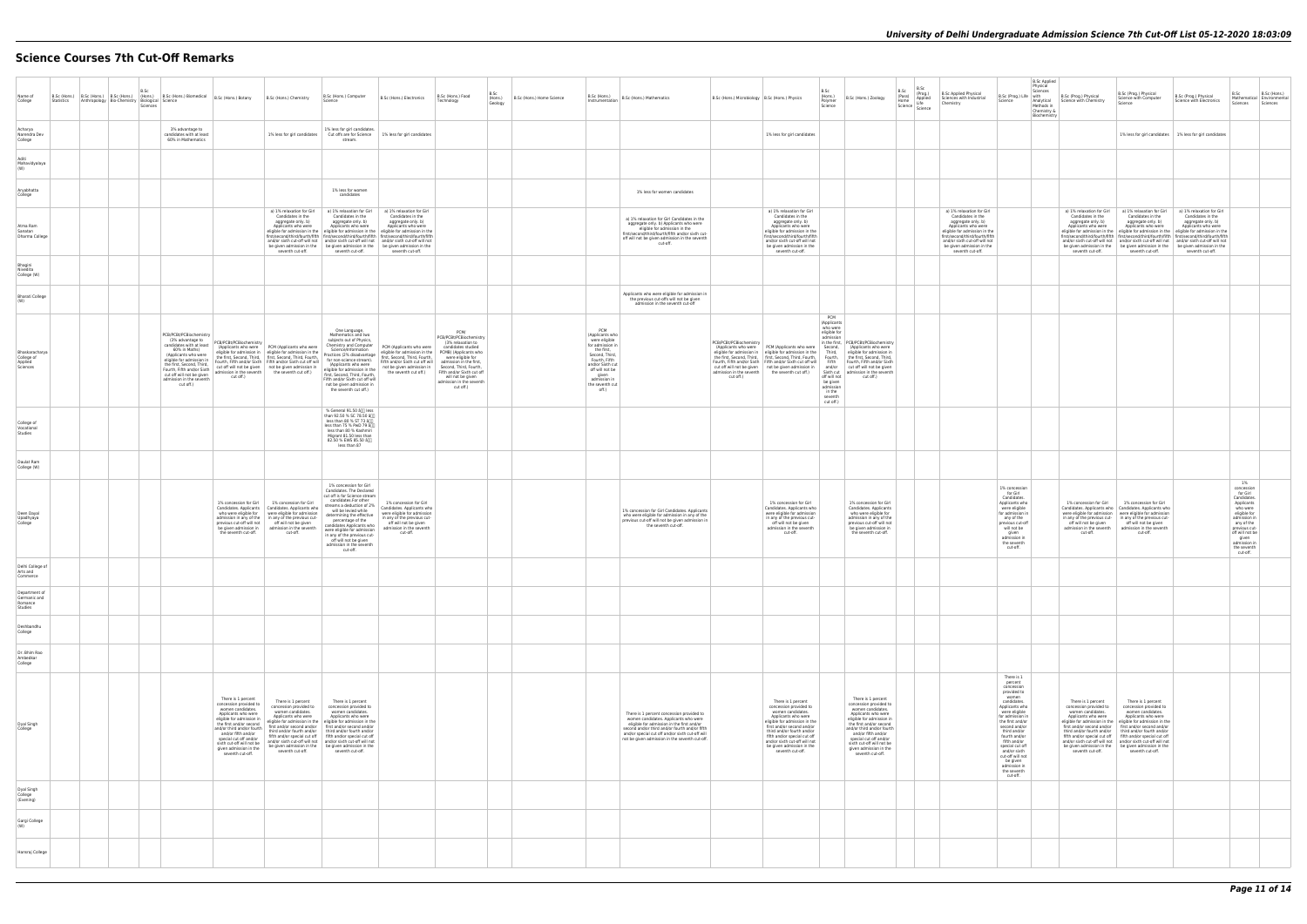| Name of<br>College                        | Statistics                                                                                                                                                                                             | B.Sc<br><b>B.Sc (Hons.)</b> B.Sc (Hons.) B.Sc (Hons.) $\left  \frac{\text{B.Sc}}{\text{R.Br}} \right $ B.Sc (Hons.) Biomedical B.Sc (Hons.) Botany<br>Anthropology Bio-Chemistry Biological Science<br>Sciences |                                                                                                                                                 | B.Sc (Hons.) Computer<br>B.Sc (Hons.) Chemistry<br>Science                                                                                                                                                     | B.Sc (Hons.) Electronics                                                                                                                                                                                                                                                                                                                     | B.Sc (Hons.) Food<br>Technology | B.Sc<br>Geology | (Hons.) B.Sc (Hons.) Home Science                                                                                                      | $\Big \!\!\Big $ p. a. (mons.)<br>Instrumentation $\Big $ B.Sc (Hons.) Mathematics                                                                                                                                         | B.Sc (Hons.) Microbiology   B.Sc (Hons.) Physics                                                                                                                                              | B.Sc<br>(Hons.)<br>Polymer<br>Science | B.Sc (Hons.) Zoology                                                                                                                                                         | B.Sc B.Sc<br>(Pass) (Prog.)<br>Home Applied<br>Science Life<br><b>B.Sc Applied Physical</b><br>Sciences with Industrial<br>Chemistry<br>Science   Life<br>Science   Science | B.Sc (Prog.) Life with<br>Science                                                                                                                                                            | <b>B.Sc Applied</b><br>Physical<br>Sciences<br>Methods in<br>Chemistry &<br>Biochemistry | B.Sc (Prog.) Physical<br>Analytical Science with Chemistry                                                                                  | B.Sc (Prog.) Physical<br>Science with Computer<br>Science                                                                                                                                                  | B.Sc (Prog.) Physical<br>Science with Electronics                                                                                                                                                                                                                                            | B.Sc (Hons.)<br>B.Sc<br>Mathematical Environmental<br>Sciences Sciences                                                                                                    |
|-------------------------------------------|--------------------------------------------------------------------------------------------------------------------------------------------------------------------------------------------------------|-----------------------------------------------------------------------------------------------------------------------------------------------------------------------------------------------------------------|-------------------------------------------------------------------------------------------------------------------------------------------------|----------------------------------------------------------------------------------------------------------------------------------------------------------------------------------------------------------------|----------------------------------------------------------------------------------------------------------------------------------------------------------------------------------------------------------------------------------------------------------------------------------------------------------------------------------------------|---------------------------------|-----------------|----------------------------------------------------------------------------------------------------------------------------------------|----------------------------------------------------------------------------------------------------------------------------------------------------------------------------------------------------------------------------|-----------------------------------------------------------------------------------------------------------------------------------------------------------------------------------------------|---------------------------------------|------------------------------------------------------------------------------------------------------------------------------------------------------------------------------|-----------------------------------------------------------------------------------------------------------------------------------------------------------------------------|----------------------------------------------------------------------------------------------------------------------------------------------------------------------------------------------|------------------------------------------------------------------------------------------|---------------------------------------------------------------------------------------------------------------------------------------------|------------------------------------------------------------------------------------------------------------------------------------------------------------------------------------------------------------|----------------------------------------------------------------------------------------------------------------------------------------------------------------------------------------------------------------------------------------------------------------------------------------------|----------------------------------------------------------------------------------------------------------------------------------------------------------------------------|
| Hindu College                             |                                                                                                                                                                                                        |                                                                                                                                                                                                                 |                                                                                                                                                 |                                                                                                                                                                                                                |                                                                                                                                                                                                                                                                                                                                              |                                 |                 |                                                                                                                                        |                                                                                                                                                                                                                            |                                                                                                                                                                                               |                                       |                                                                                                                                                                              |                                                                                                                                                                             |                                                                                                                                                                                              |                                                                                          |                                                                                                                                             |                                                                                                                                                                                                            |                                                                                                                                                                                                                                                                                              |                                                                                                                                                                            |
| Indraprastha<br>College for<br>Women (W)  |                                                                                                                                                                                                        |                                                                                                                                                                                                                 |                                                                                                                                                 |                                                                                                                                                                                                                |                                                                                                                                                                                                                                                                                                                                              |                                 |                 |                                                                                                                                        |                                                                                                                                                                                                                            |                                                                                                                                                                                               |                                       |                                                                                                                                                                              |                                                                                                                                                                             |                                                                                                                                                                                              |                                                                                          |                                                                                                                                             |                                                                                                                                                                                                            |                                                                                                                                                                                                                                                                                              |                                                                                                                                                                            |
| Institute of<br>Home<br>Economics (W)     |                                                                                                                                                                                                        |                                                                                                                                                                                                                 |                                                                                                                                                 |                                                                                                                                                                                                                |                                                                                                                                                                                                                                                                                                                                              |                                 |                 |                                                                                                                                        |                                                                                                                                                                                                                            |                                                                                                                                                                                               |                                       |                                                                                                                                                                              |                                                                                                                                                                             |                                                                                                                                                                                              |                                                                                          |                                                                                                                                             |                                                                                                                                                                                                            |                                                                                                                                                                                                                                                                                              |                                                                                                                                                                            |
| Janki Devi<br>Memorial<br>College (W)     |                                                                                                                                                                                                        |                                                                                                                                                                                                                 |                                                                                                                                                 |                                                                                                                                                                                                                |                                                                                                                                                                                                                                                                                                                                              |                                 |                 |                                                                                                                                        |                                                                                                                                                                                                                            |                                                                                                                                                                                               |                                       |                                                                                                                                                                              |                                                                                                                                                                             |                                                                                                                                                                                              |                                                                                          |                                                                                                                                             |                                                                                                                                                                                                            |                                                                                                                                                                                                                                                                                              |                                                                                                                                                                            |
| Kalindi College<br>(W)                    |                                                                                                                                                                                                        |                                                                                                                                                                                                                 |                                                                                                                                                 |                                                                                                                                                                                                                |                                                                                                                                                                                                                                                                                                                                              |                                 |                 |                                                                                                                                        |                                                                                                                                                                                                                            |                                                                                                                                                                                               |                                       |                                                                                                                                                                              |                                                                                                                                                                             |                                                                                                                                                                                              |                                                                                          |                                                                                                                                             |                                                                                                                                                                                                            |                                                                                                                                                                                                                                                                                              |                                                                                                                                                                            |
| Kamala Nehru<br>College (W)               |                                                                                                                                                                                                        |                                                                                                                                                                                                                 |                                                                                                                                                 |                                                                                                                                                                                                                |                                                                                                                                                                                                                                                                                                                                              |                                 |                 |                                                                                                                                        | Admission in 7th Cut Off as per University<br>Guidelines.                                                                                                                                                                  |                                                                                                                                                                                               |                                       |                                                                                                                                                                              |                                                                                                                                                                             |                                                                                                                                                                                              |                                                                                          |                                                                                                                                             |                                                                                                                                                                                                            |                                                                                                                                                                                                                                                                                              |                                                                                                                                                                            |
| Keshav<br>Mahavidyalaya                   |                                                                                                                                                                                                        |                                                                                                                                                                                                                 |                                                                                                                                                 | Applicants who were<br>Applicants                                                                                                                                                                              | Applicants who were<br>eligible for admission in the eligible for admission in the<br>1st, 2nd, 3rd, 4th,5th and 1st, 2nd, 3rd, 4th,5th and<br>6th cut off will not be given   6th cut off will not be given<br>admission in the 7th cut-off. admission in the 7th cut-off.<br>1 % Concession for Girl 1 % Concession for Girl<br>Applicants |                                 |                 |                                                                                                                                        | Applicants who were eligible for admission in<br>the 1st, 2nd, 3rd, 4th,5th and 6th cut off will<br>not be given admission in the 7th cut-off.                                                                             | Applicants who were<br>eligible for admission in the<br>1st, 2nd, 3rd, 4th,5th and<br>6th cut off will not be given<br>admission in the 7th cut-off.<br>1 % Concession for Girl<br>Applicants |                                       |                                                                                                                                                                              |                                                                                                                                                                             |                                                                                                                                                                                              |                                                                                          |                                                                                                                                             | Applicants who were<br>eligible for admission in the<br>1st, 2nd, 3rd, 4th,5th and<br>6th cut off will not be given<br>admission in the 7th cut-off.<br>1 % Concession for Girl<br>Applicants              |                                                                                                                                                                                                                                                                                              | Applicants<br>who were<br>eligible for<br>admission in<br>the 1st, 2nd,<br>3rd, 4th,5th<br>and 6th cut<br>off will not be<br>given<br>admission in<br>the 7th cut-<br>off. |
| Kirori Mal<br>College                     | see the<br>bulletin of<br>information.<br>University of<br>Delhi<br>2020-21                                                                                                                            |                                                                                                                                                                                                                 | see the bulletin of<br>Delhi 2020-21                                                                                                            | see the bulletin of<br>information, University of   information, University of<br>Delhi 2020-21                                                                                                                |                                                                                                                                                                                                                                                                                                                                              |                                 |                 |                                                                                                                                        | see the bulletin of information, University of<br>Delhi 2020-21                                                                                                                                                            | see the bulletin of<br>information, University of<br>Delhi 2020-21                                                                                                                            |                                       | see the bulletin of<br>information, University of<br>Delhi 2020-21                                                                                                           |                                                                                                                                                                             | see the bulletin bulletin of<br>of information. information.<br>University of University of<br>Delhi 2020-21 Delhi                                                                           | see the<br>2020-21                                                                       | see the bulletin of<br>information, University of<br>Delhi 2020-21                                                                          | see the bulletin of<br>information, University of<br>Delhi 2020-21                                                                                                                                         |                                                                                                                                                                                                                                                                                              |                                                                                                                                                                            |
| Lady Irwin<br>College (W)                 |                                                                                                                                                                                                        |                                                                                                                                                                                                                 |                                                                                                                                                 |                                                                                                                                                                                                                |                                                                                                                                                                                                                                                                                                                                              |                                 |                 |                                                                                                                                        |                                                                                                                                                                                                                            |                                                                                                                                                                                               |                                       |                                                                                                                                                                              |                                                                                                                                                                             |                                                                                                                                                                                              |                                                                                          |                                                                                                                                             |                                                                                                                                                                                                            |                                                                                                                                                                                                                                                                                              |                                                                                                                                                                            |
| Lady Shri Ram<br>College for<br>Women (W) | APPLICANTS<br>WHO WERE<br><b>ELIGIBLE</b><br><b>FOR</b><br>ADMISSION<br>IN THE 1st,<br>2nd, 3rd, 4th<br>.5th and 6th<br>CUT OFFS<br>WILL NOT BE<br><b>GIVEN</b><br>ADMISSION<br>IN THE 7th<br>CUT OFF. |                                                                                                                                                                                                                 |                                                                                                                                                 |                                                                                                                                                                                                                |                                                                                                                                                                                                                                                                                                                                              |                                 |                 |                                                                                                                                        | APPLICANTS WHO WERE ELIGIBLE FOR<br>ADMISSION IN THE 1st, 2nd, 3rd, 4th ,5th and<br>6th CUT OFFS WILL NOT BE GIVEN ADMISSION<br>IN THE 7th CUT OFF.                                                                        |                                                                                                                                                                                               |                                       |                                                                                                                                                                              |                                                                                                                                                                             |                                                                                                                                                                                              |                                                                                          |                                                                                                                                             |                                                                                                                                                                                                            |                                                                                                                                                                                                                                                                                              |                                                                                                                                                                            |
| Lakshmibai<br>College (W)                 |                                                                                                                                                                                                        |                                                                                                                                                                                                                 |                                                                                                                                                 |                                                                                                                                                                                                                |                                                                                                                                                                                                                                                                                                                                              |                                 |                 | 1. LIVE help (4-6 PM)<br>https://meet.google.com/oip-osbf-ugk<br>2.Applicants eligible in previous cut-<br>off will not be considered. | 1.link for Live Help(time<br>4-6pm)https://meet.google.com/mwc-knod-fsx<br>2.applicants eligible in the previous cut-off<br>will not be considered in this cut-off                                                         |                                                                                                                                                                                               |                                       |                                                                                                                                                                              |                                                                                                                                                                             |                                                                                                                                                                                              |                                                                                          |                                                                                                                                             |                                                                                                                                                                                                            |                                                                                                                                                                                                                                                                                              |                                                                                                                                                                            |
| Maharaja<br>Agrasen<br>College            |                                                                                                                                                                                                        |                                                                                                                                                                                                                 |                                                                                                                                                 |                                                                                                                                                                                                                | 1% Relaxation for Girls<br>Candidates                                                                                                                                                                                                                                                                                                        |                                 |                 |                                                                                                                                        |                                                                                                                                                                                                                            |                                                                                                                                                                                               |                                       |                                                                                                                                                                              |                                                                                                                                                                             |                                                                                                                                                                                              |                                                                                          | 1% Relaxation for Girls<br>Candidates                                                                                                       | 1% Relaxation for Girls<br>Candidates                                                                                                                                                                      |                                                                                                                                                                                                                                                                                              | 1%<br>Relaxation<br>for Girls<br>Candidates                                                                                                                                |
| Maitreyi<br>College (W)                   |                                                                                                                                                                                                        |                                                                                                                                                                                                                 | Applicants who were<br>the first /second/<br>third/fourth/fifth or/and<br>sixth cut-off will not be<br>given admission in the<br>Seven cut-off. | Applicants who were<br>eligible for admission in $\vert$ eligible for admission in the<br>first /second/<br>third/fourth/fifth or/and<br>sixth cut-off will not be<br>given admission in the<br>Seven cut-off. |                                                                                                                                                                                                                                                                                                                                              |                                 |                 |                                                                                                                                        | Applicants who were eligible for admission in<br>the first /second/ third/fourth/fifth or/and sixth<br>cut-off will not be given admission in the<br>Seven cut-off.                                                        | Applicants who were<br>eligible for admission in the<br>first /second/<br>third/fourth/fifth or/and<br>sixth cut-off will not be<br>given admission in the<br>Seven cut-off.                  |                                       | Applicants who were<br>eligible for admission in<br>the first /second/<br>third/fourth/fifth or/and<br>sixth cut-off will not be<br>given admission in the<br>Seven cut-off. |                                                                                                                                                                             | Applicants who<br>were eligible<br>for admission in<br>the first<br>/second/<br>third/fourth/fifth<br>or/and sixth<br>cut-off will not<br>be given<br>admission in<br>the Seven cut-<br>off. |                                                                                          | Applicants who were<br>first /second/<br>third/fourth/fifth or/and<br>sixth cut-off will not be<br>given admission in the<br>Seven cut-off. | Applicants who were<br>eligible for admission in the eligible for admission in the<br>first /second/<br>third/fourth/fifth or/and<br>sixth cut-off will not be<br>given admission in the<br>Seven cut-off. |                                                                                                                                                                                                                                                                                              |                                                                                                                                                                            |
| Mata Sundri<br>College for<br>Women (W)   | Sikh Minority<br>Candidates<br>must have<br>the Sikh<br>Minority<br>Certificate<br>issued in her<br>name by<br>Delhi Sikh<br>Gurudwara<br>Management<br>Committee.                                     |                                                                                                                                                                                                                 |                                                                                                                                                 | Sikh Minority Candidates<br>must have the Sikh Minority<br>Certificate issued in her<br>name by Delhi Sikh<br>Gurudwara Management<br>Committee.                                                               |                                                                                                                                                                                                                                                                                                                                              |                                 |                 |                                                                                                                                        | Sikh Minority Candidates must have the Sikh<br>Minority Certificate issued in her name by<br>Delhi Sikh Gurudwara Management<br>Committee.                                                                                 |                                                                                                                                                                                               |                                       |                                                                                                                                                                              |                                                                                                                                                                             |                                                                                                                                                                                              |                                                                                          |                                                                                                                                             |                                                                                                                                                                                                            |                                                                                                                                                                                                                                                                                              |                                                                                                                                                                            |
| Miranda House<br>(W)                      |                                                                                                                                                                                                        |                                                                                                                                                                                                                 |                                                                                                                                                 |                                                                                                                                                                                                                |                                                                                                                                                                                                                                                                                                                                              |                                 |                 |                                                                                                                                        |                                                                                                                                                                                                                            |                                                                                                                                                                                               |                                       |                                                                                                                                                                              |                                                                                                                                                                             |                                                                                                                                                                                              |                                                                                          |                                                                                                                                             |                                                                                                                                                                                                            |                                                                                                                                                                                                                                                                                              |                                                                                                                                                                            |
| Motilal Nehru<br>College                  |                                                                                                                                                                                                        |                                                                                                                                                                                                                 |                                                                                                                                                 |                                                                                                                                                                                                                |                                                                                                                                                                                                                                                                                                                                              |                                 |                 |                                                                                                                                        | 1% RELAXATION FOR GIRL CANDIDATE                                                                                                                                                                                           |                                                                                                                                                                                               |                                       |                                                                                                                                                                              |                                                                                                                                                                             |                                                                                                                                                                                              |                                                                                          |                                                                                                                                             |                                                                                                                                                                                                            |                                                                                                                                                                                                                                                                                              |                                                                                                                                                                            |
| Motilal Nehru<br>College<br>(Evening)     |                                                                                                                                                                                                        |                                                                                                                                                                                                                 |                                                                                                                                                 |                                                                                                                                                                                                                |                                                                                                                                                                                                                                                                                                                                              |                                 |                 |                                                                                                                                        |                                                                                                                                                                                                                            |                                                                                                                                                                                               |                                       |                                                                                                                                                                              |                                                                                                                                                                             |                                                                                                                                                                                              |                                                                                          |                                                                                                                                             |                                                                                                                                                                                                            |                                                                                                                                                                                                                                                                                              |                                                                                                                                                                            |
| P.G.D.A.V.<br>College                     | 1% Less for<br>Girls.                                                                                                                                                                                  |                                                                                                                                                                                                                 |                                                                                                                                                 | 1% Less for Girls.                                                                                                                                                                                             |                                                                                                                                                                                                                                                                                                                                              |                                 |                 |                                                                                                                                        | 1% Less for Girls.                                                                                                                                                                                                         |                                                                                                                                                                                               |                                       |                                                                                                                                                                              |                                                                                                                                                                             |                                                                                                                                                                                              |                                                                                          |                                                                                                                                             |                                                                                                                                                                                                            |                                                                                                                                                                                                                                                                                              | 1% Less for<br>Girls.                                                                                                                                                      |
| P.G.D.A.V.<br>College<br>(Evening)        |                                                                                                                                                                                                        |                                                                                                                                                                                                                 |                                                                                                                                                 |                                                                                                                                                                                                                |                                                                                                                                                                                                                                                                                                                                              |                                 |                 |                                                                                                                                        | 1. Girl students would be given an advantage<br>of 1% in all courses. 2. Applicants who were<br>eligible for admission in the previous cut-offs<br>(1st to 6th Cut-Off) will not be given<br>admission in the 7th cut-off. |                                                                                                                                                                                               |                                       |                                                                                                                                                                              |                                                                                                                                                                             |                                                                                                                                                                                              |                                                                                          |                                                                                                                                             |                                                                                                                                                                                                            |                                                                                                                                                                                                                                                                                              |                                                                                                                                                                            |
| Rajdhani<br>College                       |                                                                                                                                                                                                        |                                                                                                                                                                                                                 |                                                                                                                                                 | 1% relaxation for girls,<br>Applicants who were<br>eligible to take admission in<br>all previous cut offs will not<br>be given admission in<br>seventh cut off                                                 | 1% relaxation for girls,<br>Applicants who were<br>eligible to take admission in<br>all previous cut offs will not<br>be given admission in<br>seventh cut off                                                                                                                                                                               |                                 |                 |                                                                                                                                        | 1% relaxation for girls, Applicants who were<br>eligible to take admission in all previous cut<br>offs will not be given admission in seventh cut<br>off                                                                   | 1% relaxation for girls,<br>Applicants who were<br>eligible to take admission in<br>all previous cut offs will not<br>be given admission in<br>seventh cut off                                |                                       |                                                                                                                                                                              | 1% relaxation for girls,<br>Applicants who were<br>eligible to take admission in<br>all previous cut offs will not<br>be given admission in<br>seventh cut off              |                                                                                                                                                                                              |                                                                                          | 1% relaxation for girls,<br>Applicants who were<br>be given admission in<br>seventh cut off                                                 | 1% relaxation for girls,<br>Applicants who were<br>be given admission in<br>seventh cut off                                                                                                                | 1% relaxation for girls,<br>Applicants who were<br>eligible to take admission in eligible to take admission in eligible to take admission in<br>all previous cut offs will not   all previous cut offs will not   all previous cut offs will not<br>be given admission in<br>seventh cut off |                                                                                                                                                                            |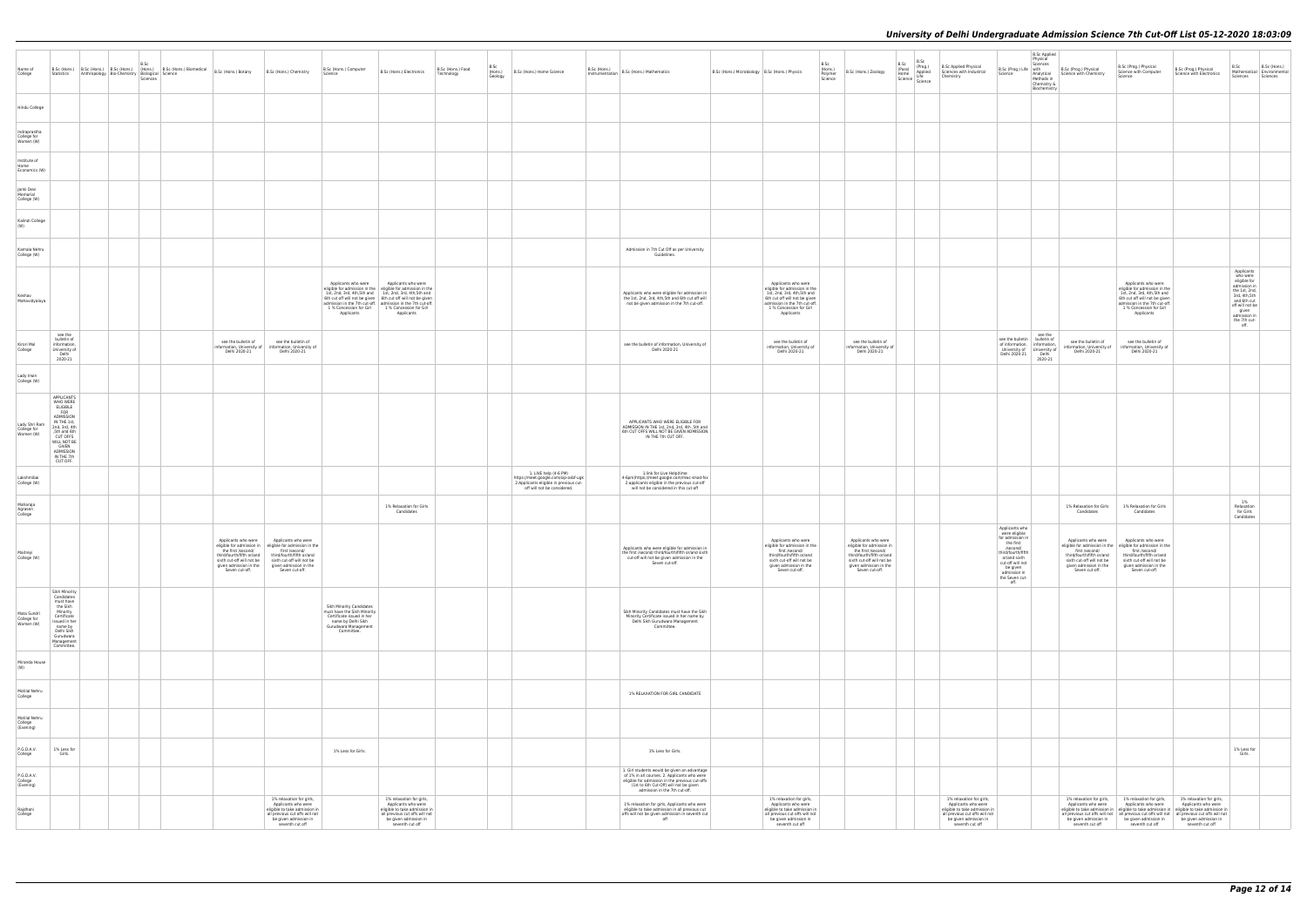| Name of<br>College                                                    | Statistics                                                                                                                                                                                                                                                                                                                                                                                                                                                                                                                                                                                                                                                                                           | Anthropology Bio-Chemistry Biological Science |                                                                                                                                      | B.Sc     | B.Sc (Hons.) B.Sc (Hons.) B.Sc (Hons.) B.Sc (Hons.) Biomedical B.Sc (Hons.) Botany                                                  | B.Sc (Hons.) Chemistry                                 | B.Sc (Hons.) Computer<br>Science                                                                                                                                                                                                                                                                                                                                                                                                                                                                                                                                                                   | B.Sc (Hons.) Electronics                                                                                                  | B.Sc (Hons.) Food<br>Technology                | B.Sc<br>B.Sc (Hons.) Home Science<br>(Hons.)                                                                                                                                                                                                               | D.JL (MONS.)<br>Instrumentation   B.Sc (Hons.) Mathematics                                                                                                                                                                                                                                                                                                                                                                                                                                                                                                              | B.Sc (Hons.) Microbiology   B.Sc (Hons.) Physics                                                                                                                                                                         | B.Sc<br>(Hons.)<br>Polymer | B.Sc (Hons.) Zoology    | B.Sc<br>(Pass)<br>Home | B.Sc<br>(Prog.)<br>Applied | <b>B.Sc Applied Physical</b><br>Sciences with Industrial | Physical<br>B.Sc (Prog.) Life   with<br>Science                                                                                       | <b>B.Sc Applied</b><br>Sciences<br>B.Sc (Prog.) Physical<br>Analytical Science with Chemistry                             | B.Sc (Prog.) Physical<br>Science with Computer                                                               | B.Sc (Prog.) Physical<br>Science with Electronics          | B.Sc (Hons.)<br>B.Sc<br>Mathematical Environmental                                                                                                                                                                                                                                                                                                                                                                                                                                                                                                                                                                                                                             |
|-----------------------------------------------------------------------|------------------------------------------------------------------------------------------------------------------------------------------------------------------------------------------------------------------------------------------------------------------------------------------------------------------------------------------------------------------------------------------------------------------------------------------------------------------------------------------------------------------------------------------------------------------------------------------------------------------------------------------------------------------------------------------------------|-----------------------------------------------|--------------------------------------------------------------------------------------------------------------------------------------|----------|-------------------------------------------------------------------------------------------------------------------------------------|--------------------------------------------------------|----------------------------------------------------------------------------------------------------------------------------------------------------------------------------------------------------------------------------------------------------------------------------------------------------------------------------------------------------------------------------------------------------------------------------------------------------------------------------------------------------------------------------------------------------------------------------------------------------|---------------------------------------------------------------------------------------------------------------------------|------------------------------------------------|------------------------------------------------------------------------------------------------------------------------------------------------------------------------------------------------------------------------------------------------------------|-------------------------------------------------------------------------------------------------------------------------------------------------------------------------------------------------------------------------------------------------------------------------------------------------------------------------------------------------------------------------------------------------------------------------------------------------------------------------------------------------------------------------------------------------------------------------|--------------------------------------------------------------------------------------------------------------------------------------------------------------------------------------------------------------------------|----------------------------|-------------------------|------------------------|----------------------------|----------------------------------------------------------|---------------------------------------------------------------------------------------------------------------------------------------|---------------------------------------------------------------------------------------------------------------------------|--------------------------------------------------------------------------------------------------------------|------------------------------------------------------------|--------------------------------------------------------------------------------------------------------------------------------------------------------------------------------------------------------------------------------------------------------------------------------------------------------------------------------------------------------------------------------------------------------------------------------------------------------------------------------------------------------------------------------------------------------------------------------------------------------------------------------------------------------------------------------|
| Ram Lal Anand<br>College                                              | Applicants<br>who were<br>eligible for<br>admission in<br>the first,<br>second,<br>third, fourth,<br>fifth, special<br>cut off or<br>sixth cut-off<br>will not be<br>given<br>admission in<br>the Seventh<br>cut-off, 1%<br>concession<br>for girls                                                                                                                                                                                                                                                                                                                                                                                                                                                  |                                               |                                                                                                                                      | Sciences |                                                                                                                                     |                                                        | Applicants who were<br>eligible for admission in the<br>first, second, third, fourth,<br>fifth, special cut off or sixth<br>cut-off will not be given<br>admission in the Seventh<br>cut-off, 1% concession for<br>girls                                                                                                                                                                                                                                                                                                                                                                           |                                                                                                                           |                                                | Geology<br>Applicants<br>who were<br>eligible for<br>admission<br>in the first,<br>second,<br>third,<br>fourth,<br>fifth,<br>special cut<br>off or sixth<br>cut-off will<br>not be<br>given<br>admission<br>in the<br>Seventh<br>cut-off, 1%<br>concession | Applicants who were eligible for admission in<br>the first, second, third, fourth, fifth, special<br>cut off or sixth cut-off will not be given<br>admission in the Seventh cut-off, 1%<br>concession for girls                                                                                                                                                                                                                                                                                                                                                         | Applicants who were<br>eligible for admission in<br>the first, second, third,<br>fourth, fifth, special cut<br>off or sixth cut-off will not<br>be given admission in<br>the Seventh cut-off, 1%<br>concession for girls | Science                    |                         |                        | Home<br>Science Science    | Chemistry                                                |                                                                                                                                       | Methods in<br>Chemistry &<br>Biochemistry                                                                                 | Science                                                                                                      |                                                            | Sciences Sciences                                                                                                                                                                                                                                                                                                                                                                                                                                                                                                                                                                                                                                                              |
| Ramanujan<br>College                                                  | a. 1%<br>concession<br>given to<br>women<br>applicants<br>(General<br>Category). b.<br>As regard<br>B.A. (Prog.)<br>we will not<br>give any<br>disadvantage<br>to any<br>students who<br>seek<br>admission to<br><b>B.A.</b><br>(Prog.)on<br>account of<br>change of<br>stream. c.<br>Directives<br>and<br>guidelines as<br>per<br>University of<br>Delhi. d.<br>Applicants,<br>who were<br>eligible to<br>take<br>admission in<br>the previous<br>cut-offs of a<br>particular<br>college +<br>course<br>combination<br>but did not<br>take<br>admission in<br>the that cut-<br>off, will not<br>be<br>considered in<br>that college<br>+ course<br>combination<br>in any<br>subsequent<br>cut-offs. |                                               |                                                                                                                                      |          |                                                                                                                                     |                                                        | a. 1% concession given to<br>women applicants (General<br>Category). b. As regard B.A.<br>(Prog.) we will not give any<br>disadvantage to any<br>students who seek<br>admission to B.A. (Prog.)on<br>account of change of<br>stream. c. Directives and<br>guidelines as per University<br>of Delhi. d. Applicants, who<br>were eligible to take<br>admission in the previous<br>cut-offs of a particular<br>college + course<br>combination but did not<br>take admission in the that<br>cut-off, will not be<br>considered in that college +<br>course combination in any<br>subsequent cut-offs. |                                                                                                                           |                                                | for girls                                                                                                                                                                                                                                                  | a. 1% concession given to women applicants<br>(General Category). b. As regard B.A. (Prog.)<br>we will not give any disadvantage to any<br>students who seek admission to B.A.<br>(Prog.)on account of change of stream. c.<br>Directives and guidelines as per University of<br>Delhi. d. Applicants, who were eligible to take<br>admission in the previous cut-offs of a<br>particular college + course combination but<br>did not take admission in the that cut-off, will<br>not be considered in that college + course<br>combination in any subsequent cut-offs. |                                                                                                                                                                                                                          |                            |                         |                        |                            |                                                          |                                                                                                                                       |                                                                                                                           |                                                                                                              |                                                            | a. 1%<br>concession<br>given to<br>women<br>applicants<br>(General<br>Category). b.<br>As regard B.A.<br>(Prog.) we will<br>not give any<br>disadvantage<br>to any<br>students who<br>seek<br>admission to<br>B.A. (Prog.)on<br>account of<br>change of<br>stream. c.<br>Directives and<br>guidelines as<br>per University<br>of Delhi. d.<br>Applicants,<br>who were<br>eligible to<br>take<br>admission in<br>the previous<br>cut-offs of a<br>particular<br>college +<br>course<br>combination<br>but did not<br>take<br>admission in<br>the that cut-<br>off, will not be<br>considered in<br>that college +<br>course<br>combination<br>in any<br>subsequent<br>cut-offs. |
| Ramjas College                                                        |                                                                                                                                                                                                                                                                                                                                                                                                                                                                                                                                                                                                                                                                                                      |                                               |                                                                                                                                      |          |                                                                                                                                     |                                                        |                                                                                                                                                                                                                                                                                                                                                                                                                                                                                                                                                                                                    |                                                                                                                           |                                                |                                                                                                                                                                                                                                                            |                                                                                                                                                                                                                                                                                                                                                                                                                                                                                                                                                                         |                                                                                                                                                                                                                          |                            |                         |                        |                            |                                                          |                                                                                                                                       |                                                                                                                           |                                                                                                              |                                                            |                                                                                                                                                                                                                                                                                                                                                                                                                                                                                                                                                                                                                                                                                |
| Satyawati<br>College                                                  |                                                                                                                                                                                                                                                                                                                                                                                                                                                                                                                                                                                                                                                                                                      |                                               |                                                                                                                                      |          |                                                                                                                                     |                                                        |                                                                                                                                                                                                                                                                                                                                                                                                                                                                                                                                                                                                    |                                                                                                                           |                                                |                                                                                                                                                                                                                                                            | â <sup>n</sup> g Girls candidates will be given relaxation<br>up to 1% in best four percentage. å∏¢ No<br>deduction for stream change in B.A. (Prog.).<br>a∏¢ There will be capping on lower limit of 6th<br>Cut-off.                                                                                                                                                                                                                                                                                                                                                   |                                                                                                                                                                                                                          |                            |                         |                        |                            |                                                          |                                                                                                                                       |                                                                                                                           |                                                                                                              |                                                            |                                                                                                                                                                                                                                                                                                                                                                                                                                                                                                                                                                                                                                                                                |
| Satyawati<br>College<br>(Evening)                                     |                                                                                                                                                                                                                                                                                                                                                                                                                                                                                                                                                                                                                                                                                                      |                                               |                                                                                                                                      |          |                                                                                                                                     |                                                        |                                                                                                                                                                                                                                                                                                                                                                                                                                                                                                                                                                                                    |                                                                                                                           |                                                |                                                                                                                                                                                                                                                            |                                                                                                                                                                                                                                                                                                                                                                                                                                                                                                                                                                         |                                                                                                                                                                                                                          |                            |                         |                        |                            |                                                          |                                                                                                                                       |                                                                                                                           |                                                                                                              |                                                            |                                                                                                                                                                                                                                                                                                                                                                                                                                                                                                                                                                                                                                                                                |
| Shaheed<br><b>Bhagat Singh</b><br>College                             |                                                                                                                                                                                                                                                                                                                                                                                                                                                                                                                                                                                                                                                                                                      |                                               |                                                                                                                                      |          |                                                                                                                                     |                                                        |                                                                                                                                                                                                                                                                                                                                                                                                                                                                                                                                                                                                    |                                                                                                                           |                                                |                                                                                                                                                                                                                                                            |                                                                                                                                                                                                                                                                                                                                                                                                                                                                                                                                                                         |                                                                                                                                                                                                                          |                            |                         |                        |                            |                                                          |                                                                                                                                       |                                                                                                                           |                                                                                                              |                                                            |                                                                                                                                                                                                                                                                                                                                                                                                                                                                                                                                                                                                                                                                                |
| Shaheed<br><b>Bhagat Singh</b><br>College<br>(Evening)                | Applicants                                                                                                                                                                                                                                                                                                                                                                                                                                                                                                                                                                                                                                                                                           |                                               | Applicants                                                                                                                           |          |                                                                                                                                     |                                                        |                                                                                                                                                                                                                                                                                                                                                                                                                                                                                                                                                                                                    |                                                                                                                           |                                                |                                                                                                                                                                                                                                                            |                                                                                                                                                                                                                                                                                                                                                                                                                                                                                                                                                                         |                                                                                                                                                                                                                          |                            |                         |                        |                            |                                                          |                                                                                                                                       |                                                                                                                           |                                                                                                              |                                                            |                                                                                                                                                                                                                                                                                                                                                                                                                                                                                                                                                                                                                                                                                |
| Shaheed<br>Rajguru College<br>of Applied<br>Sciences for<br>Women (W) | who were<br>eligible for<br>admission in<br>the previous<br>cut offs will<br>not be given<br>admission in<br>the seventh<br>cut-off.                                                                                                                                                                                                                                                                                                                                                                                                                                                                                                                                                                 |                                               | who were<br>eligible for<br>admission in<br>the previous<br>cut offs will<br>not be given<br>admission in<br>the seventh<br>cut-off. |          | Applicants who were<br>eligible for admission in<br>the previous cut offs will<br>not be given admission<br>in the seventh cut-off. | Applicants who were<br>seventh cut-off.                | Applicants who were<br>eligible for admission in the eligible for admission in the eligible for admission in the eligible for admission in<br>previous cut offs will not be   previous cut offs will not be   previous cut offs will not be   the previous cut offs will<br>given admission in the given admission in the<br>seventh cut-off.                                                                                                                                                                                                                                                      | Applicants who were<br>given admission in the not be given admission<br>seventh cut-off.                                  | Applicants who were<br>in the seventh cut-off. |                                                                                                                                                                                                                                                            | Applicants who<br>were eligible<br>for admission in<br>the previous   Applicants who were eligible for admission in   eligible for admission in   eligible for admission in the<br>cut offs will not the previous cut offs will not be given<br>be given<br>admission in the seventh cut-off.<br>admission in<br>the seventh<br>cut-off.                                                                                                                                                                                                                                | Applicants who were<br>Applicants who were<br>the previous cut offs will previous cut offs will not be<br>not be given admission given admission in the<br>in the seventh cut-off.<br>seventh cut-off.                   |                            |                         |                        |                            |                                                          |                                                                                                                                       |                                                                                                                           |                                                                                                              |                                                            |                                                                                                                                                                                                                                                                                                                                                                                                                                                                                                                                                                                                                                                                                |
| Shaheed<br>Sukhdev<br>College<br><b>Business</b><br>Studies           |                                                                                                                                                                                                                                                                                                                                                                                                                                                                                                                                                                                                                                                                                                      |                                               |                                                                                                                                      |          |                                                                                                                                     |                                                        |                                                                                                                                                                                                                                                                                                                                                                                                                                                                                                                                                                                                    |                                                                                                                           |                                                |                                                                                                                                                                                                                                                            |                                                                                                                                                                                                                                                                                                                                                                                                                                                                                                                                                                         |                                                                                                                                                                                                                          |                            |                         |                        |                            |                                                          |                                                                                                                                       |                                                                                                                           |                                                                                                              |                                                            |                                                                                                                                                                                                                                                                                                                                                                                                                                                                                                                                                                                                                                                                                |
| Shivaji College                                                       |                                                                                                                                                                                                                                                                                                                                                                                                                                                                                                                                                                                                                                                                                                      |                                               | 1% relaxation<br>for Girls                                                                                                           |          |                                                                                                                                     | 1% relaxation for Girls 1% relaxation for Girls        |                                                                                                                                                                                                                                                                                                                                                                                                                                                                                                                                                                                                    |                                                                                                                           |                                                |                                                                                                                                                                                                                                                            | 1% relaxation for Girls                                                                                                                                                                                                                                                                                                                                                                                                                                                                                                                                                 | 1% relaxation for Girls                                                                                                                                                                                                  |                            | 1% relaxation for Girls |                        |                            |                                                          | 1% relaxation<br>for Girls                                                                                                            | 1% relaxation for Girls                                                                                                   | 1% relaxation for Girls                                                                                      |                                                            |                                                                                                                                                                                                                                                                                                                                                                                                                                                                                                                                                                                                                                                                                |
| Shri Ram<br>College of<br>Commerce                                    |                                                                                                                                                                                                                                                                                                                                                                                                                                                                                                                                                                                                                                                                                                      |                                               |                                                                                                                                      |          |                                                                                                                                     |                                                        |                                                                                                                                                                                                                                                                                                                                                                                                                                                                                                                                                                                                    |                                                                                                                           |                                                |                                                                                                                                                                                                                                                            |                                                                                                                                                                                                                                                                                                                                                                                                                                                                                                                                                                         |                                                                                                                                                                                                                          |                            |                         |                        |                            |                                                          |                                                                                                                                       |                                                                                                                           |                                                                                                              |                                                            |                                                                                                                                                                                                                                                                                                                                                                                                                                                                                                                                                                                                                                                                                |
| Shyam Lal<br>College                                                  |                                                                                                                                                                                                                                                                                                                                                                                                                                                                                                                                                                                                                                                                                                      |                                               |                                                                                                                                      |          |                                                                                                                                     | 1% concession to woman<br>candidate in all the courses |                                                                                                                                                                                                                                                                                                                                                                                                                                                                                                                                                                                                    |                                                                                                                           |                                                |                                                                                                                                                                                                                                                            | 1% concession to woman candidate in all the<br>courses                                                                                                                                                                                                                                                                                                                                                                                                                                                                                                                  |                                                                                                                                                                                                                          |                            |                         |                        |                            |                                                          |                                                                                                                                       |                                                                                                                           | 1% concession to woman 1% concession to woman<br>candidate in all the courses   candidate in all the courses | 1% concession to woman<br>candidates in all the<br>courses |                                                                                                                                                                                                                                                                                                                                                                                                                                                                                                                                                                                                                                                                                |
| Shyam Lal<br>College<br>(Evening)                                     |                                                                                                                                                                                                                                                                                                                                                                                                                                                                                                                                                                                                                                                                                                      |                                               |                                                                                                                                      |          |                                                                                                                                     |                                                        |                                                                                                                                                                                                                                                                                                                                                                                                                                                                                                                                                                                                    |                                                                                                                           |                                                |                                                                                                                                                                                                                                                            |                                                                                                                                                                                                                                                                                                                                                                                                                                                                                                                                                                         |                                                                                                                                                                                                                          |                            |                         |                        |                            |                                                          |                                                                                                                                       |                                                                                                                           |                                                                                                              |                                                            |                                                                                                                                                                                                                                                                                                                                                                                                                                                                                                                                                                                                                                                                                |
| Shyama Prasad<br>Mukherji<br>College For<br>Women (W)                 |                                                                                                                                                                                                                                                                                                                                                                                                                                                                                                                                                                                                                                                                                                      |                                               |                                                                                                                                      |          |                                                                                                                                     |                                                        |                                                                                                                                                                                                                                                                                                                                                                                                                                                                                                                                                                                                    |                                                                                                                           |                                                |                                                                                                                                                                                                                                                            |                                                                                                                                                                                                                                                                                                                                                                                                                                                                                                                                                                         |                                                                                                                                                                                                                          |                            |                         |                        |                            |                                                          |                                                                                                                                       |                                                                                                                           |                                                                                                              |                                                            |                                                                                                                                                                                                                                                                                                                                                                                                                                                                                                                                                                                                                                                                                |
| Sri Aurobindo<br>College (Day)                                        |                                                                                                                                                                                                                                                                                                                                                                                                                                                                                                                                                                                                                                                                                                      |                                               |                                                                                                                                      |          |                                                                                                                                     |                                                        |                                                                                                                                                                                                                                                                                                                                                                                                                                                                                                                                                                                                    | 1% relaxation to girls<br>students Sanskrit will be<br>offered to them who studies<br>Sanskrit upto 10th or 12th<br>level |                                                |                                                                                                                                                                                                                                                            |                                                                                                                                                                                                                                                                                                                                                                                                                                                                                                                                                                         |                                                                                                                                                                                                                          |                            |                         |                        |                            |                                                          | 1% relaxation<br>to girls<br>students<br>Sanskrit will be<br>offered to them<br>who studies<br>Sanskrit upto<br>10th or 12th<br>level | 1% relaxation to girls<br>students Sanskrit will be<br>offered to them who studies<br>Sanskrit upto 10th or 12th<br>level |                                                                                                              |                                                            |                                                                                                                                                                                                                                                                                                                                                                                                                                                                                                                                                                                                                                                                                |